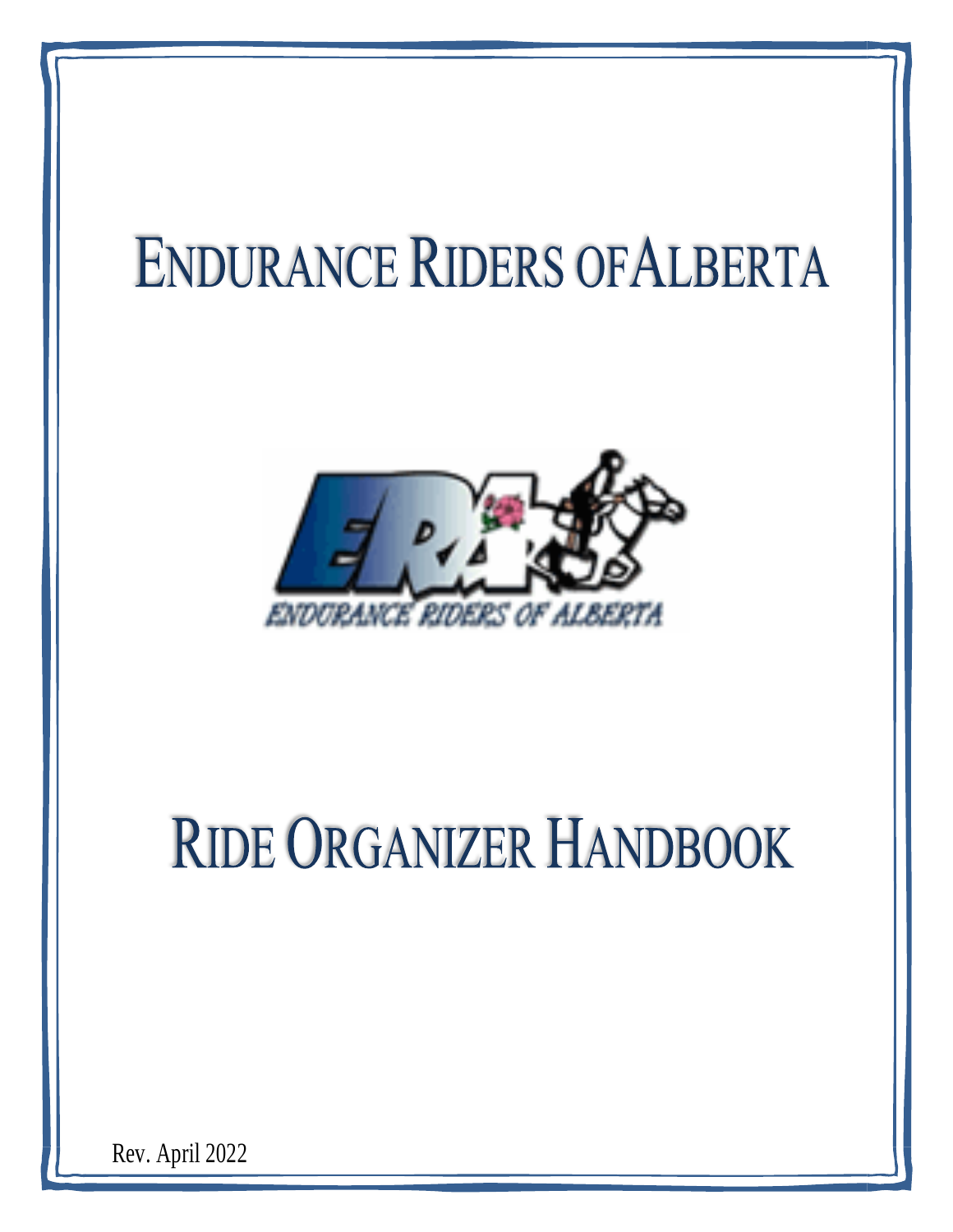## **PREFACE**

"Endurance riding is a test of the stamina and fitness of the horse."- *FEI Rule Book*

This handbook has been assembled to help Ride Organizers put on a fair ride that tests the horses and is enjoyable for all participants and volunteers.

This handbook is based on ERA rules, experience of ERA members, the AERC (American Endurance Ride Conference) Ride Manager's Handbook, the OCTRA Ride Manager's Handbook, and a host of other sources.

This handbook was created in the spirit of furthering the sport of endurance riding. If there is anything useful in it for you or your organization, feel free to use and distribute it with the same intent.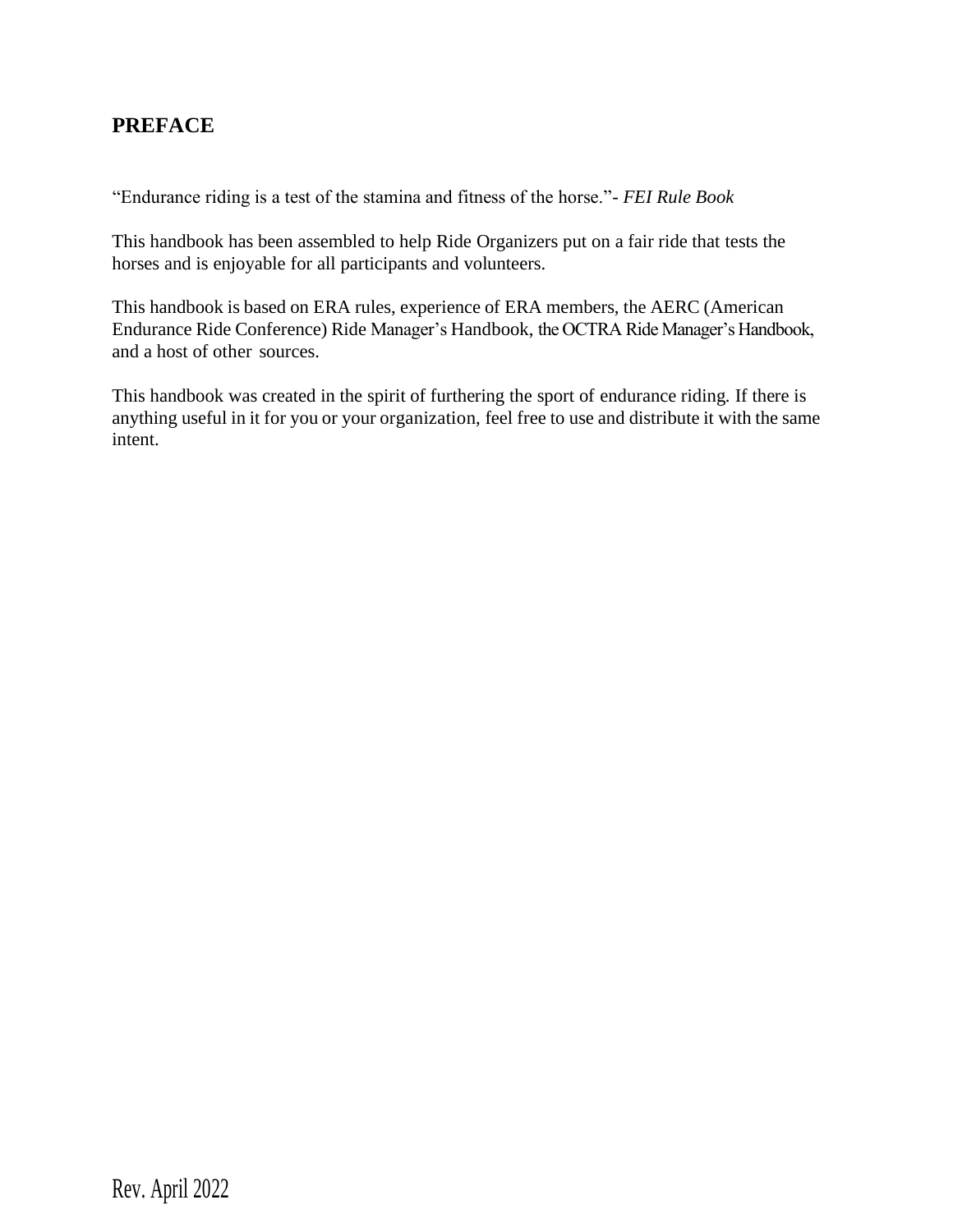# **Guidelines for Hosting an Endurance Ride**

- 1. Let the Board of Directors know of your intention to host an event well in advance.
	- The ERA ride schedule is, as much as possible, announced/planned at the AGM, but the announcement of a ride being added to the ERA ride schedule is always welcome.
	- Join the Messenger group Era/trac Rides to plan ride dates with other organizers
- 2. First rides should be as simple and basic as possible. Longer miles and multi day events are more complicated, so basics are less hassle to learn by.
	- For a first ride, you should plan to host your ride on familiar trail
	- Don't be afraid to host a two-day ride, it doesn't require much more planning than one day
	- Reach out to the BOD and experienced Ride Organizers
- 3. Decide whether you want this to be a sanctioned or a sponsored event.
	- a. Sanctioned: Any person, group, or club may host it. ERA will pay for 2 vets if the funds are stated as going to an non-profit organization or another ride, such as a fund to help host the event again next year. Losses are the responsibility of the hosts.
	- b. Sponsored: Any person or group may host it. A budget must meet the Board of Directors' approval. Only basic expenses will be allowed. Toilets, water for officials, volunteers and horses, basic menus, awards as per Rule 6, and accommodations for volunteers and officials. Losses and income are ERA's responsibility.
	- It is recommended that you have the ERA sponsor your ride if you are an inexperienced Ride Organizer, as you may not be able to foresee the costs involved, and end up with a loss, which you would have to cover.
- 4. Fill out all the requested information on the ERA sanction application. Put estimates in if known numbers have not yet been finalized. Email the application to the Sanctioning Director if it will be an ERA sponsored ride. If the ride is sponsored by anyone else or any other club, mail a copy with \$100 to the Sanctioning Director. You may also use the [ERAonlinepay@gmail.com.](mailto:ERAonlinepay@gmail.com) Please do not leave any lines blank – note as information not yet available. Inform the Sanctioning Director when this information is known or there is a change.
- 5. If the host is yourself or a group that is not registered as a non-profit organization, you must state where the proceeds are going if you wish to have ERA pay the vet fees.
- 6. ERA only recognizes ERA sanctioned rides in Alberta.
- 7. Basic volunteer/vet duties to be filled:
	- A. 2 vets: It is recommended you begin contacting veterinarians immediately after making the decision to host a ride. **The head vet must be licensed and experienced in vetting endurance rides**. The Sanctioning Director has the current list of veterinarians who are experienced, and veterinarians/vet students who have expressed an interest in vetting endurance rides, who can act as your second vet/line judge. **If the Head Vet is not on ERA's list of approved/experienced vets, then you must submit a record of endurance rides vetted elsewhere.** If you don't have a treatment vet, one of your vets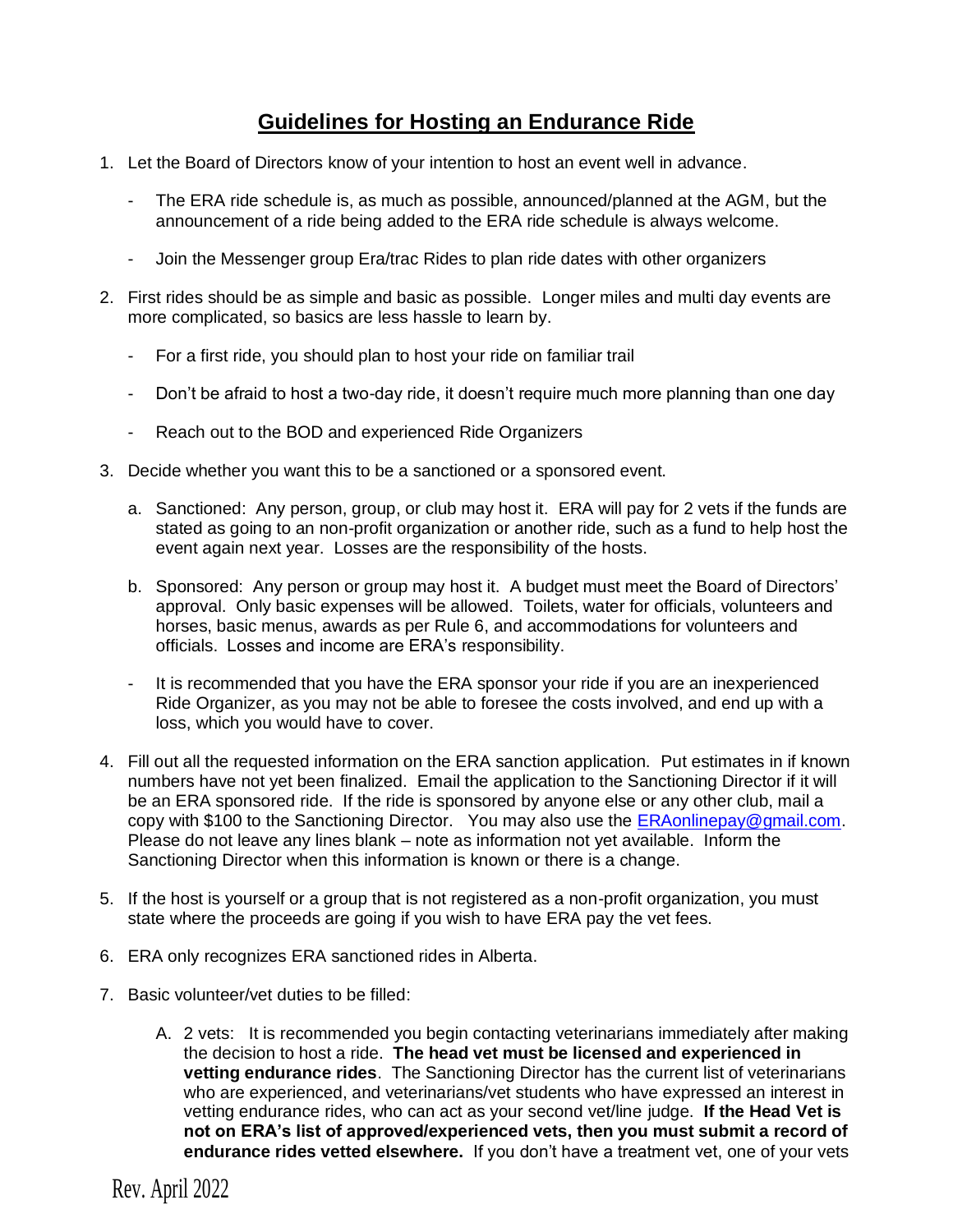must be prepared with a standard kit and fluids, and a vet clinic for emergencies must be named on the Sanctioning Application. (You need to contact the clinic to ensure they will work with ride Management in cases of emergencies.) Your treatment vet must be licensed to practice in Alberta. No vets – no ride!

The vet manual (available online) must be given to the head vet to keep up to date on information concerning vetting an Endurance ride. It is also recommended that your second vet/line judge is familiar with the Vet Manual as well.

| Vet-In     | <b>Head Vet</b>                                                                            | Second Vet                                                | Vet Student                    |
|------------|--------------------------------------------------------------------------------------------|-----------------------------------------------------------|--------------------------------|
| Vet - In   | \$200<br>\$300 if one vet present<br>vets in $30+$ horses, or is<br>mentoring vet students | \$200<br>\$300 if one vet present<br>vets in $30+$ horses | \$100                          |
| Day 1      | $+\$100/75$ or<br>\$600<br>$+$ \$200/100 $+$ \$200 if<br>mentoring a vet student           | \$550                                                     | \$275                          |
| Day 2      | \$400<br>$+\$100$ if<br>mentoring a vet student                                            | \$350                                                     | \$175                          |
| Additional | Working with previously<br>mentored vet student<br>\$150/weekend                           | Whomever brings the<br>Treatment Kit - \$50               | Travel: \$0.61/km both<br>ways |

#### *VETERINARIAN FEES*

- B. 2 vet scribes: You will need vet scribes for each portion of your ride: Vet-In, Day 1, Day 2. At many rides, the vet scribes for Friday Vet-In are riders. A call out on the ERA Facebook page for Vet-In volunteers always results in volunteers.
- C. Volunteer Co-Ordinator: This position is very helpful to fill, particularly if the ride organizer plans to ride. This person makes sure the volunteers are where they need to be when they need to be there, and helps to instruct them regarding their position. They can also fill in when volunteers need to take a break, or fill in for volunteers who fail to show up for their job.
- D. Food organizer: (Often the Volunteer Co-Ordinator also fills this position): You must provide food for Volunteers and Vets. This person ensures the Vets and Volunteers have a constant supply of water, and also snacks throughout the day.
	- a. If your vet scribes for Vet-In are riders, you can decide whether you will reward them with a Friday evening meal, but for sure, your Veterinarians need a Friday evening meal. Plan breakfasts for your volunteers and veterinarians who are on site and begin with an early morning. Will you make sandwiches for lunch, or are you close to a city with take-out that someone can pick up for lunches and dinner for volunteers/Vets?
	- b. Will you offer lunches and dinner for riders? This makes a lot more work when planning a ride. We all survived during Covid with no meals provided, and many liked eating their own, preferred food during the ride.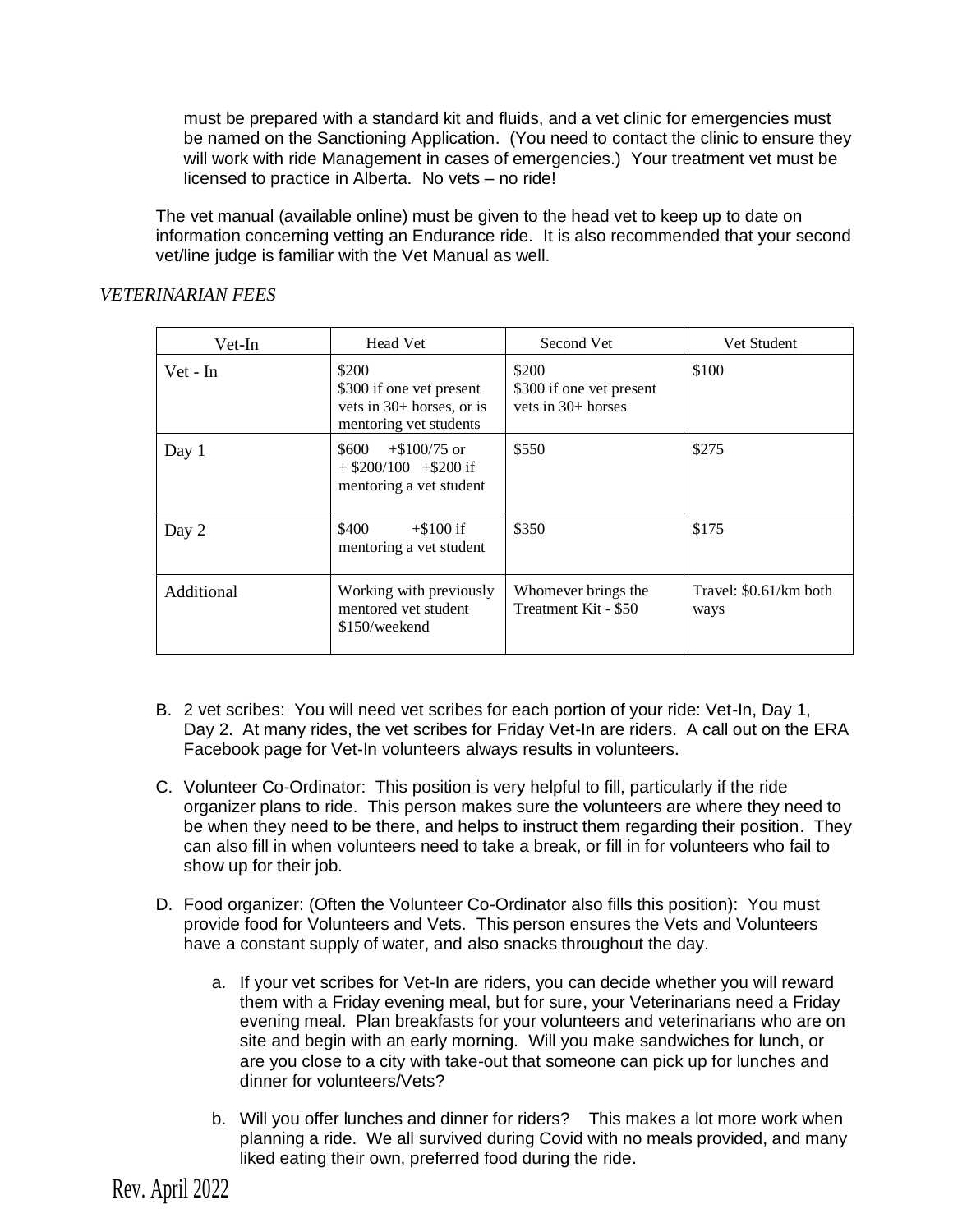- E. Ride Manager: (an alternate if Ride Organizer plans on riding) Your Ride Manager needs to be very familiar with the ERA Rules and Regulations, be strong-willed, able to make decisions, have good communication skills to discuss Rules with riders, etc, and fair. Your Ride Manager is required to be on site and accessible at all times during the ride event.
- F. Ride Secretary: Your Ride Secretary should be willing to work with you throughout the entire ride; setting up on-line registration, taking registrations, e-mailing rider info/ride packages to entrants, vets, and volunteers, completing ride results and printing Completion Certificates.
- G. Time Keepers: You will need two time keepers at the Timing Table. Each timer has a specific job.
	- a. Head Timer: Have an experienced head timer or notify the Sanctioning Director, as they will be able to help instruct on the evening before the ride. The Head Timer should be the only person to record In-times, pulse times, and out times on the official timing sheets. (Blank timing sheets are found in the ride box.) The Head Timer's only concern is the In-time of riders, and MUST NOT listen for pulsers calling out horses are "Down"
	- b. Pulse Down Timer: does not concern themselves with rider's In-time. The pulse timer needs to stand near the pulsers, with a clock in hand, and record neatly, and accurately, the number of the horse and the exact time when a pulser calls out that a horse is "Down". When the timing table is clear of horses, and the Head Timer is able, the pulse down timer gives the recording sheet to the Head Timer who adds the Pulse times to the official time sheet, at which time, rider's out times are calculated. (There is a very handy cheat sheet in the ride box which helps timers figure out the Out Times accurately.)
	- c. ERA has a white board easel that travels from ride to ride. The timers need to post the Out Times of riders on the white board, categorized by the Distance and listed according to the Rider's current placing in the ride.
- H. 2 Pulse Takers: If possible, try to find volunteers who are experienced taking a horse's pulse, or spend time with them, the night before the ride, or after riders have started in the morning, training them. They may use their own stethoscope, or one of the stethoscopes in the ride box. There are stop watches in the ride box if they do not have a watch with a second hand, or do not want to use the timer on their phone. They must LOUDLY say the **horse's number** and **Down** when the pulse is 64 or below.
- I. Water Person: Someone needs to be responsible for refilling water troughs in camp and water stations out on trail. Often times, that person may be someone's husband/companion who is along for the weekend, or it may have to be the Ride Organizer.
- J. Emergency Vehicle Driver: Someone who is familiar with the trail should be in charge of the emergency trailer, which is imperative to have on site for horses, and a 4 x 4/vehicle, side-by-side, or quad for riders. (The emergency vehicle can be someone's trailer that is available to be used should an emergency arise. Preferably an open stock to enable ease of loading a horse.)
- K. Having a trail boss and drag riders can be beneficial. If there is a problem with the trail i.e. someone has removed ribbon, or taken signs down, or trail markings are not clear or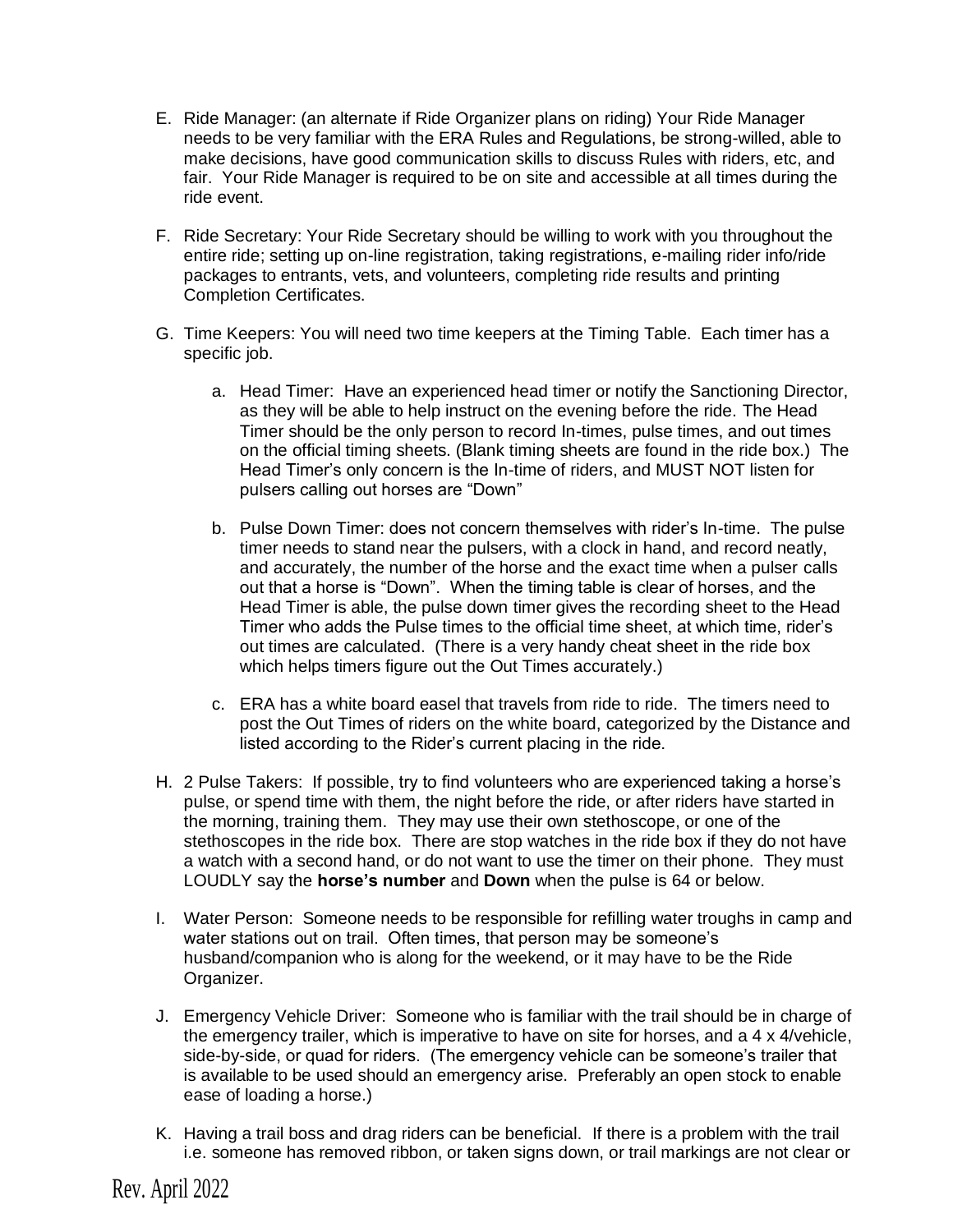are confusing riders, the trail boss can go out and deal with the problem. This job may fall to the ride organizer if you are not riding.

- L. Try to find a central camp area. Loops back to camp for vetting and rest periods require a lot less work and officials/volunteers. Plan your camp so that the flow of traffic is efficient. Riders first pass the in timer, go to crew area, go to the pulse area, then into the vet. Then have an exit from the vet that doesn't interfere with the horses coming in or waiting in line, and that takes them back to crew area. They can go both ways if the area is wide enough. In and out gates should either be different or wide enough to allow horses to race in and to go out without running into each other. Water must be available adjacent to the crew area.
- M. The vet area should be at least 150 feet long to allow horses to be able to do the 125 foot trot out. Allow at least 20 feet width. It must be as level as possible and free of rock and debris. A covered area for both the vets and the time keepers is crucial. Protection from the elements, including the sun, is needed because these people will be out in it all day.
- N. Measure miles accurately. Example: don't call a half mile fence line a half mile of trail if you weave in and out of trees as you go along it. Please note GPS will not always be 100% accurate. Not all elevations will record on some equipment, only twists and turns. Quads are more accurate. Try to ensure your mileage is as close as possible to the offered distance, but you may have to apply Rule 1.1.1 Mileage over 50 miles must be a multiple of five, ending in 0 or 5, whichever is the nearest whole number to the actual ride mileage (e.g., 52.4 miles = 50, 52.5 miles = 55). And/or Rule 1.4.1 Limited Distance rides must be at least 25 miles, but must not exceed 35 miles. Mileage must be a multiple of 5, ending in 0 or 5, whichever is the nearest whole number to the actual mileage (e.g. 27.4 = 25 miles, 27.5 = 30 miles)
	- a. Marking trail: Trails are most often marked with ribbons. Place ribbons on clothes pins if they need to be removed after the event, and for ease of putting up and taking down.
	- b. Try to keep all ribbons on the right side. Riders need to be informed at ride briefing if some ribbons are placed on the left.
	- c. Colour selection is important. Multicoloured ribbons are best. Light green ribbons are almost invisible in the early spring when leaves are coming out. It is best to ensure that you use colours or colour combinations so riders will instantly recognize the trail markings. A combination of two colours has proven to be best, i.e., orange with white, pink with white.
	- d. Trail markings should be reasonably close together with "confidence" or "reassurance" ribbons at closer spacing in heavy bush than on roads. As a rule of thumb, riders should be able to see at least one ribbon from the one they are at. Some rides with open country have ribbons spaced at 400 to 800 metres (1/4 mile to half mile) but many riders cannot see the ribbons when they are this far apart and lose confidence that they are on the correct trail. As a general rule, the farther apart the ribbons are, the longer and more visible the colours should be. If in doubt, put in extra ribbons.
	- e. In addition, we traditionally put-up triple ribbons before a turn, so the riders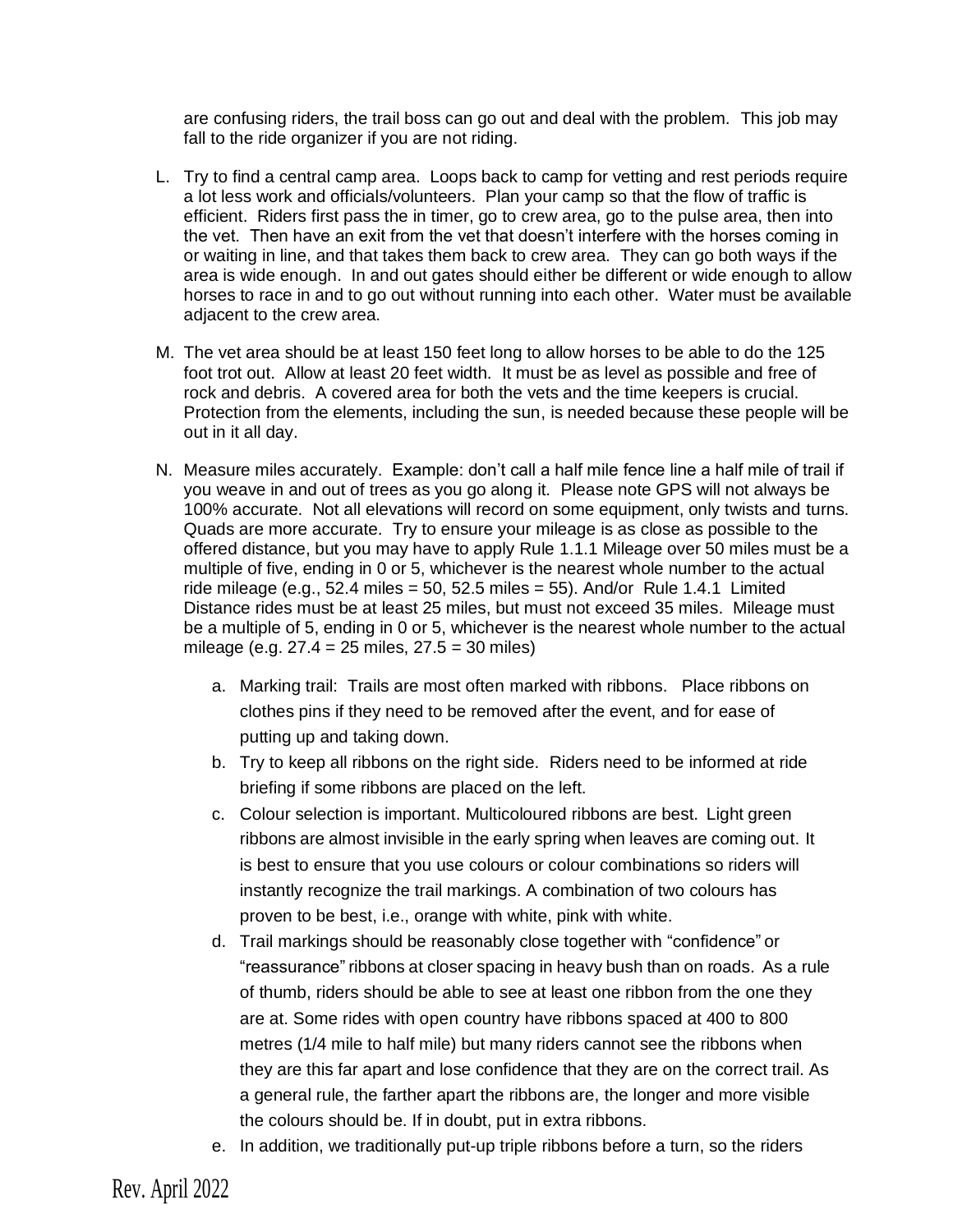start to look for the turn before getting to it. The triple ribbons are two ribbons of the trail colour with a white ribbon on the side of direction of turn. (White ribbon on right side of two coloured ribbons – right turn, white ribbon on left side of two coloured ribbons – left turn. The triple ribbon should **NOT** be right **AT** the turn. By then it is too late, and the riders will already have missed it!) Pie plates with arrows make good corner markers. Remember these riders are going at speed, so these warnings must begin well in advance before marked corner. Then there should be another ribbon just before the turn, a ribbon at the turn, a couple of ribbons just after the turn, and another 50 to 100 metres down the trail (confidence ribbons) so riders know they have made the correct turn.

- f. If dual trail, where they come back on same as going out, mark on both sides so these ribbons are viewable going both ways. That states common trail. Where other trails come onto your trail always put a ribbon just beyond so they know to go straight ahead. Then put a confidence ribbon just further on. Even if you know the riders can't leave the trail, have confidence ribbons along it because they don't know that they may have missed a turn if they have ridden for a time and not spotted a ribbon. A high ribbon tied right across the trail is an excellent way to deter riders from continuing to go straight.
- O. Have someone that doesn't know the trail ride it at a trot at least, to see if they can follow the ribbons and markings.
- P. Water on trail should be provided either by tank or natural sources at least once near the midway point in each loop.
- Q. Not all vets/volunteers have living quarters. Find out in advance if they need a place to stay and help coordinate accommodations. Some riders traveling alone may be happy to help out.
- R. Awards are provided in all categories  $1<sup>st</sup>$  to  $4<sup>th</sup>$ , and Best Condition for all categories. All juniors must receive an award (i.e., any small item such as brushes, leads, etc.).
- a. Completion awards are given to every rider. This need not be an expensive item, may be a selection of several different items, are often donations of products/items given by businesses.
- b. Plan to have more expensive items for BC/High Vet Score Awards, and a sliding scale for first to fourth place awards; awarded in each age category in each distance.
- c. Purchase of awards as soon as you start planning your ride is a good idea. This will enable you to take advantage of sales/offers.
- S. ERA ride results must be submitted to the ERA in electronic form. No other format will be accepted. The ERA has purchased a new ride computer that will be at rides, complete with programs for the Ride Secretary to record and submit results. The ERA also has a printer used to print Completion Certificates.
- T. The ride box, which includes paper work (Vet Cards, time sheets, Rules & Regulation binder), a scale, stethoscopes, stop watches, and 2 clocks will be available for the ride organizer and must be returned in the same condition it was received.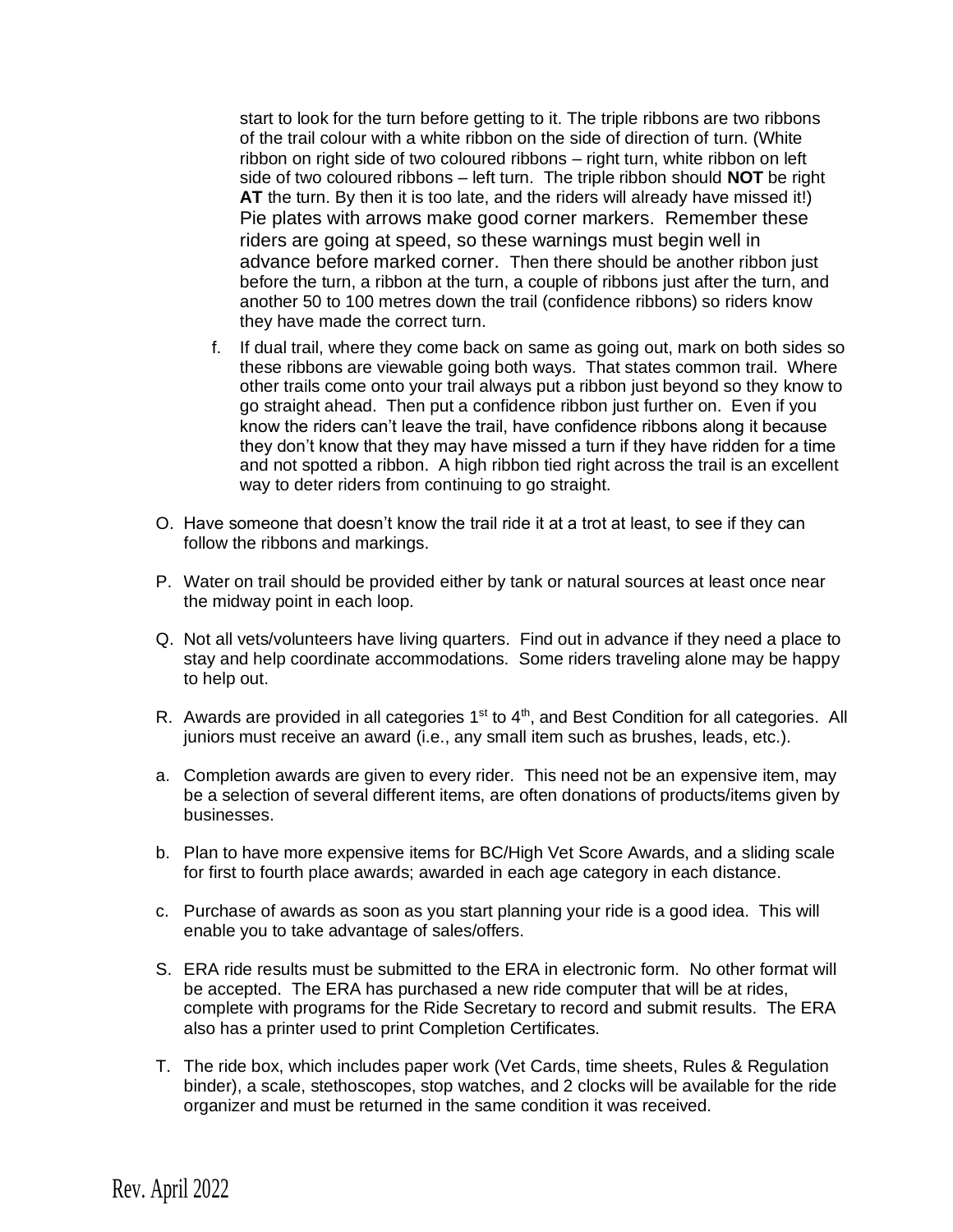- U. Sanction fees of \$2.00/started rider and drug fees of \$2.00/started rider (Sponsored rides) \$2.00/started rider and drug fees of \$10/started rider ( Sanctioned only) are to be included on the financial reporting form. If the ride is not sponsored by ERA, sanction fees must be sent to ERA within 30 days. If the ride is ERA sponsored, there are no sanctioning fees. Follow the guidelines on the financial report which is found on the ERA website under Members – Forms.
- V. The ride must be able to support itself. ERA will not reimburse for losses unless it has approved the ride budget, which must be in line with historic rides. (If expenditures are not ridiculous, ERA has traditionally covered any losses.)
- W. To assure a good number of entries, fees should be within range as established by historic rides. Example: 25 mile \$25-45 for senior and \$20 to \$35 for junior. 50 mile \$50-65 for senior and \$35-50 for junior. Of course this is just a guideline. Variations of \$5 would probably be acceptable by the riders.
- X. ERA does not pay for any added fees or expenses associated with other sanctioning, such as FEI/AERC competitions, unless approved by the Board of Directors.
- Y. ERA members should not be responsible for additional fees as a result of dual sanctioning.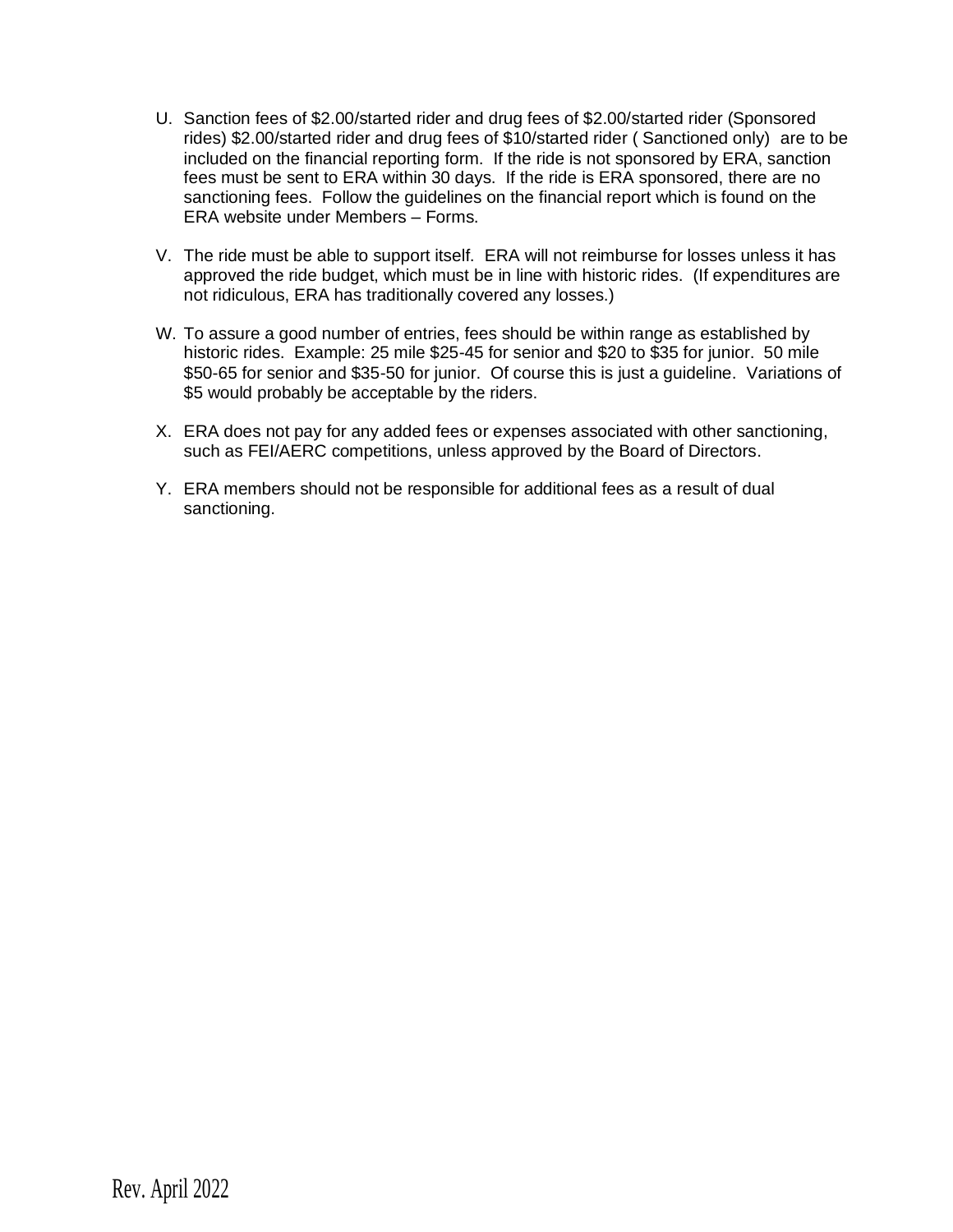## **Table of Contents**

| 1.0 |                                                                             | $-1-$                                                                                  |
|-----|-----------------------------------------------------------------------------|----------------------------------------------------------------------------------------|
| 2.0 | Who can Put on an Endurance Ride  and why would they want to?<br>2.1<br>2.2 | $-2-$<br>$-2-$<br>$-2-$                                                                |
| 3.0 | 3.1<br>3.2                                                                  | $-4-$<br>$-4-$<br>$-4-$                                                                |
| 4.0 | 4.1<br>4.2<br>4.3<br>4.4<br>4.5<br>4.6<br>4.7<br>4.8<br>4.9                 | $-5-$<br>$-5-$<br>$-5-$<br>$-5-$<br>$-6-$<br>$-6-$<br>$-6-$<br>$-7-$<br>$-7-$<br>$-8-$ |
| 5.0 | 5.1<br>5.2<br>5.3<br>$-11-$<br>5.4<br>5.5<br>5.6<br>5.7                     | $-9-$<br>$-9-$<br>$-10-$<br>$-12-$<br>$-12-$<br>$-15-$<br>$-15-$                       |
| 6.0 |                                                                             | $-17-$                                                                                 |
| 7.0 |                                                                             |                                                                                        |
| 8.0 | 8.1<br>$-20-$                                                               | $-18-$<br>$-19-$                                                                       |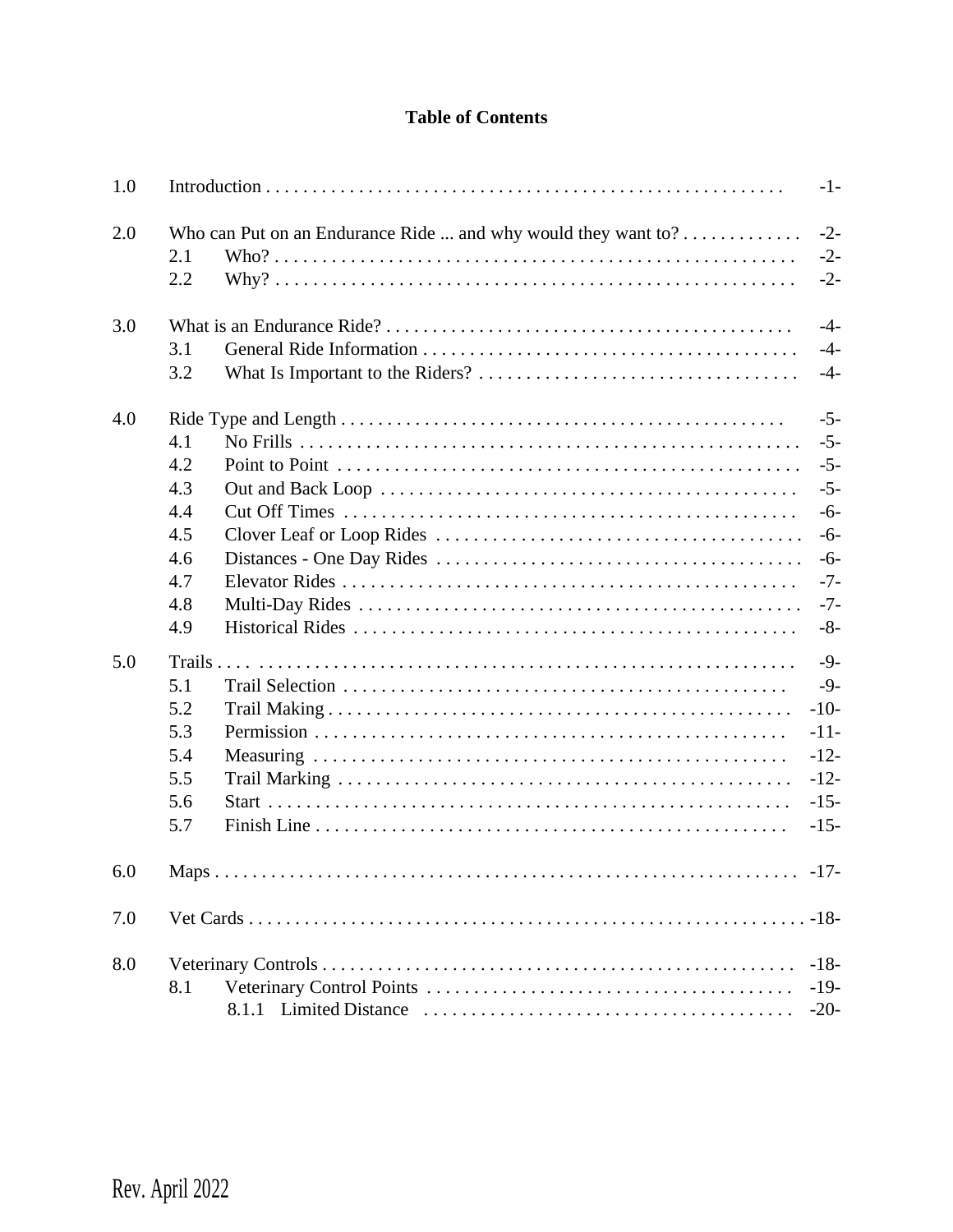|      |                                             | $-20-$ |
|------|---------------------------------------------|--------|
|      | 8.2                                         | $-20-$ |
|      | 8.3                                         | $-20-$ |
|      | 8.4                                         | $-21-$ |
|      | 8.5                                         | $-23-$ |
|      | 8.5.1                                       | $-23-$ |
|      | 8.5.2                                       | $-24-$ |
|      | 8.5.3 Completion and Best Condition Judging | $-24-$ |
|      | 8.6                                         | $-25-$ |
|      | 8.7                                         | $-25-$ |
|      | 8.8                                         | $-25-$ |
| 9.0  |                                             | $-26-$ |
| 10.0 |                                             |        |
| 11.0 |                                             |        |
| 12.0 |                                             |        |
| 13.0 |                                             |        |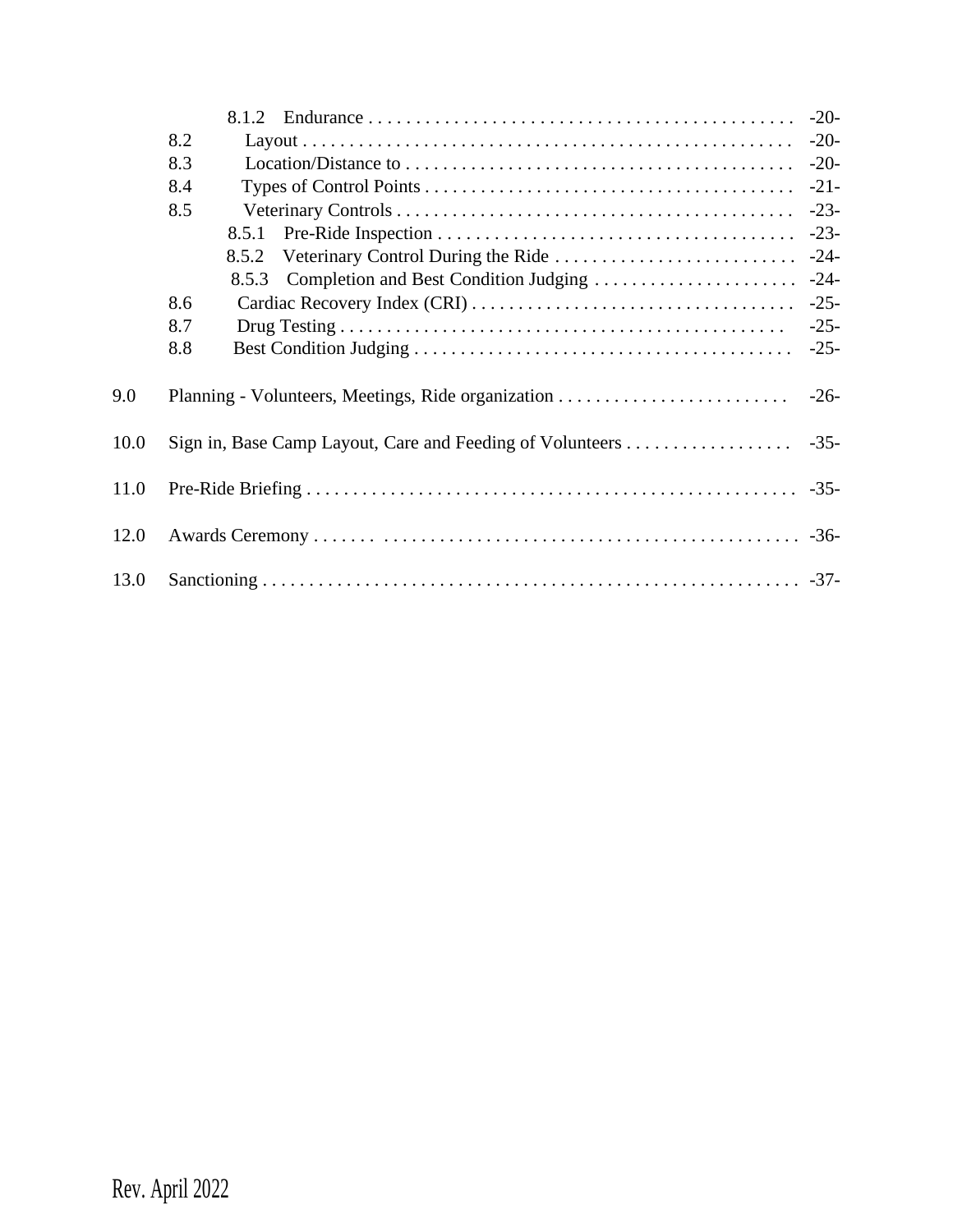## **1.0 Introduction**

This handbook has been prepared to assist Alberta Ride Managers to put on a successful ERA ride. It should be read in conjunction with the ERA Rule Book and the ERA Veterinary Handbook. There is also an ERA Rider Handbook.

Ride Managers should be familiar with the rules, both written and unwritten, and should be familiar with the typical practices of ERA. ERA wants to promote rides with equal opportunity for all members at all levels. This requires striking a balance between the experienced riders who like to ride distances of 80 kilometres (50 miles) or greater (Endurance Rides); those riders who prefer to ride in the Limited Distance events of 40 to 55 kilometres (25 to 35 miles); and novice riders. Many Ride Managers put on fun rides of approximately 25 to 35 kilometres (12 to 20 miles) to introduce novice riders to the sport.

ERA sanctions endurance rides in Alberta. Ride Managers need to consider and provide for all types of competitors. Local rides are the grounding for higher levels of competition, although many riders never progress beyond riding just for the fun of it.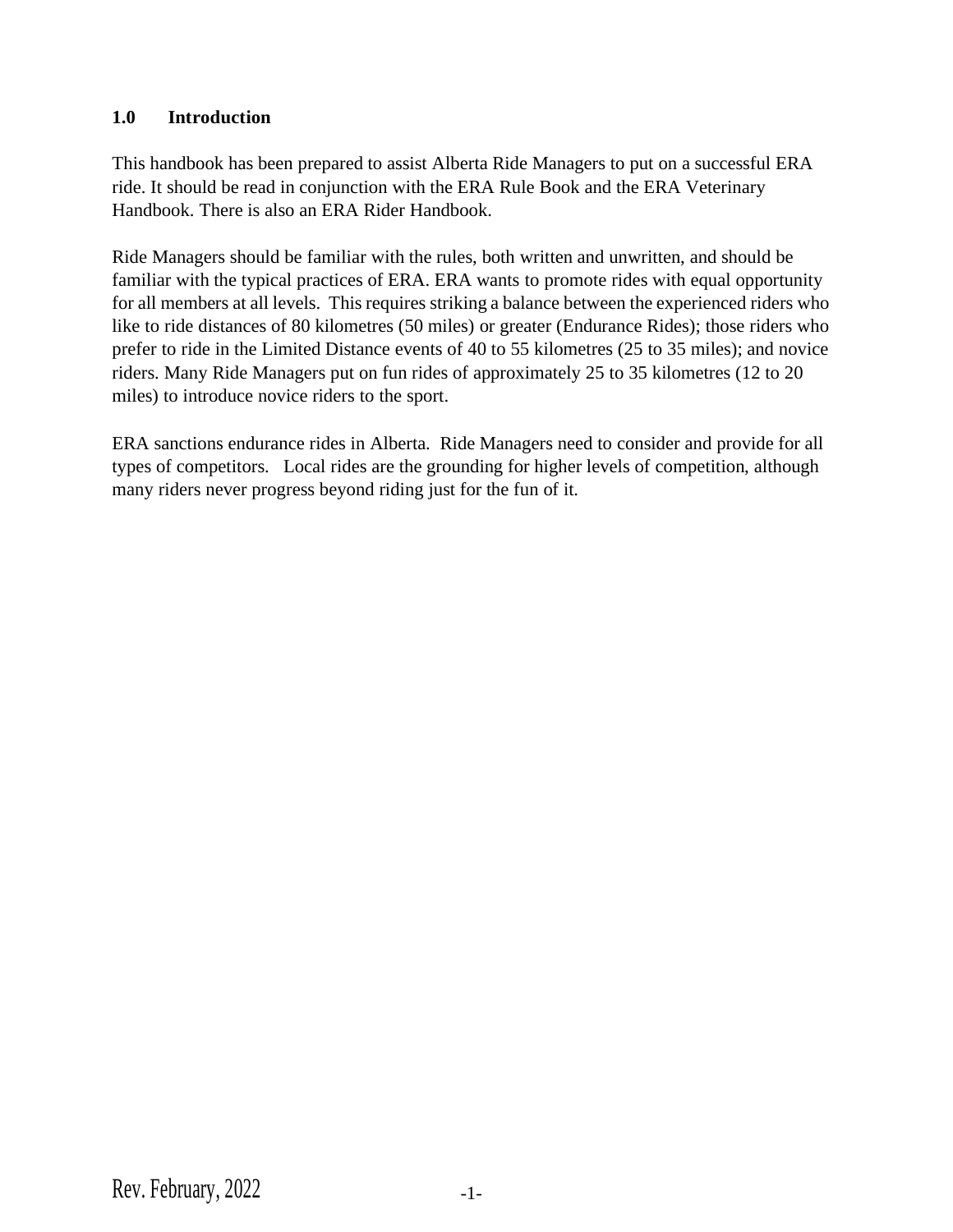## **2.0 Who can put on an Endurance Ride ... and why would they want to?**

## **2.1 Who?**

Any person, club, society or group can request sanctioning for an ERA Endurance Ride. Anyone wishing to put on a ride could apply to the ERA Sanctioning Director for a ride date. The Sanctioning Director will review the application for compliance with the rules. If in compliance, approval will be granted. If not in compliance, required revisions will be noted. If any rules are violated or have been violated in the past, the Sanctioning Director/Committee can withhold the sanctioning of the ride. Sanctioning can also be withheld for poorly organized rides or rides which do not meet other criteria of the Sanctioning Committee. The Sanctioning Committee can remove sanctioning before during or after a ride for violation of the rules or specified sanctioning requirements.

ERA will sponsor rides and assist new Ride Managers to organize their rides. ERA sanctioned, but not sponsored, rides may contribute to charitable organizations. To assure ERA members that they are making appropriate commitments, ERA reserves the right to audit charitable rides and publish the results as part of the promotion of the sport. ERA will also assist Ride Managers in the promotion of charitable rides.

## **2.2 Why?**

Why would anyone want to donate all their time and effort to put on an endurance ride? It can take months of planning, weeks of cutting and marking trails, a lot of organization of veterinarians, food, volunteers and materials, and there is always the risk that bad weather or other circumstance beyond the control of the Ride Organizer could result in cancellation and a financial loss. So why would anyone want to be a Ride Organizer and organize a ride?

Firstly, because our members know that we need to put something into our sport if we want to get anything out of it. Many people ride for years without putting on a ride. Others put on many rides and may ride little, if at all. There is great satisfaction in organizing a successful ride. On the other hand, many of our members lack the organizational skills, drive, or free time to put on a ride (but will often volunteer to help others where and when they can). Our members contribute to the club in many different ways. ERA members should all give great respect and thanks to the members that organize rides. They provide us with the opportunity to participate in a wonderful sport.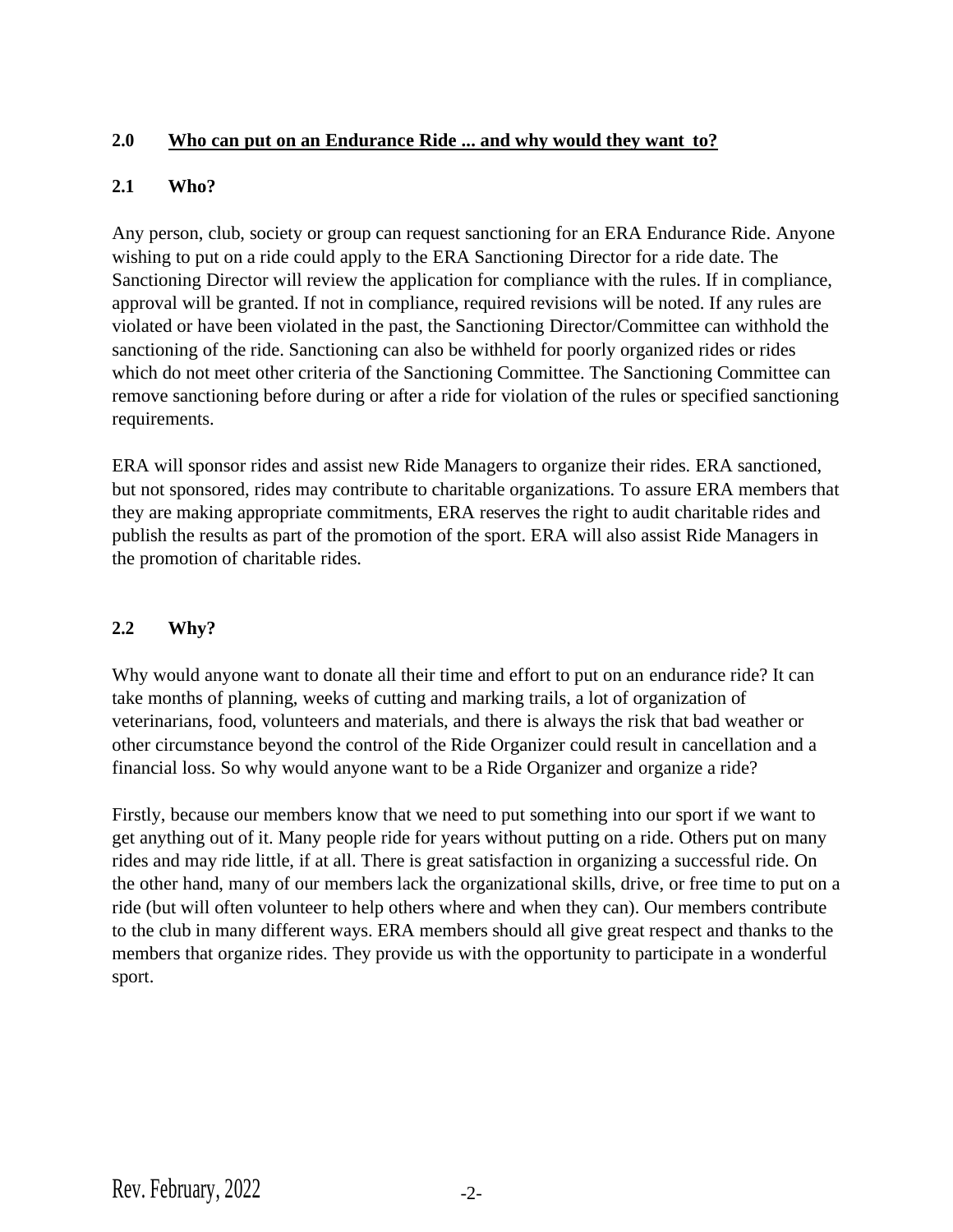Friendship, rider development, horsemanship, recognition, volunteer development, veterinary development and just having fun should be a part of every ride. Good meals, good trails, completion awards and recognition of participants should also be a part of every ride to keep people coming back year after year.

Everyone - riders, crew, volunteers, veterinarians, land owners, ride management and all associated with the ride should have FUN. Create an environment that promotes having a good time, and the ride will be a success.

#### **Thank you for considering the toughest job at a ride.**

"PUTTING ON A RIDE does not have to be defined as STRESS TO THE MAX. If you make a checklist, and keep the ride simple, it will work. Lay out a trail that you would like to ride, treat everyone as guests, remember to relax, and try to have FUN, the ride will take care of itself. One thing is for sure, the ride generally reflects the attitude of the Ride Organizer, if you are stressed the ride will be stressed...if you take things in stride, stay relaxed, the ride will reflect that attitude. I think most experienced Ride Organizers will agree that once the ride starts, it kind of develops a life of its own. It is just like raising children, if you provide a strong foundation and support, in the end both children and rides will turn out to be good." - *RandyEiland*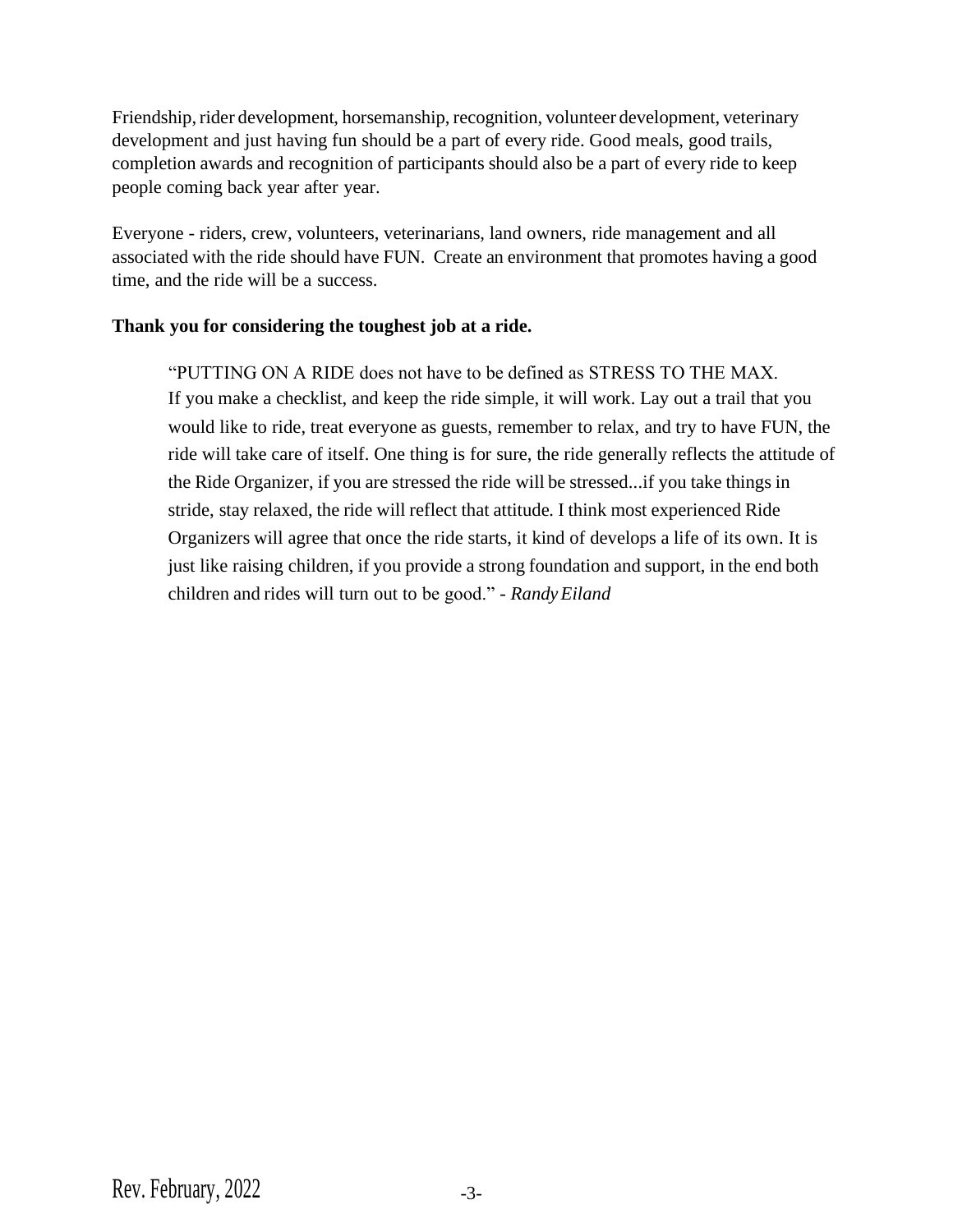#### **3.0 What is an Endurance Ride?**

#### **3.1 General Ride Information**

All equines are subject to drug testing. ERA has a zero tolerance for performance enhancing substances found in the ERA Drug Testing Policy. Drug testing may be undertaken at any ride at anytime. A minimum of two rides per year are tested with at least two horses selected for testing at each tested ride.

All horses must not be medicated within one hour of the finish or face disqualification. All horses must reach a pulse of 64 beats per minute within 30 minutes of completion (unless special weather conditions warrant and the criteria is changed by head veterinarian).

Junior/Youth riders (under 16 yrs.) must be accompanied by a competent adult sponsor throughout the ride, and one adult may sponsor more than one Junior/Youth.

All riders who successfully complete will receive a completion certificate. The top four finishers in Endurance will receive an award (all junior riders will receive an award). The Best Conditioned horse selected from the first ten finishers in each distance and age group in Endurance will receive an award, provided the veterinary judges feel an award is warranted. Ride Management may also provide other awards such as "Top Vet Score", "Turtle Award", "Middle-of-the-Pack Award" etc. at their discretion.

## **3.2 What Is Important to the Riders?**

Number one (aside from having a ride) is to have a well marked trail. This is followed by good veterinarian controls (a given), completion awards and recognition of participants, and camaraderie. The members also expressed their appreciation for the support of the volunteers at vet checks, check in, and at camp. Well selected and safe trails are appreciated. Safety at the start, finish and during the ride should be considered. However, everyone involved in this sport must be reminded that the sport is inherently dangerous given that we are dealing with large, unpredictable animals in an outdoor environment.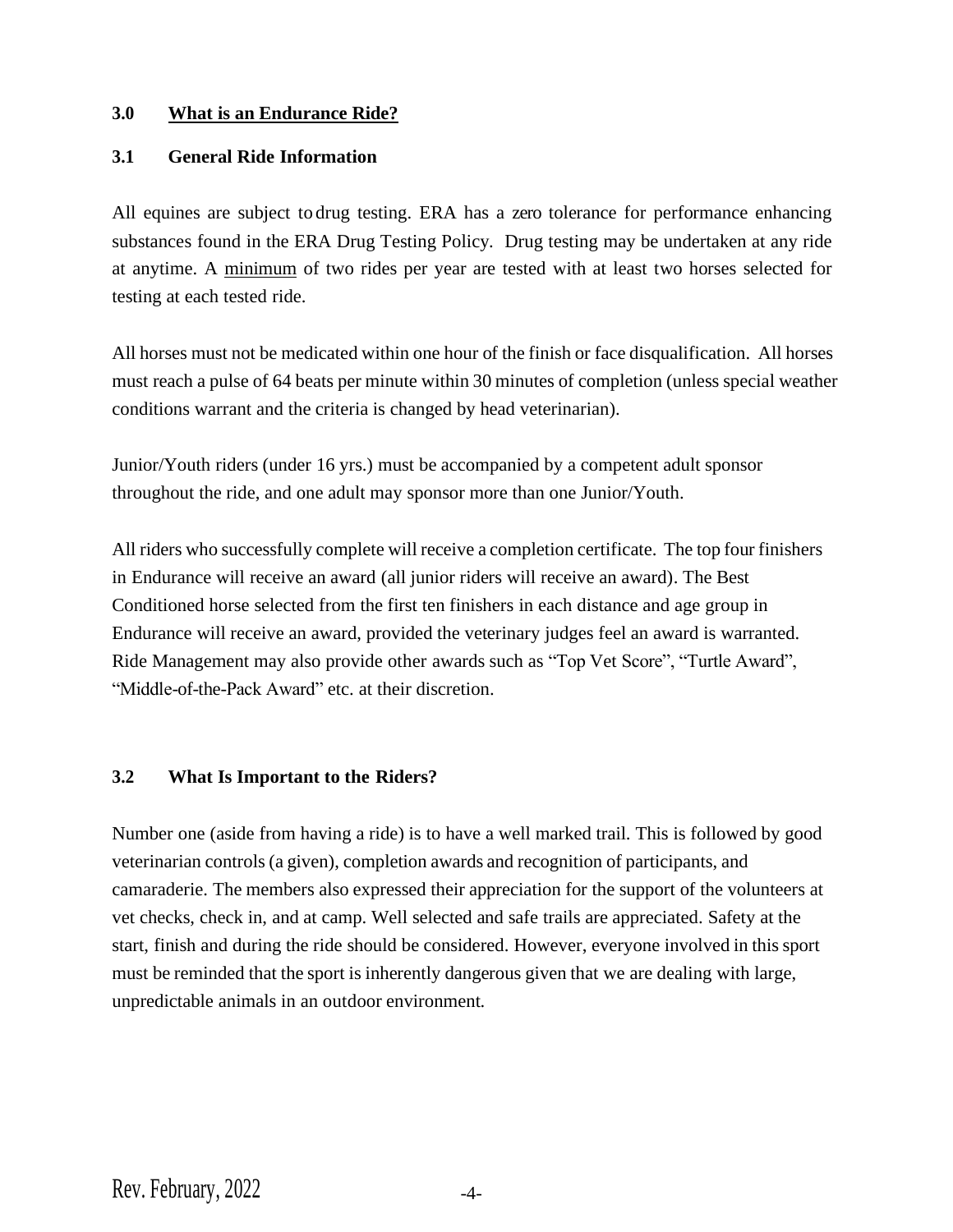#### **4.0 Ride Type and Length**

So you have decided you would like to put on a ride. What type of ride do you want to put on and what distances should be involved?

First time Ride Organizers should keep it simple. Remember, the more distances and complexity, the more volunteers, planning and organization required. The more facilities provided to or for the riders, the more effort needed.

#### **4.1 No Frills**

Some first time Ride Organizers put on a "No Frills" ride. This generally means there will be a minimum of services provided. This can mean no lunch, no supper, minimal services, and untested trails. The ride poster/information provided should indicate the "extent" of the no frills.

#### **4.2 Point to Point**

The first endurance rides were "point to point" rides of up to 160 kilometres (100 miles). These rides are difficult to manage as it requires careful management to ensure services are available to the front runners and to the last riders through the controls. It also requires special "crewing" capabilities since the equine/rider teams do not return to the start. Drivers and trailing capabilities must be available to move rigs or return the equine/rider team to the start point.

## **4.3 Out and Back Loop**

The logistics difficulty with the point to point rides is partially solved by designing a trail that loops out and returns to the start point. This may involve one or several vet checks and crewing points along the route with the finish being at or near the starting point so that there is no need to relocate. However, there is still the logistics of getting crew, volunteers and veterinarians to the "out" vet checks and control points and dealing with the faster and slower riders.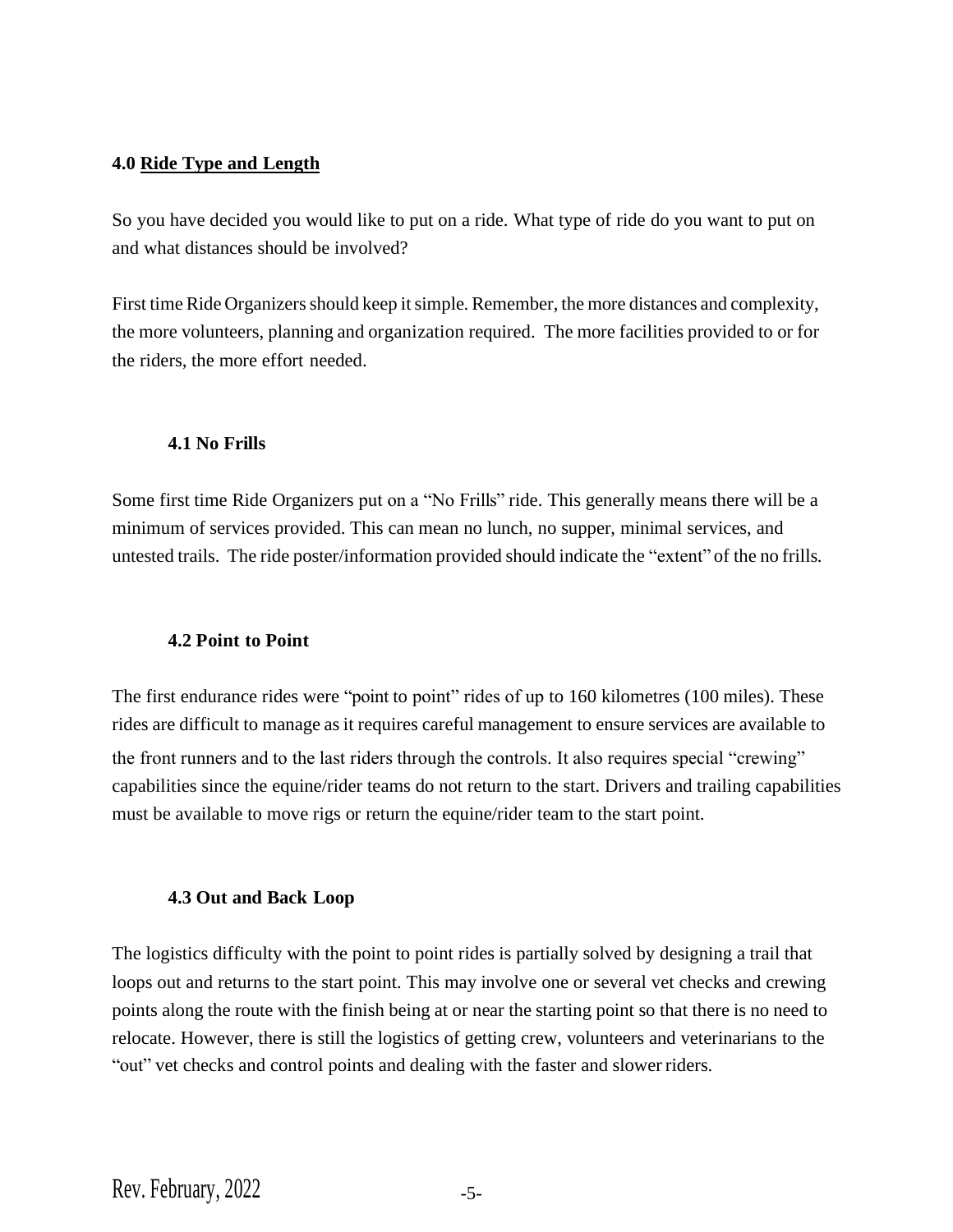#### **4.4 Cut Off Times**

In order to deal with the problem of spreading out riders over too large an area, with the slower riders having little chance of completing the entire course in time, and overextending the volunteers, many rides of the above type establish cut off times at the control points. Riders arriving at a control point after the designated cut off time are obliged to withdraw so that the volunteers may move on to another designated control point. However, no control point should ever be abandoned before all riders and mounts are accounted for. Given the hazardous nature of our sport, risk of injury to rider or mount is high. It is important that Ride Management endeavor to be aware of where participants are on the trail and their status in case veterinary or medical treatment is required. A control point must be maintained until Ride Management is certain the last riders are accounted for. (See also Drag Riders and communication.)

#### **4.5 Clover Leaf or Loop Rides**

In order to deal with these logistical issues, many rides are designed as a "clover leaf" so that the ride starts and ends at or near the same point, and all (or most) veterinary checks are at the base camp. Each loop goes out from the base camp and returns to it. There may or may not be crewing points or additional control points on the loops. This allows a ride to be done with fewer volunteers and allows more than one distance to be run over the same trails using different combinations of loops. This is the most common design for our rides in Alberta.

#### **4.6 Distances - One Day Rides**

The most common, and **minimum** distance for an Endurance Ride is 80 kilometres (50 miles). Rides of less than this distance are **NOT** considered to be **Endurance Ride**. ERA sanctions **Limited Distance** rides of 40 to 57 kilometres (25 to 35 miles) but ONLY in conjunction with an Endurance Ride. A Limited Distance Ride may not be held on its own. In addition, some Ride Organizers put on shorter "Fun" rides of 15 to 25 kilometres (10 to 15 miles) for new comers as an introduction to the sport. Fun ride activities must not be allowed to interfere with the sanctioned events of ERA including accessto trails, veterinary services, volunteers, transportation, emergency response, and other activities related to the Endurance Ride. (Note also to ride management that Fun/Novice riders MUST have an AEF membership for insurance purposes, and may only complete one Novice ride. They should be encouraged to

Rev. February,  $2022$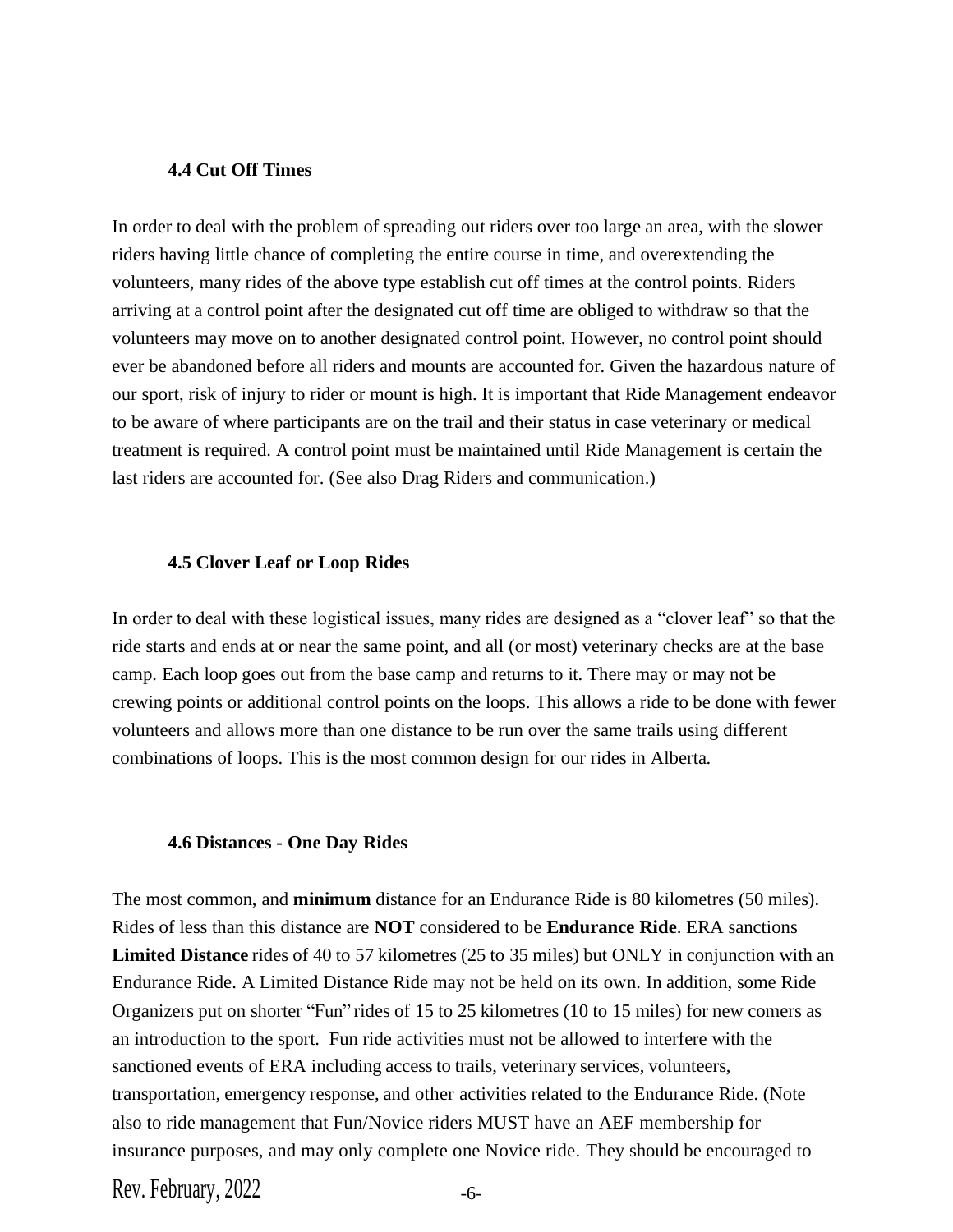join the ERA.)

Typically, one day rides are limited to 160 kilometres (100 miles).

Rides of any distance between 80 and 160 kilometres are common. Often more than one distance is offered by seasoned Ride Organizers. (e.g. Limited Distance, Endurance of 80, 120, and 160 km on the same day.)

#### **4.7 Elevator Rides**

This type of ride is not common in Alberta. It takes special planning to allow for an Elevator Ride. An Elevator Ride can only take place when specifically offered by Ride Management and Sanctioned as an Elevator Ride. An Elevator Ride normally requires that the "different" distances start at the same time and follow the same trails in the same direction and order of loops. A rider may enter a lesser distance, and after completing the lesser distance successfully, may elect to "elevate" to a longer distance. However, once having elevated, they cannot drop back to the lower level even if they are unable to complete. In some instances, where two distances start at different times, riders may be allowed to elevate, but may then only ride for distance with no placing.

#### **4.8 Multi-Day Rides**

Multi-day rides started typically as "three-day fifties" totalling 150 miles as referenced in various rule books around the world including ERA's rule book. (Three days of 80 km totalling 240 km.) There have been multi-day rides held in Alberta of two days of 200 km and three day rides of up to 250 km. A **true** multi-day ride requires successful completion of each day of the ride and a final post ride veterinary inspection. Failure to complete any segment results in non-completion. For this reason, many people are reluctant to enter true multi-day rides given that they could have a problem on the last leg of the last day and not get any credit for the miles ridden. The plus is that there are usually fewer competitors. Because of this, many Ride Organizers offer several "one day" rides in conjunction with or instead of a "true" multi-day ride. The different days may be on the same trails, different trails or combinations of different loops and trails.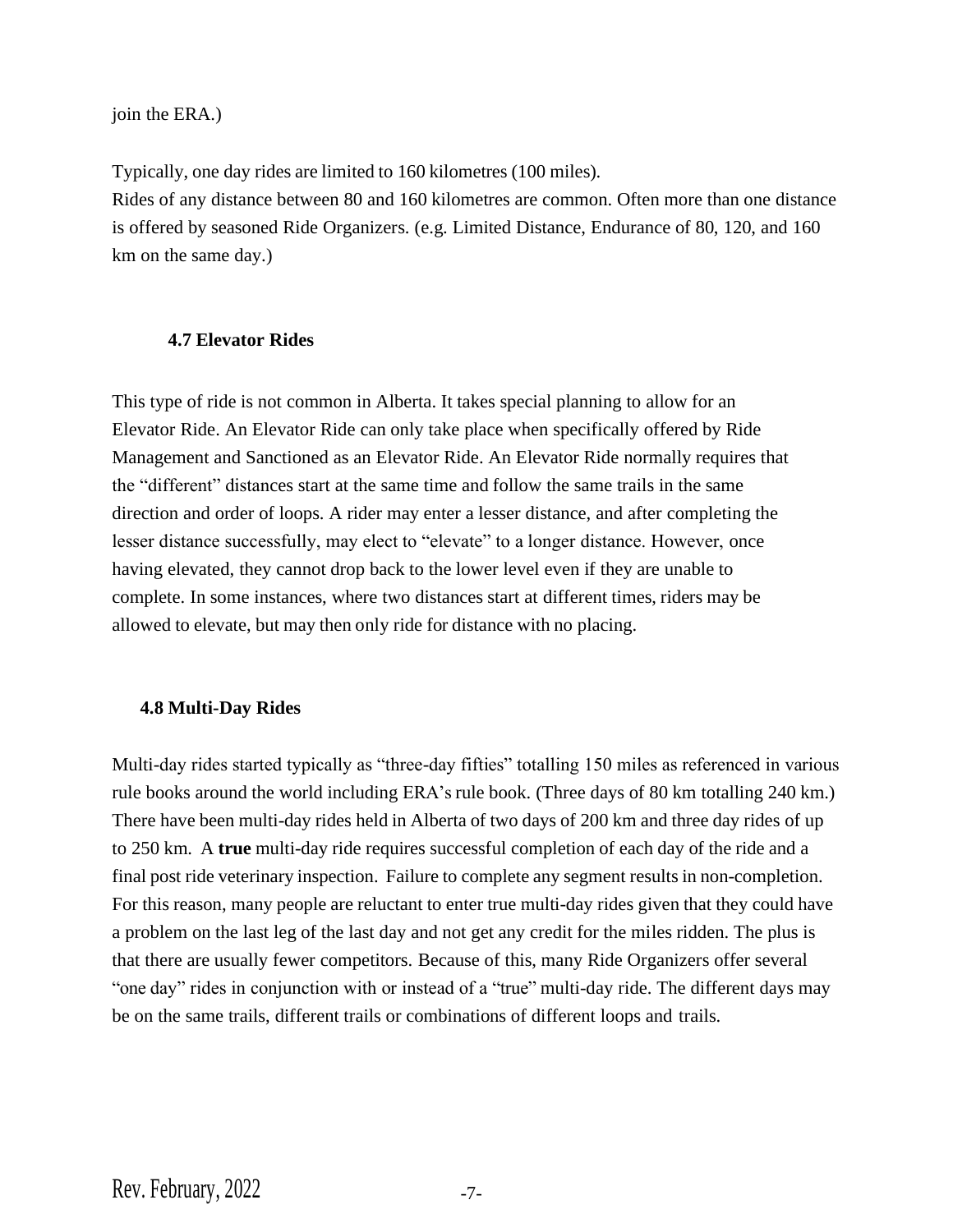#### **4.9 Historical Rides**

In the United States, there has been special sanctioning of "**Historical**" rides of several hundred miles over a period of 5 days - typically 400 to 500 km (250 to 300 miles). These rides are becoming increasingly popular as people can plan their holidays and attend 5 weekends of rides in one week. In addition, many horses seem to thrive on these multi-day rides (which are typically ridden at a lower speed.) These rides are held as multiple **individual** one day rides where riders can use more than one horse and may choose to ride successive or alternative days at their choice or capability. Typically, no alternative distances, Fun rides or Limited Distance rides are held, sanctioned or allowed in conjunction with these rides due to the need to focus. These rides are traditionally point to point rides along historical equestrian or pioneer trails which require a lot of planning and organization.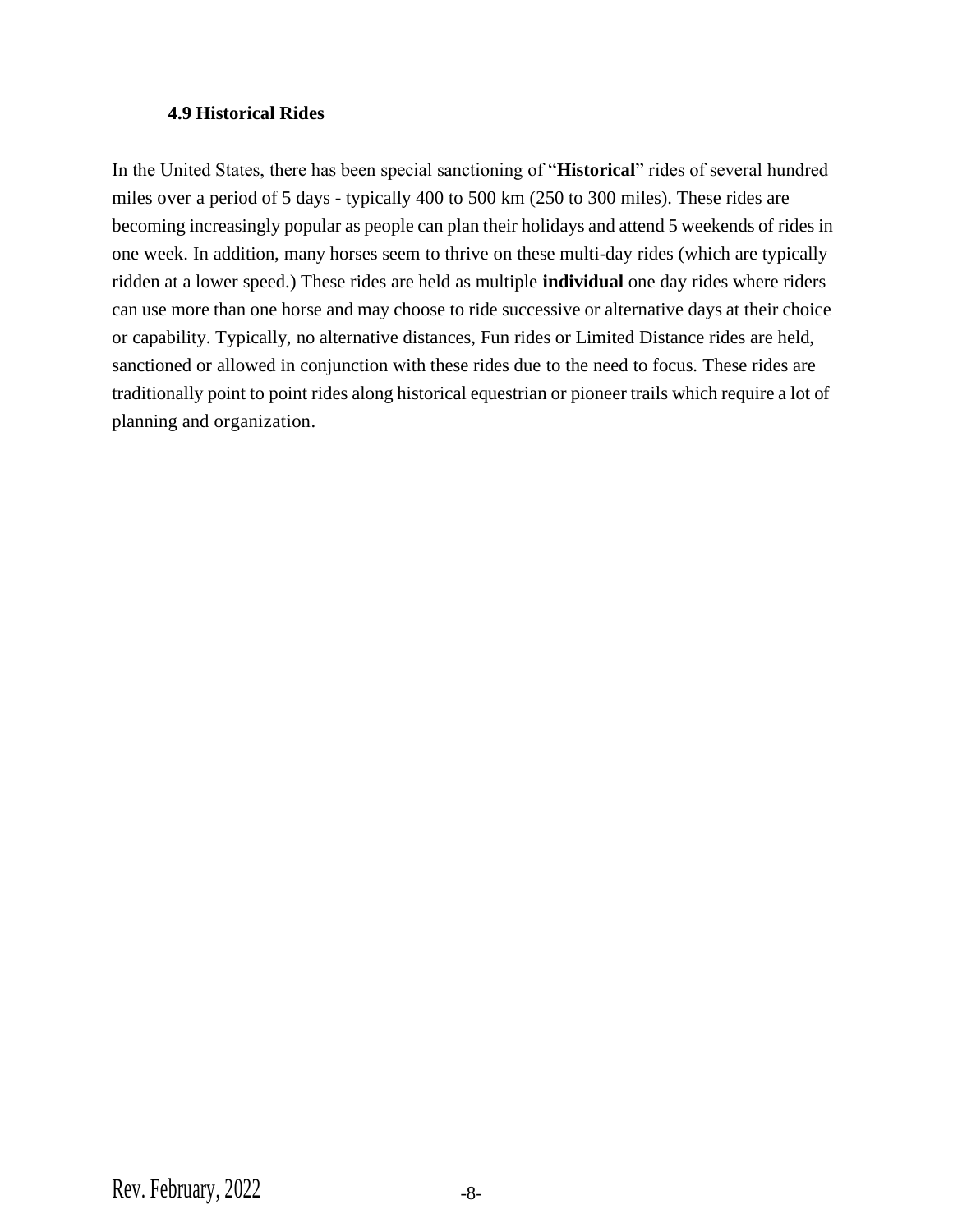#### **5.0 Trails**

#### **The number one issue from the survey of our members is good, well marked trails.**

Our members accept lack of volunteers, lack of food, lack of amenities, and other ride issues with little complaint. The thing they want most out of a ride is well marked trails. However, there are always the night stalking de- ribboners and anti-horse types who not only remove ribbon, but reribbon trails to go the wrong way and into dead ends. In addition, there are areas where use of ribbons are not allowed or unadvisable. New ride organizers need to have the issues surrounding trail marking clarified.

**"Ribbons - before the ride they are a necessary nuisance, during the ride they are essential, after the ride they are litter."**

#### **5.1 Trail Selection**

However, before you can mark a trail, you must have selected it. The different types of rides (point to point, clover leaf, etc.) have been discussed previously. Trails should be selected with the type of ride in mind. If you have a ride with less than an 80% overall completion rate, maybe the trails were too difficult for the participants. Remember, the experienced riders who regularly compete at 160 kilometres have a very different perception of the trails than the newbies doing their first 40 kilometre ride. While many rides have common trail for different distances, make sure the shorter distance has the easier trails.

Also, if all the trails are all easy, add vet checks to slow the pace down to prevent over riding. Many of our rides with high pull rates have been on easy rides where high speed caused problems. The saying, "Speed Kills!" applies to our sport. Many or more injuries and metabolic problems tend to be on the "easy" rides than on the more difficult rides. On rides with hills, bush trails, and difficult terrain, riders tend to be careful and pace their horses. On four track trails and lots of road and open fields, and good visibility, riders seem to have difficulty maintaining an even pace. They see other riders and speed up to catch up and pass. They have what looks like good footing and they may run into hidden obstacles, or not realize the toll that miles of hard gravel road can exact on an equine.

However, the type of trail is often not an option. It depends on your location. Your ride plan should take the type of terrain in your area into consideration.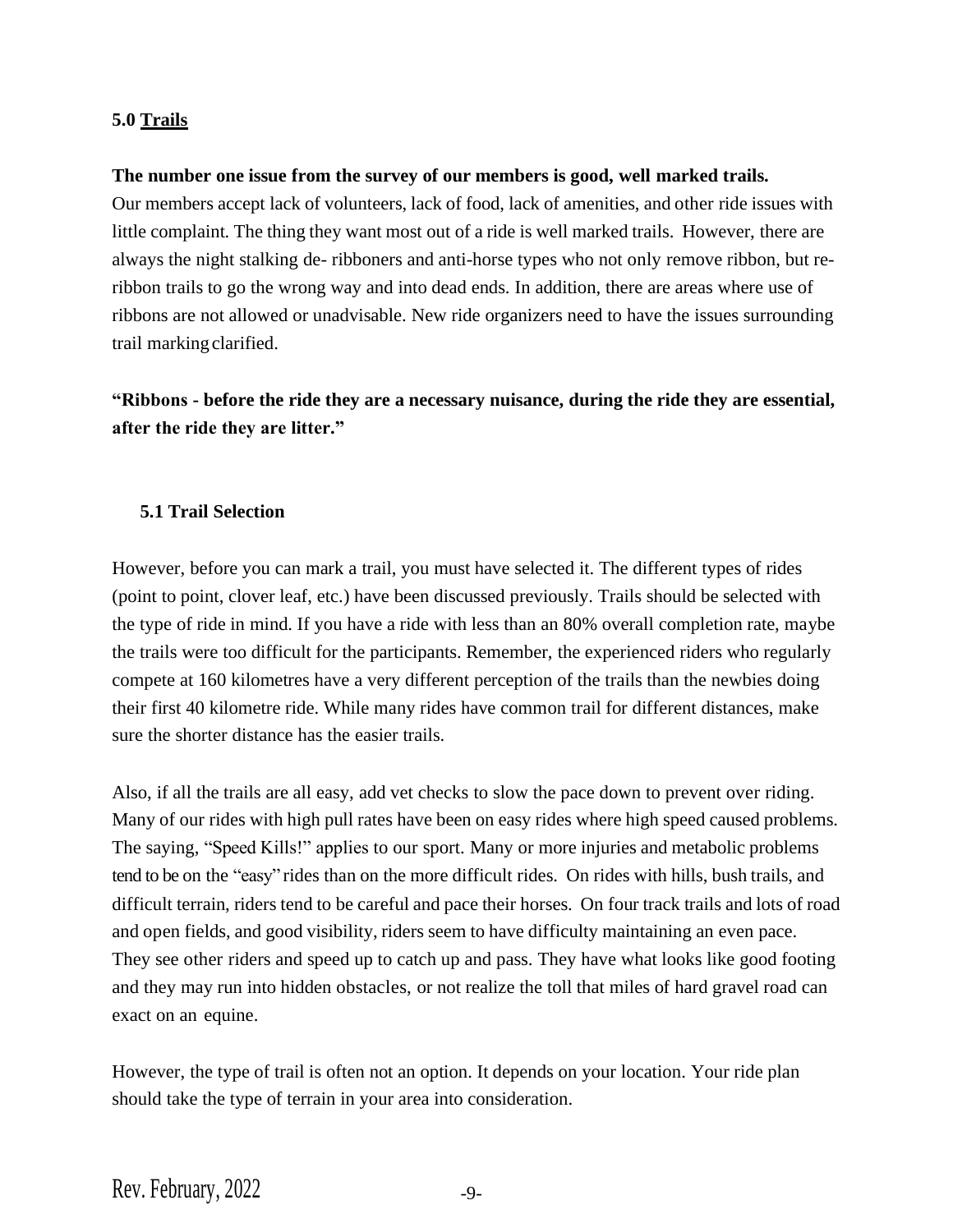Remember, riders do appreciate lots of well groomed off road trails. If a primary trail must go through a bog, down a slippery hill, through dead fall, or other obstacles, consider putting in an alternate trail for the less adventurous riders. Where possible provide corduroy roads (riders and horses hate this stuff but if nothing else is possible ...), bridges, and cut out the dead fall. If creeks have a good bottom, they should be tested and marked on each side to show riders where the safe place to cross is. If a creek (bog, or low spot) has poor bottom, go around. If the trail has steep sections that could be difficult or impassable during rain or snow, have alternate trails. If a river, creek, bog or low spot is subject to flooding in wet weather, plan ahead for alternate trails.

Remember - a good guideline is to lay out a trail that YOU would like to ride.

#### **5.2 Trail Making**

In Alberta we are blessed (or cursed depending on your point of view) with multiple use of our lands by snowmobilers, ATVers, hikers, outfitters, and the ever present forestry and oil industry. The multiple use of the land results in development of a lot of trails that can be adapted for equestrian use. It is always desirable to make use of existing trails. It can take months or even years to develop equestrian trails on ride specific trails in heavily treed country. In our region, we are also fortunate to have many local equestrian clubs that have not only developed some superb equestrian trails, but are willing to sponsor or help to put rides on.

When clearing trail, overhanging branches should be cleared. People should not have to duck under heavy branches that can clear them out of the saddle. Small branches that could take an eye out or stab someone should be trimmed back as far as possible. There are places where we have had rides where there are large branches just above wither level that are very dangerous and for environmental or land owner restrictions, they cannot be trimmed. The same goes for small branches. In those circumstances, mark as a hazard, and riders should be warned at the ride briefing. Ride management may not be able to remove all obstacles, but they can give the riders a warning.

Logs and dead fall that cannot be stepped over at a walk or trot should be cut out. Bridges should be preferably one metre wide. Riders should be cautioned about narrow bridges. Many riders do not like to ride freshly slashed trails due to the potential of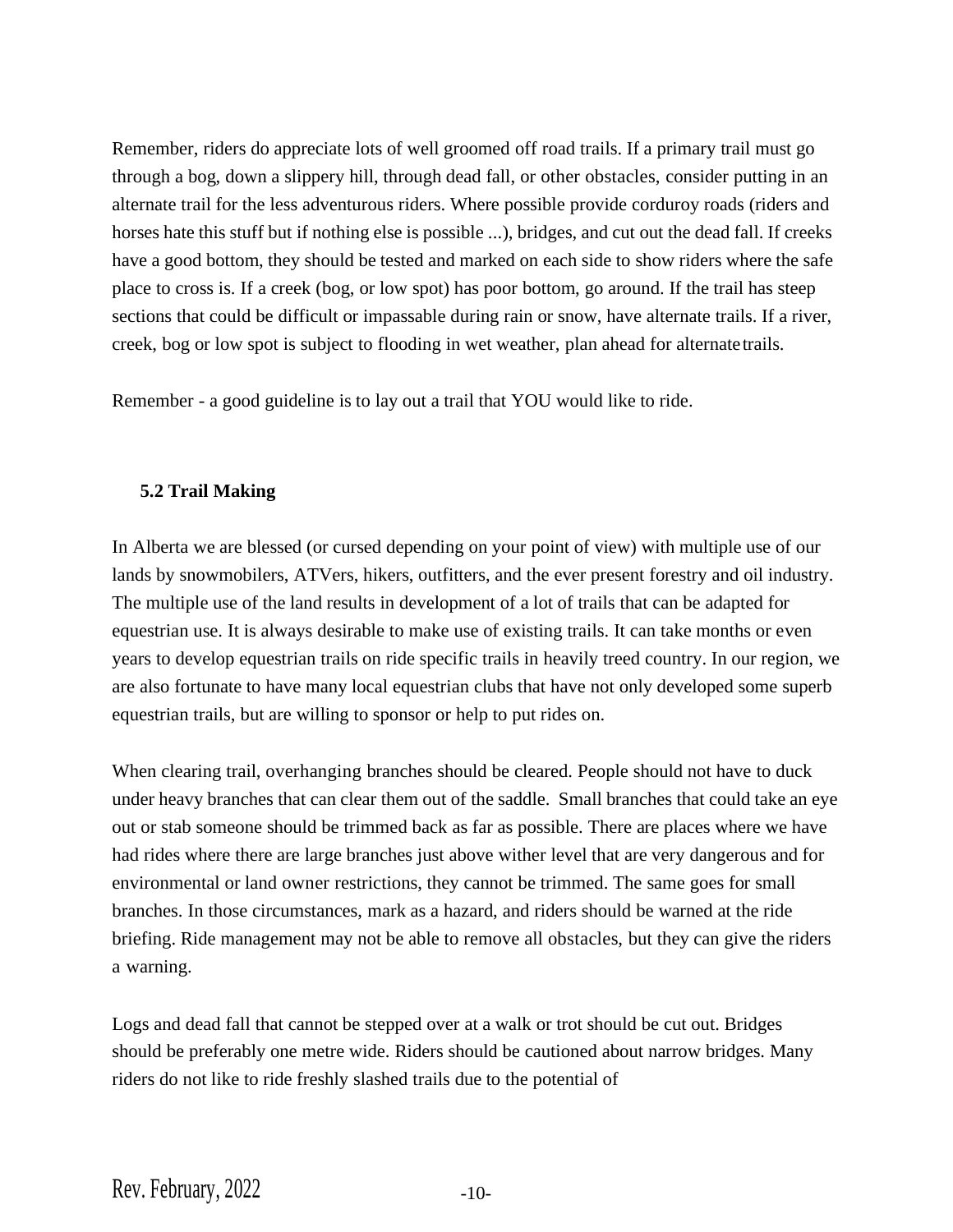"spikes" that may cause lower leg injuries, or that may jab a horse or rider when passing. Many trail developers have had access to bush hogs to mow the brush. Others do the work by hand. Riders should be briefed to ride according to the condition of the trail, and ride management should be aware of these concerns.

Ride management should put up caution ribbons or pie plate signs to warn riders of difficult sections of trail or obstacles. White or yellow ribbon have traditionally been used in Alberta to warn riders of hazards.

## **5.3 Permission**

Obtaining permission to ride on private land is an absolute necessity. Without the concurrence of the land or leaseholders of the land, including the municipal, provincial and federal governments, we will soon run out of places to ride. It is important to obtain permission to ride on the land, make trails, carry out the marking, and do appropriate cleanup. It is important to understand the land or leaseholder conditions for use of their land. Many land owners will not allow use of ribbon where cattle are grazing due to their propensity to eat them where they can reach them. Some provincial agencies have the same concerns with respect to elk, moose and deer. Alternative trail marking methods may be required. In addition, some agencies require immediate removal of markings after the event. (The ERA has a Land Owner's Agreement posted on our website.)

It is good practice to invite land owners tothe ride awards meeting and thank them. In addition, they should be well thanked after the ride. Ride management should check that all landowner issues have been dealt with after the ride, including the sending out of thank you notes to landowners and other ride sponsors.

At times, it is necessary to get permission for use of municipal lands or other private groups. When using private forestry or oil roads, permission and coordination with these groups is needed. Similarly, when using multi-use trails, whether they are equestrian trails, motorcycle, mountain bike, hiking or other use, ride management should check with other groups. It could create some problems for ride management if another club scheduled an event for the same date, or if the group responsible for certain access roads or facilities had them tied up or under construction for the ride date. Often, these groups will offer assistance when contacted. Most people love horses and will be more than willing to cooperate when contacted. Conversely, not contacting them can have long lasting negative consequences.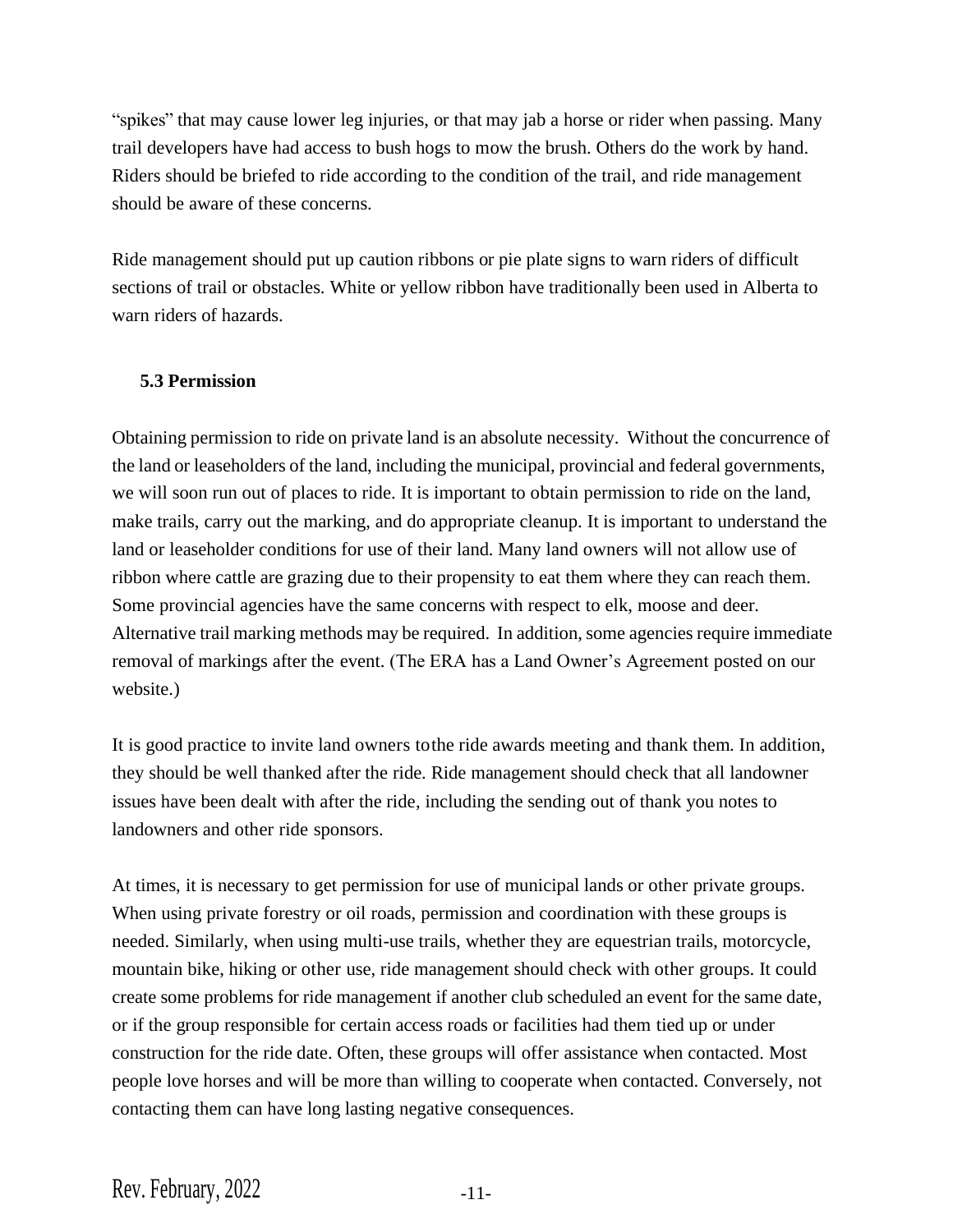#### **5.4 Measuring**

Many riders get very frustrated when a trail is significantly longer or shorter than advertised. Most endurance riders ride with a trail app on their phone or GPS device.

The best way to avoid complaints is to measure the trail accurately. There are many ways to do this. It is recommended that all trails be PHYSICALLY measured to avoid any doubt as to distance. (Remember GPS does not take into account the up and down of hills.)

There are many options. On roads accessible by four wheel drive, the vehicle odometer can be used. On roads where survey information is available, it can be used. Many people also use ATV's, motorcycles and mountain bikes equipped with odometers. Once you know the exact length of your trail, there can be no arguments over distance.

#### **5.5 Trail Marking**

Trails are most often marked with ribbons. Colour selection is important. Multicoloured ribbons are best. Light green ribbons are almost invisible in the early spring when leaves are coming out. Orange is the common colour for survey ribbon, ATV clubs, motorcycle clubs, hunters, and so on. It is best to ensure that you use colours or colour combinations so riders will instantly recognize the trail markings. A combination of two colours has proven to be best, i.e., orange with white, pink with white. Trail markings should be reasonably close together with "confidence" or "reassurance" ribbons at closer spacing in heavy bush than on roads. As a rule of thumb, riders should be able to see at least one ribbon from the one they are at. Some rides with open country have ribbons spaced at 400 to 800 metres (1/4 mile to half mile) but many riders cannot see the ribbons when they are this far apart and lose confidence that they are on the correct trail. As a general rule, the farther apart the ribbons are, the longer and more visible the colours should be. If in doubt, put in extra ribbons.

Try to keep the spacing of the ribbon fairly uniform. If you are putting up ribbons every 200 metres and suddenly change to 500 metres, riders will start thinking they are off trail because they have not seen a ribbon in the distance they have become accustomed to.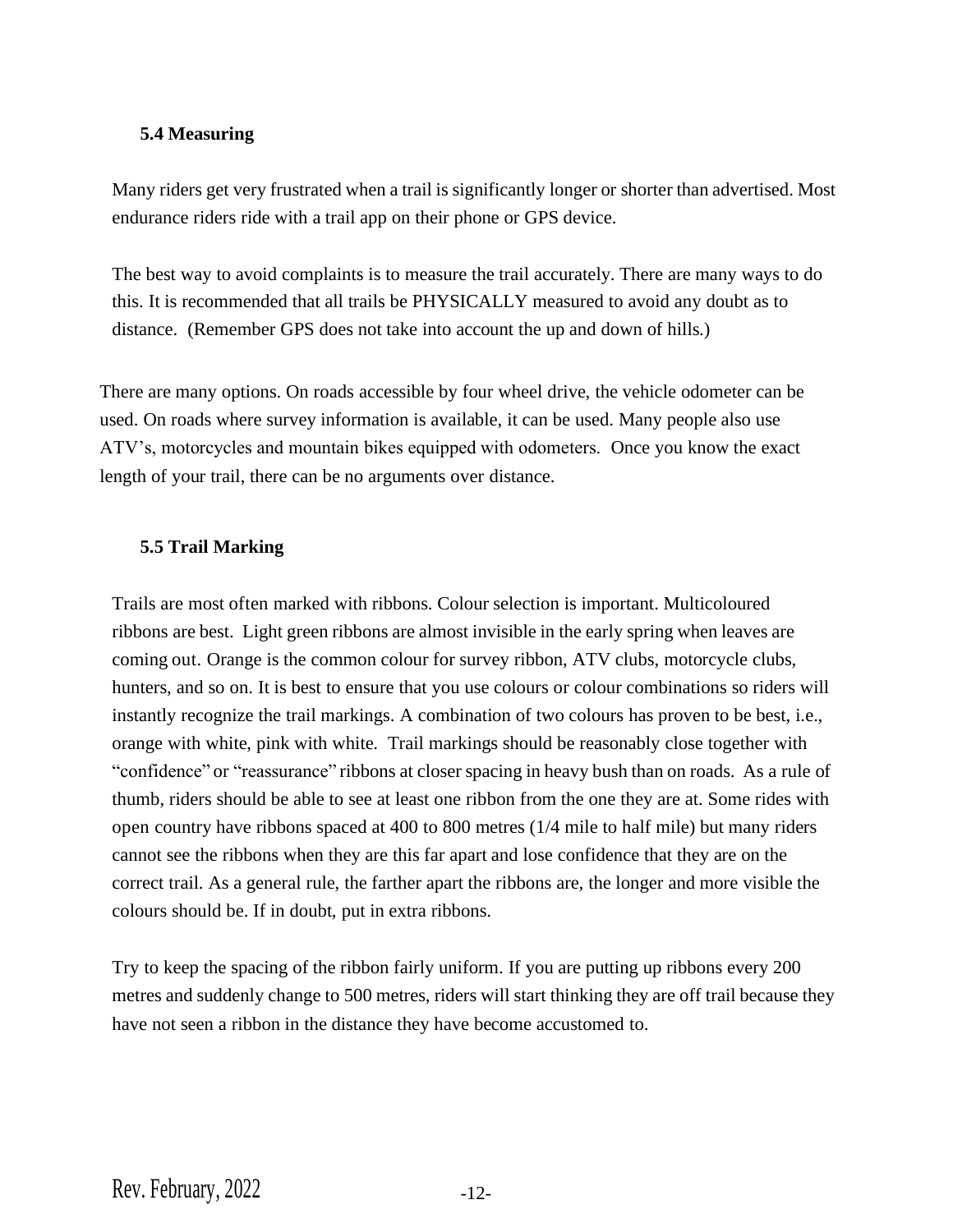In areas where ribbon may be removed, flour, gypsum, chalk or biodegradable survey marker paint can be very useful. They can all be placed on the ground or used to mark trees. Trees, branches and rocks can be marked quickly from horseback. In some areas, permanent markers may be appropriate.

Signs are useful especially at intersections and on common trail. Distance signs to let riders know where they are in reference to the ride map, and warning signs on hazards, or advice on road or stream crossings, distance to the vet checks are very useful. (Stakes, plates/signs, and a staple gun are a necessity.)

At critical points where riders could easily go the wrong way, it is useful to have signs, even people to point out the way.

Also remember, the speed when marking the trail issignificantly different than when racing. In addition, the people marking the trail know which way the trail goes. On race day, moving at speed, it is easy to miss a turn. As a safety measure, it is advisable to have people who do not know the trail try to ride it and add additional markings wherever they have difficultly.

As a general rule to help riders, we try to encourage marking only on the right side of the trail where possible. That way, people know they are going in the correct direction. In addition, we traditionally put up triple ribbons before a turn, sometimes of a different colour or combination of colours to make them more visible, so the riders start to look for the turn before getting to it. The triple ribbons are two ribbons of the trail colour with a white ribbon on the side of direction of turn. (White ribbon on right side of two coloured ribbons – right turn, white ribbon on left side of two coloured ribbons – left turn. The triple ribbon should **NOT** be **AT** the turn. By then it is too late, and the riders will already have missed it!) Then there should be another ribbon just before the turn, a ribbon at the turn, a couple of ribbons just after the turn, and another 50 to 100 metres down the trail (confidence ribbons) so riders know they have made the correct turn. In addition, when turning off of roads or into a different sort of trail or terrain, add in pie plates stapled to a tree or stake with a diagram or words to describe the turn and identify the loop or trail as appropriate. (E.g. - Loops A & B turn left going out, Loop C turn right to vet check; Turn left off road; turn right onto 4 track; etc.)

When entering a lane, bush trail or pasture, put a ribbon on both sides of the trail. When passing through a gate into a pasture, put a ribbon on both sides of the gate and a ribbon on a stake in the pasture to ensure people go through the gate. Use signs if appropriate. There is nothing more frustrating than to go 1600 metres past a gate and then find out you are on the wrong side of the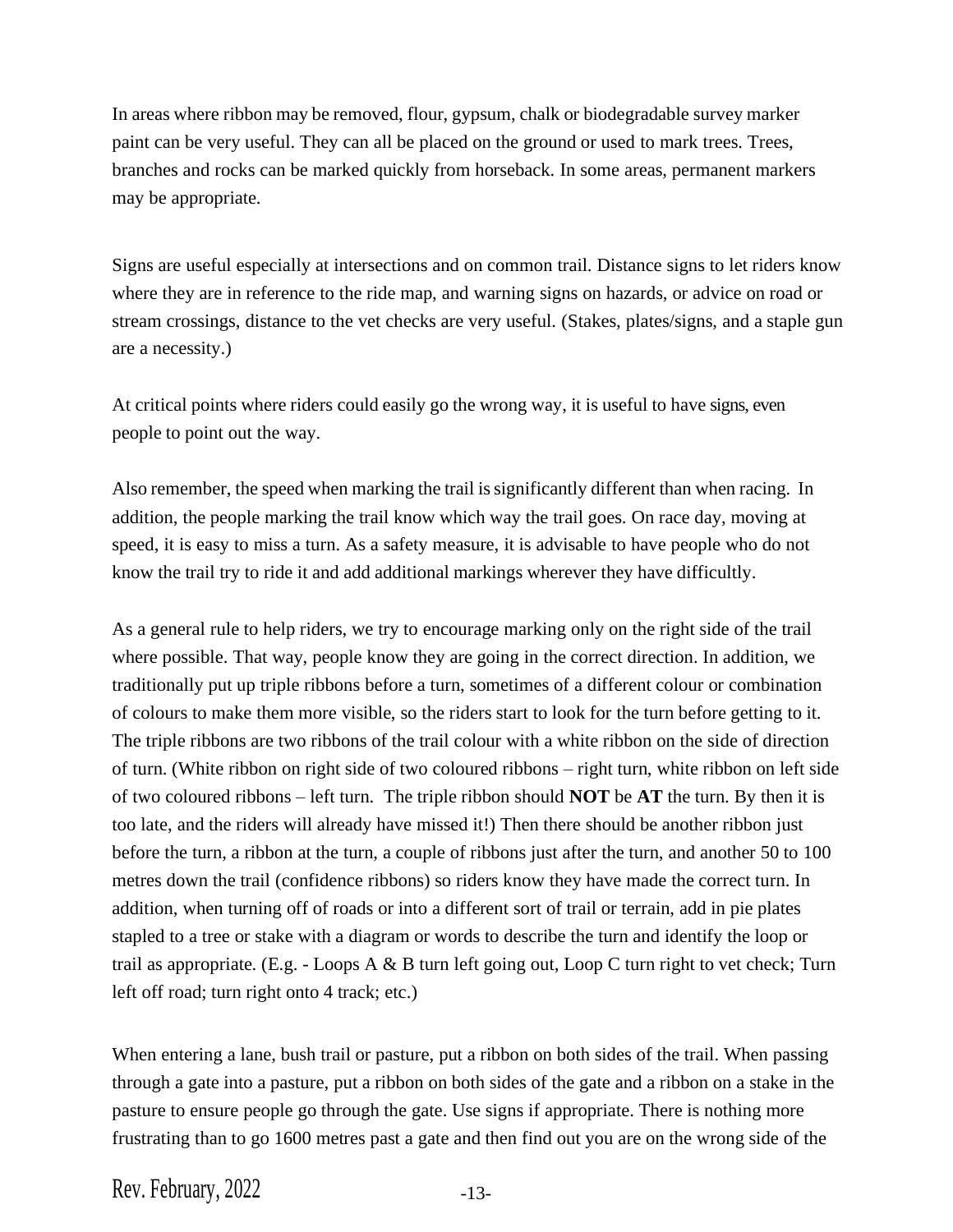fence, with no gate, and you have to go back along the fence to the gate again. If ride management or the trail manager uses the fence to tie ribbons on, then it is very easy for riders to end up on the wrong side of the fence if the turn through the gate is not well marked.

#### **NIGHT TIME:**

#### **Glow sticks, glow sticks glow sticks.**

Generally speaking, our rides of less than 160 kilometres do not require night time riding. In fact, our more northerly rides held near the June solstice do not need any lighting as there is little darkness. Due to the length of the daylight during most of our ride season, it is usually only the last loop or the last few kilometres of a ride that needs to have glow sticks. In addition, most ride organizers try to arrange for the last part of the ride to be on a road, or in the open, so again there is little if any need for glow sticks.

However, when riding is going into the dark, there should be adequate glow sticks and light coloured trail markings to reassure riders that they are on trail. In addition, drag riders should depart the vet checks after the last riders to ensure no one gets lost on the trail. Roving checkers are also appropriate to reassure riders in the dark. Remember that not all riders, and not all horses have good night vision. As a note - many riders use glow sticks on their breast collars and head lamps. While this is probably self assuring to the riders, it may actually be detrimental to the horses' vision as they cast shadows that can cause a horse to stumble. Lighting is a rider's choice, but it may be worth telling riders to rely on the moon and their horse's natural night vision. Riders should NOT put lighting devices on the tails of their horses or any rearward facing lights as this blinds horses overtaking them.

Ride management planning a 160 kilometre ride should try to schedule it near the full moon to take advantage of the moonlight.

Glow sticks should be spaced often enough to reassure riders that they are on trail. Riders should be advised to ride the last few kilometres of the trail before the ride if they can so that the horse knows the trail before it gets dark. Many "looped" rides make the first loop, or another loop early in the ride the same as the last loop so that the horse and rider will have already been over the loop in the daylight in the event that they do end up riding in the dark.

Battery powered flashers may be of use to mark obstacles or sharp turns.

Rev. February,  $2022$   $-14$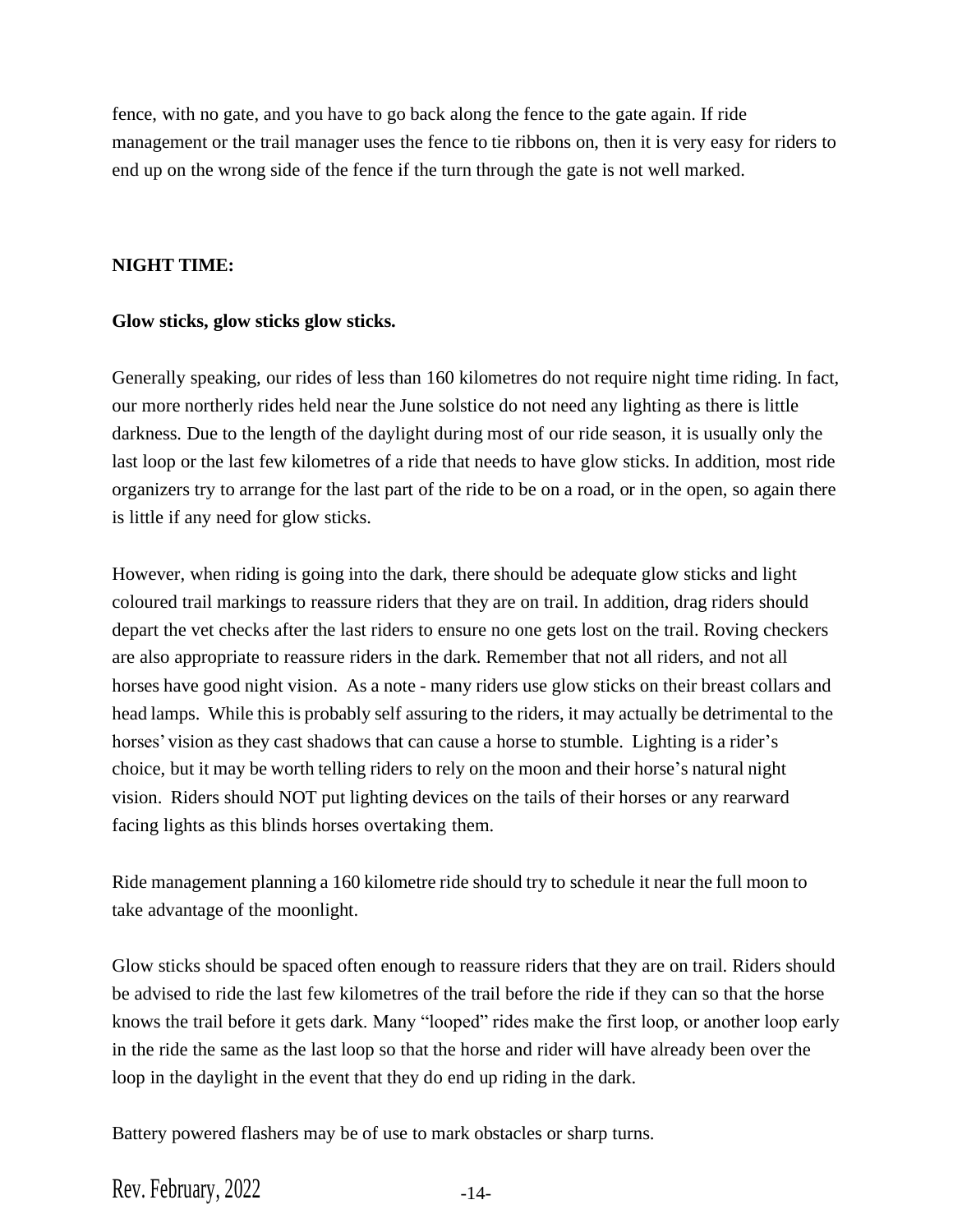## **5.6 Start**

Pay attention to the start of the ride. Most accidents happen at the start or the finish. Starts of large rides can have many people trying to get into the same narrow trail. Many start in the dark or low light. Everyone is packed together; the horses have excess energy and may be over excited. People may have forgotten to tighten girths; they may be going in different directions. There may be hazards.

On large rides, it may be appropriate to have a controlled start. This can be done by having a volunteer ride out ahead of the riders at a slow pace for 10 to thirty minutes to keep the ride under control. If the start is on a road, a vehicle can be used to pace the riders at the start.

As with the finish, the start area should be well clear of the camp area.

Some rides start up a steep hill to settle the horses down right away. Unless the horses are warmed up before hand, this can lead to tie up problems with some horses. This should be explained at the ride briefing. Everyone is happy to ride a slow pace and there is no pressure to overexert the mounts early. The hill takes the extra energy out. Then after the hill, some open terrain that allows people to set their pace and pass safely promotes an incident free ride.

## **5.7 Finish Line**

The finish line should **NEVER** be in or near the camp area or vetting area. Remember, there could be several horses racing to the finish at a full gallop. There must be room for three horses abreast to cross the finish line. There must be room to get the horses under control after the finish line. This can take 200 to 400 metres. Remember, we have seen runaways in our club that have gone 2000 to 3000 metres without stopping. Think about that at the finish line. Where will the horses go?

Horses coming into camp will try to go to their trailer or follow a previous route into camp.

The finish should be situated with this in mind. A number of major rides put the finish line 300 to 800 metres up the trail from camp to ensure there are no accidents in camp due to racing horses. (Note: this does not apply to Limited Distance as they have to come into camp and pulse down. There is no reason for them to race, and, in fact it is disadvantageous for them to do so.)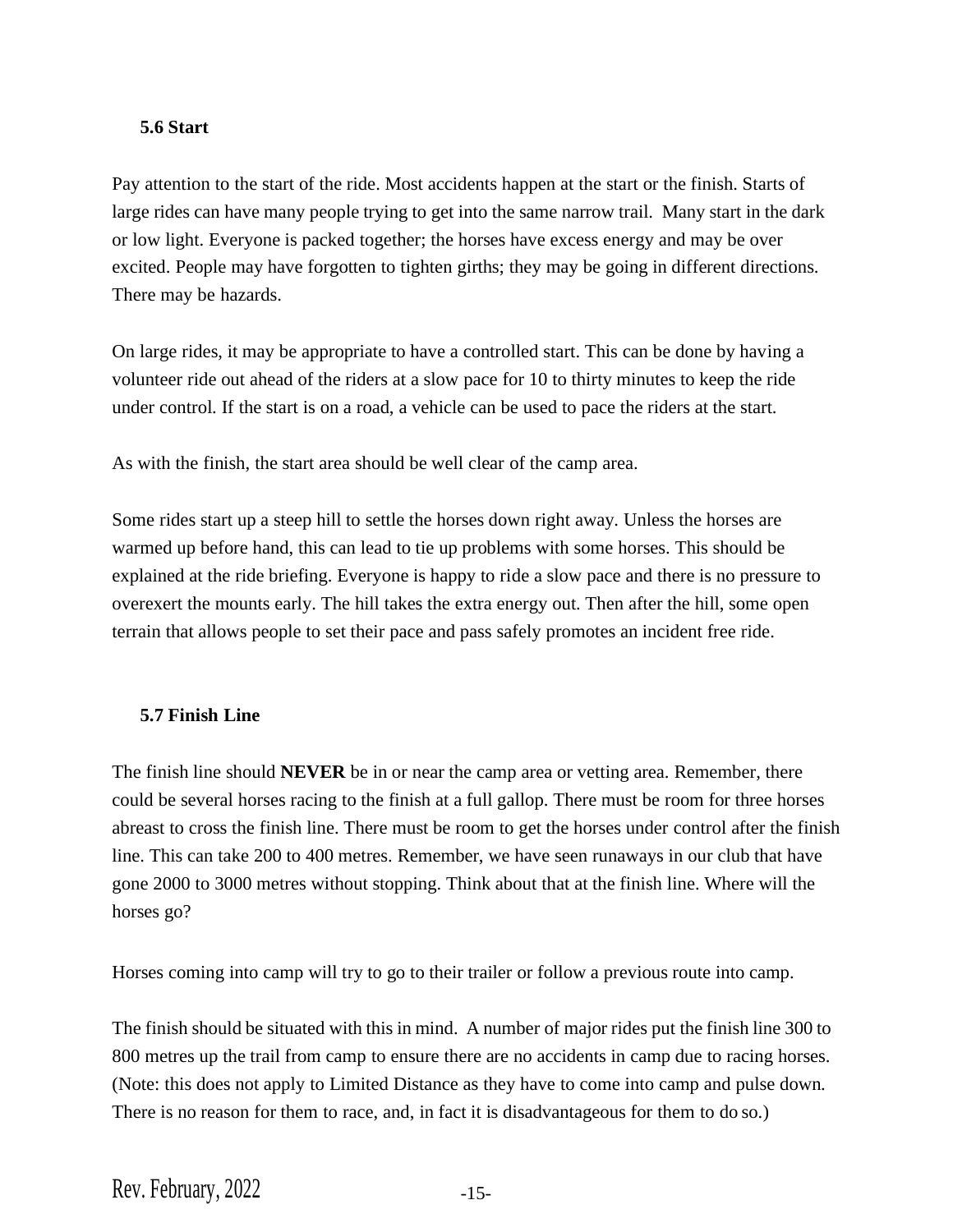There should be no obstacles, barriers, steep banks, turns or vehicles at or near the finish line. There should be a line across the finish line perpendicular to the direction of travel. All vehicle access, people, pets, trailers should be barred from the finish area. The camp should not be in a position where the horses might try to turn to go to their trailer instead of going to the finish line; and never put the finish or finish run out just past a previous turn into camp. We have all seen the situation where the horse turns and the rider does not. Keep this in mind when setting your trail and your start and finish lines.

Finish areas should not be near camp where children could inadvertently cross the trail or the finish run out. There have been some terrible accidents from vehicles entering the finish area, from spectators being run over, and from playing children running into the path of horses racing in.

Once many equines break to a gallop, they become far less controllable, they cannot be stopped or turned quickly. The finish area should be selected with this in mind. The life you save could be your own, or of your volunteer finish line timer(s) and other officials.

BE SURE TO BAR VEHICLES FROM THE FINISH AREA.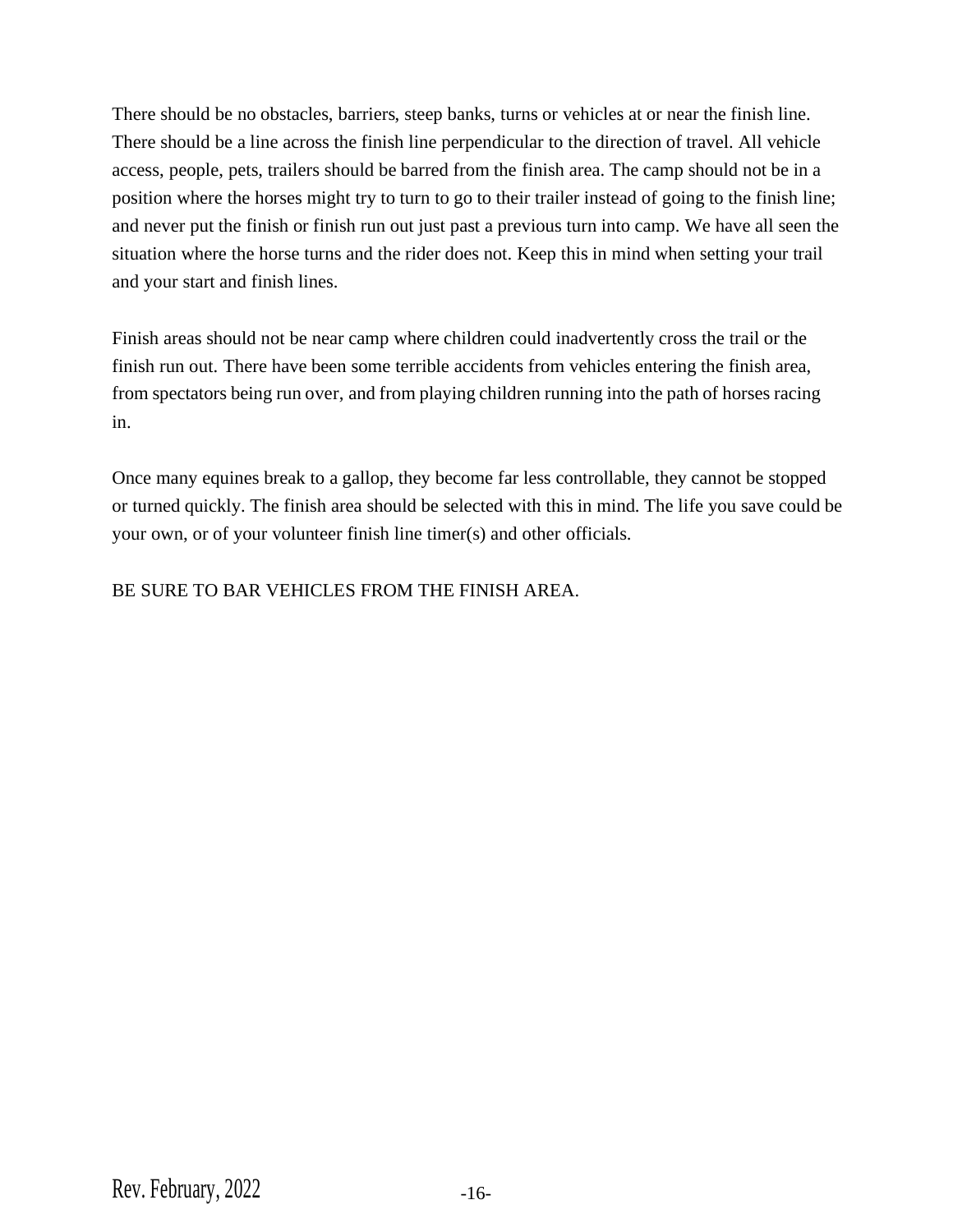## **6.0 Maps**

There are many sorts of maps that are used as a base for ride maps. County maps can be used. Aerial photography, topographic and most frequently satellite view maps are used. Recently, ride organizers are printing maps from their GPS or App on their phone.

Representation of the trail may be schematic rather than exact. It is often more important to highlight certain landmarks and turns than to have a diagramatically correct map. High points, landmarks, streams, lakes, watering points, check points, veterinary control points, roads, hazards and so on should be highlighted. If different coloured ribbon is used for different loops, that should be noted on themap.

Some rides have provided diagrams of corners, landmarks and other information on the back of the maps to allow riders to confirm where they are, where they should turn, where vet checks are and so on to provide the riders with assurance and direction on the trail.

Maps should be of a size that they can easily be read. But they should also be of a size that they can be easily folded up and placed in a shirt pocket or fanny pack for easy reference by the rider during the ride. When using "baggies" to hold the "Vet Card", the map should also be able to be folded and placed in the baggy if the rider chooses.

It is useful to provide information on the ride time, various loops, hold times, veterinary criteria and other information either on the map, or in a separate handout that riders can take with them. See samples attached in Appendix B.

If there are out checks or you are doing a point to point ride, you may need "crewing" maps to guide crew to the pit stops and veterinary checks.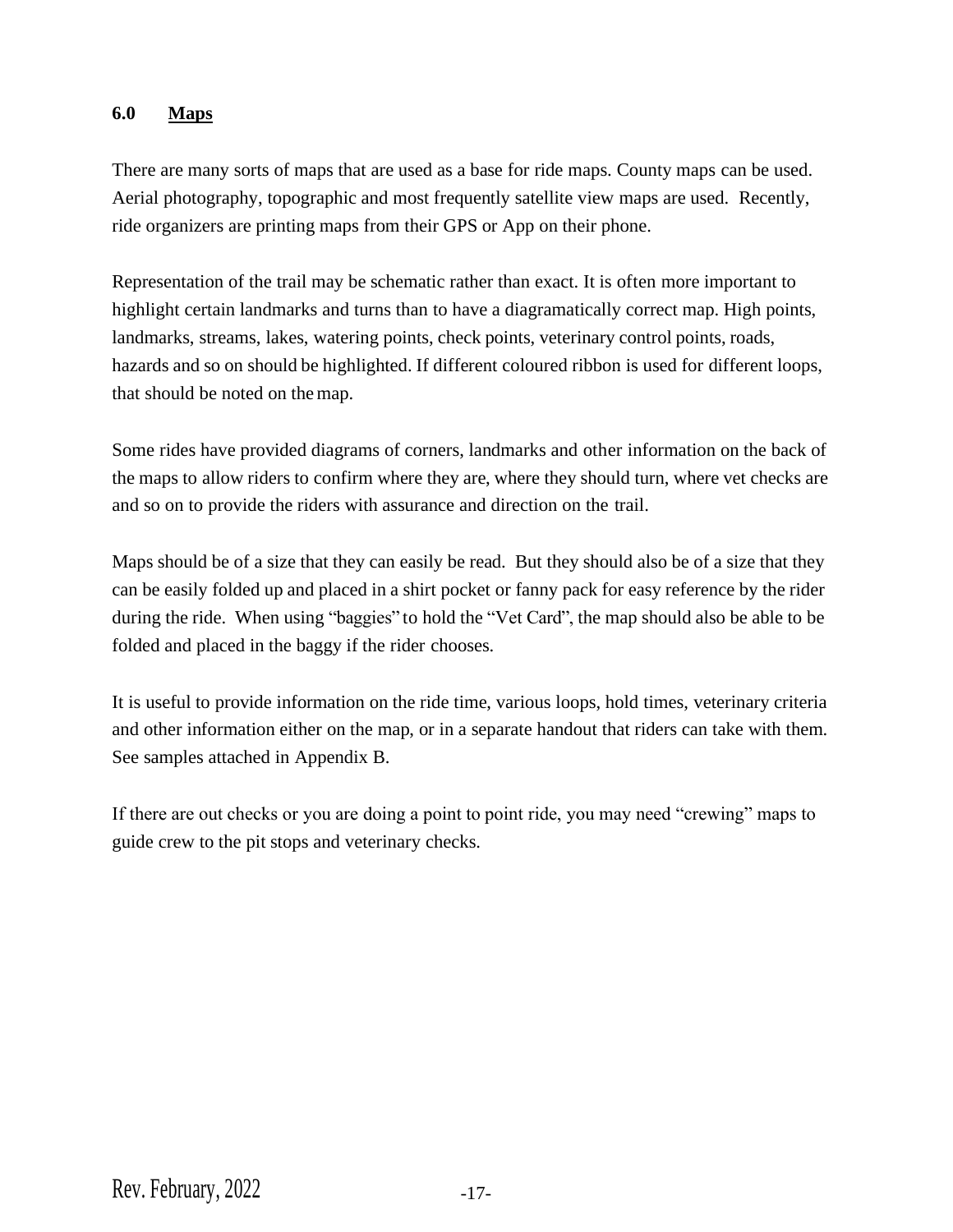## **7.0 Vet Cards**

ERA provides a standardized vet card to ride management. These cards are normally carried by the rider and presented to the vet scribe at each veterinary control point. When the horse passes the vet check, the card is returned to the rider to carry to the next check point. If the horse does not pass the check, the card is held by the vet scribe.

On clover leaf rides where all checks are held in camp, the veterinarian may elect to keep all the vet cards with the vet scribe for safe keeping.

Vet cards are provided in the vet box. If the ride registration is on-line, ride organizers will print the vet cards prior to the ride.

## **8.0 Veterinary Control**

The Veterinarian Handbook describes the duties and responsibilities of the Veterinarians. Ride management must select veterinarians/vet students that they can work with. They must have the experience required to meet ERA standards. Ride Management must recognize that every veterinarian has individual ideas and opinions. ERA has produced the Veterinarian Handbook with the objective of having uniform vetting procedures. However, every ride and ride management team is different. Some ride organizers like to have many control points. Some ride organizers prefer fewer control points. Sometimes terrain and trail availability dictate the control points. The veterinarians and ride management must be satisfied that the veterinary controls are adequate and satisfactory during the planning stage of the ride. In addition, the veterinary controls and control points should be explained clearly at the pre-ride briefing by ride management and/or the veterinary staff.

Ride Management should have a clear agreement with the veterinarian staff prior to the ride covering responsibilities, duties, and hours. On a 160 kilometre ride, veterinary services must be available from vet in through best condition judging. This is a considerable period of time that may last from the day before the ride to the day after the ride.

There should be "judging" vets and at least one treatment vet who has agreed to bring meds and fluids to the ride. (Treatment vet is compensated \$50 for bringing a kit.) Therefore, ride management is responsible for arranging for emergency treatment services during the ride as well as judging. Be aware that if a veterinarian "judge" is required to also do treatment, additional judges may be needed in the event that treatment of an equine is required. It is also a good idea to notify the closest veterinary clinic to your ride, to ensure they will be available for emergencies

Rev. February,  $2022$   $-18$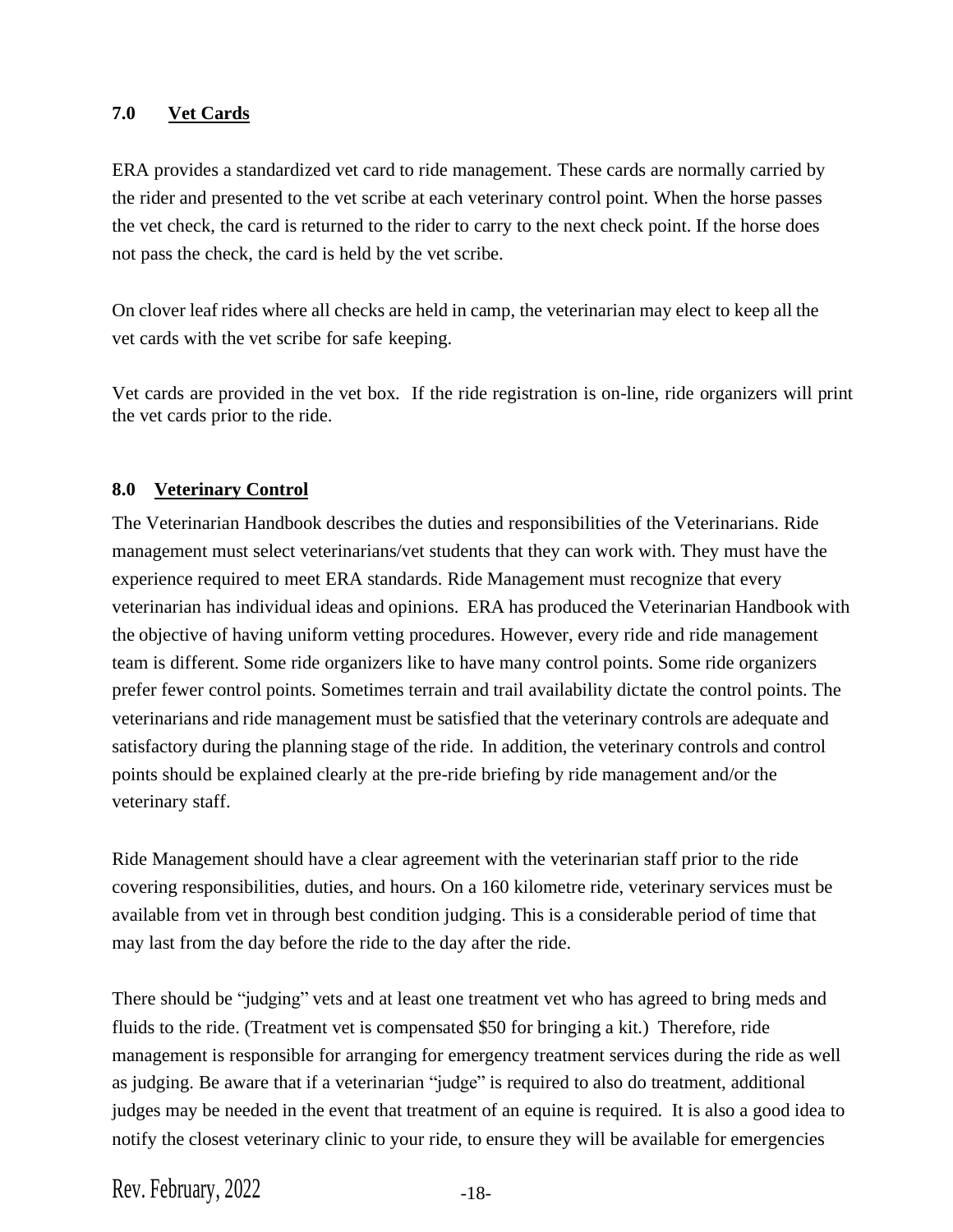that require the horse being taken to a clinic.

ERA traditionally employs two veterinarians/line judges for a ride. More vets may be required depending on the number of riders, layout of the ride, the time to commute from check to check, and the gap time between the leading riders and the tail draggers. In our sport, no allowance needs to be made for "FUN" riders. If ride management wishes to do any vetting or provide any services to this group, it is to be done with no interference to the endurance event and is in NO WAY to detract from the endurance event. Endurance and Limited Distance riders are to be given priority in all areas, on the trail, in the vet checks, and in services by the volunteers.

It is also an unwritten rule, oft debated, that the longer distances get priority service at veterinary checks and other services (within reason). For example, if ride management sponsors a 160 km ride, a 120 km ride, and an 80 km ride as well as a Limited Distance ride, if a rider from each group arrives at the veterinarians at the same time, the priority attention will go to the horse and rider team going the longest distance to the shortest distance, or the rider with the shortest hold time.

To avoid disputes, some rides will assign vets and vetting areas to each distance. That way they are kept separate. However, as there may only be 5 to 10 riders in each distance, separation is not always possible.

Ride management should review hold times and likely arrival times at vet checks to avoid traffic jams and overworking the veterinary staff. This should be reviewed with the veterinary staff at the planning stage and explained to the riders at the pre-ride briefing.

Veterinary control points should be discussed with the veterinarian during the preliminary discussion stages. Some veterinarians are comfortable with less control points than others. Veterinary inspection, support and criteria should be discussed well in advance with the veterinarian staff to ensure there are no misunderstandings.

## **8.1 Veterinary Control Points**

The number and location of control points may be determined by a number of factors. Ride management and the head veterinarian should ensure riders get adequate briefing on veterinary controls. On remote rides with limited veterinary controls, the ride briefing should emphasize the riders' responsibility for their equines.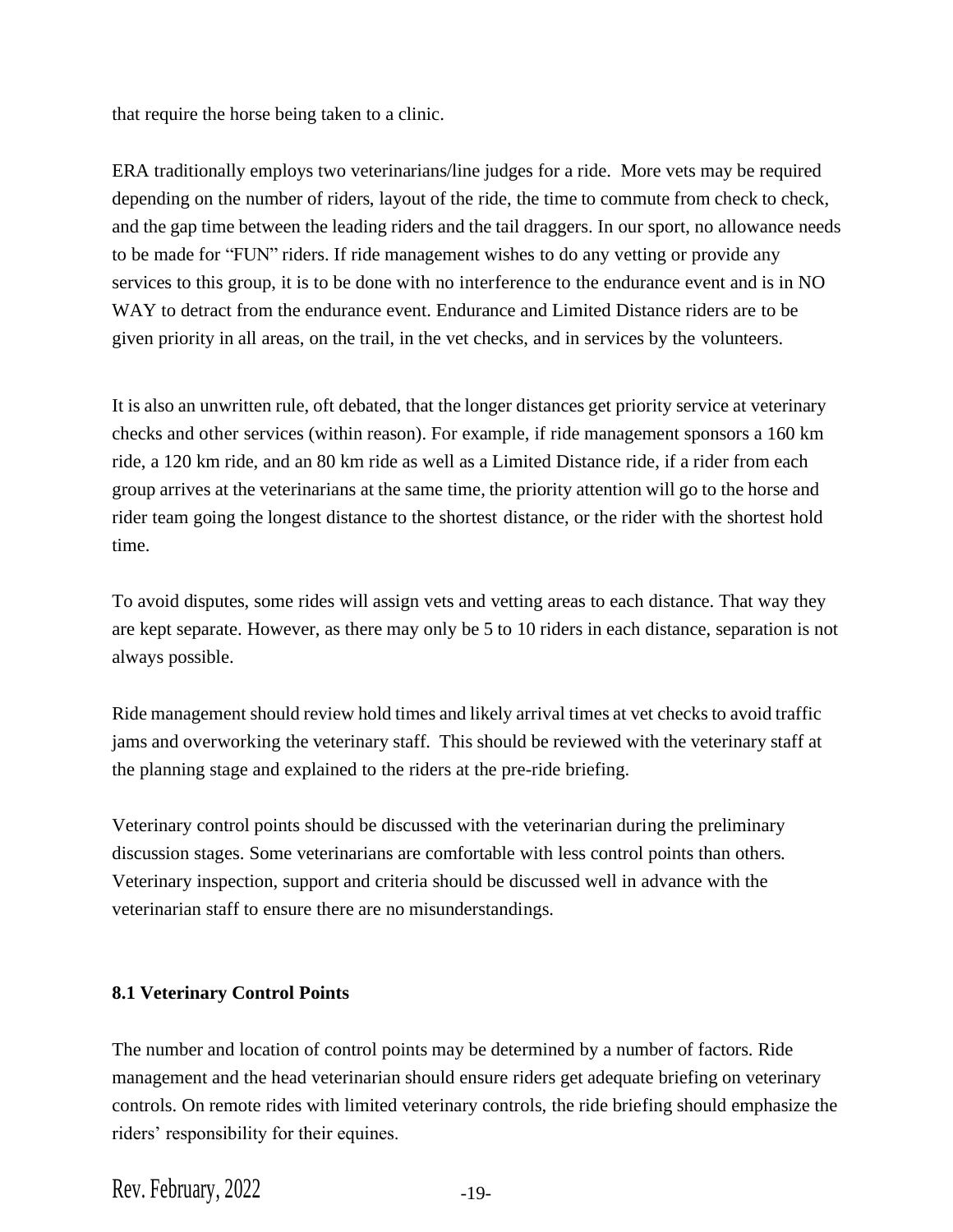#### **8.1.1 Limited Distance**

ERA rules require one intermediary vet check with a gate into hold in Limited Distance. The holds for Limited Distance are typically one hour although some rides have shorter holds, subject to veterinary approval.

#### **8.1.2 Endurance**

ERA rules do not specify the number of veterinary control points for Endurance Rides. FEI rules require that each day of an endurance competition be divided into at least two phases with an intermediate veterinary inspection and hold of at least 40 minutes. FEI also recommends that 160 km (100 mile) rides have holds totaling at least 120 minutes.

It is common in ERA rides for there to be vet checks about every 20 to 22 km (12 to 13 miles). The earlier checks usually have less hold time with a lunch time hold of 45 minutes to an hour for the typical 80 km ride. The shorter rides may have fewer veterinary controls. Generally, the longer the ride, the higher the risk, and the more veterinary control points required. Similarly, veterinary controls should be considered with respect to the difficulty and speed anticipated. A flat fast course may in fact require more veterinary control than a steeper more difficult course in order to protect the equines from over exertion. (Speed kills).

## **8.2 Layout**

Veterinary control points should be laid out with adequate space and amenities. The layout should provide for the rider to pass by the timer controls, and have access to the crewing area. The pulsing area needs to be beside the timing table. The layout and ride requirements should be such that the riders can proceed directly from the pulse down area to the veterinarian check if they so choose.

## **8.3 Location/Distance to**

The first timed hold should be <u>at least</u> 16 km, preferably 20 km into the ride (10 to 12 miles or longer, up to 20 miles). This is because many fit endurance horses take at least this distance to

Rev. February,  $2022$   $-20$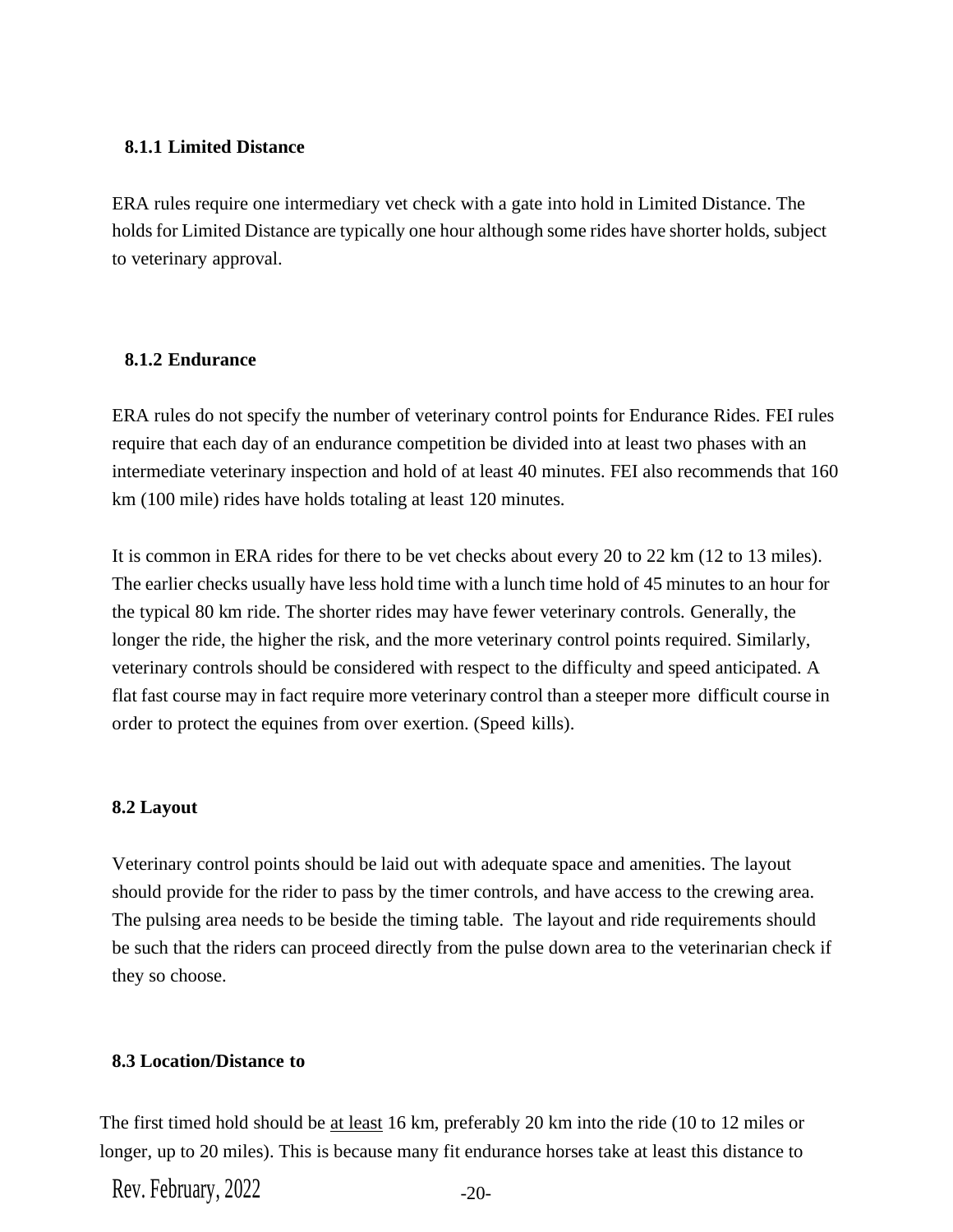calm down. It is not unusual for some of the higher strung horses to have standing pulses of 100 to 200 beats per minute at the start of a ride. Some rides have had pulse and go vet gates at 10 to 12 km into a ride. Typically some of the very best horses take extra time to pulse down when a hold is placed this close to the beginning of the ride. It is recommended that hold type gates are not placed within the first 16 to 20 kilometres. If it is felt desirable to check the horses in the first part of the course, use a "trot by". In addition, you may want to provide water and the election for riders to stop and review their mount with the veterinarian. It is not normally necessary to check pulses at this stage in the ride. Pulse checking may actually penalize the better horses.

Typically, 80 kilometre rides will have a veterinary control point at about 20 kilometre intervals. This results in 3 intermediate veterinary control points and the finish line.

With 160 km rides, the last control point is usually 8 to 16 km from the finish but there will have been a number of control points at roughly 20 to 30 km spacing throughout the ride. The trot by and pulse and go checks are more common in the longer rides as they reduce hold time.

Note however, that all control points are to be staffed by a veterinarian. It is not appropriate to have a pulse and go to "control" the speed of horses or to "give them a rest" without a veterinarian present. Water and hay and additional crewing spots may be provided along the trail and it will be the rider's option as to how long they spend at such spots. However, they are not considered 'veterinarian' control points.

#### **8.4 Types of Control Points**

There are a number of control points. The most common is the "gate into a hold" in ERA rides. The second most used is the trot by. A description of the various types follows.

**Fixed Hold** - this is traditionally the oldest type of control gate. All contestants are held a specific amount of time after their arrival. The recovery time does not count against the riding time.

Drawbacks to a fixed hold include a greater chance of stiffening up in cold weather, and the fact that less fit horses are not separated from more fit ones in a pulsing down. An over paced horse may pulse down to criteria in the allotted time and leave with more fit horses. Fit horses that would have been ready to go earlier, are held back. A fixed hold of any length early in the ride is unnecessary.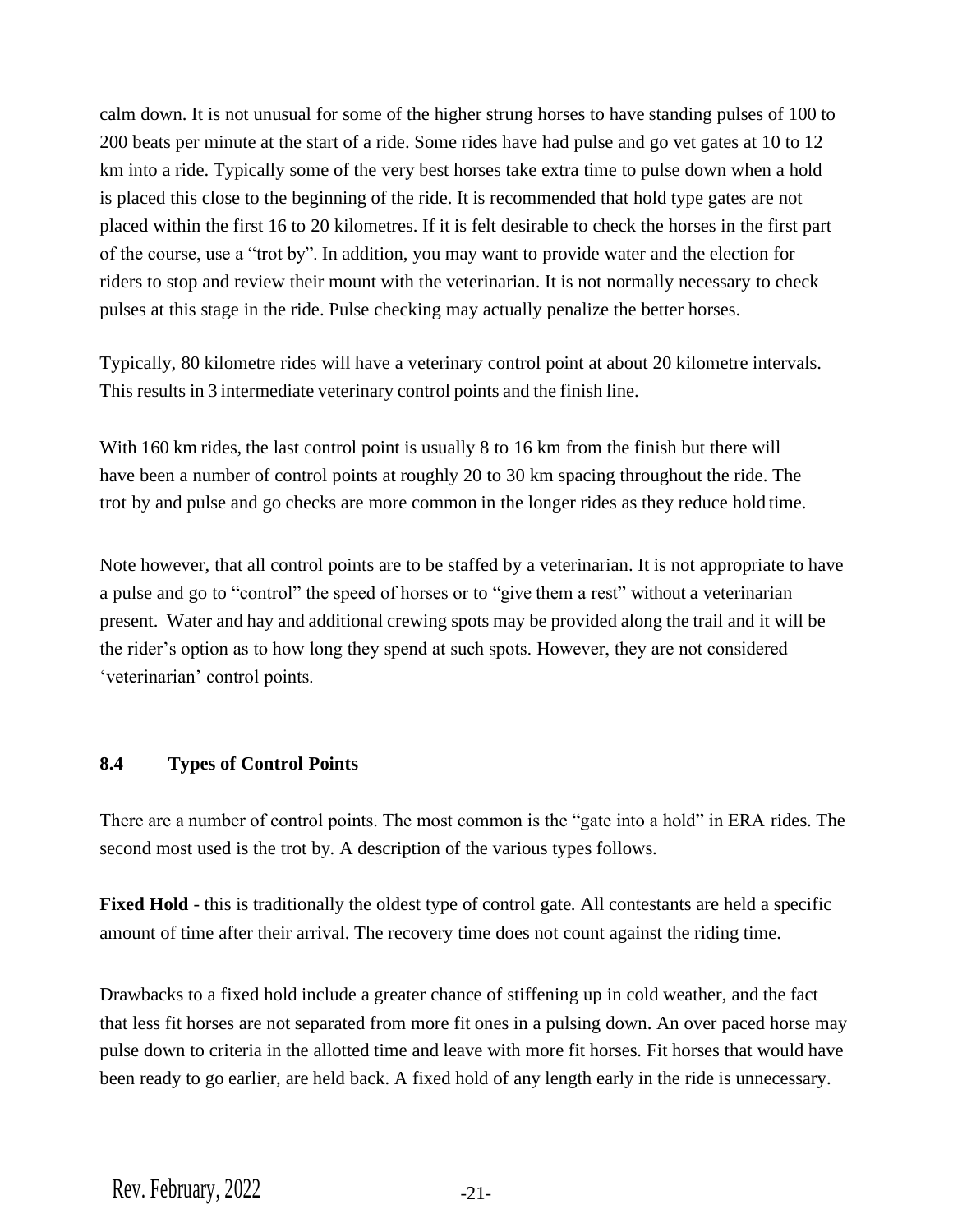**Pulse and Go** - with this vet gate, there is no hold time. The rider may leave as soon as the horse meets the required veterinary criteria and is approved by the veterinarian. There may be enough people to pulse all the horses that arrive at the same time. Normally, the rider and crew check the horse and ensure it meets criteria before entering the official pulse area. If the horse does not meet criteria, it may be sent to the end of the line. If the pulse meets criteria, the pulse staff call out the horse number to the timers and the horse must be taken directly to the veterinarian for a check.

In ERA rides we normally just send people to the back of the line. Where there are a lot of riders and insufficient pulse crews at a Pulse and Go, riders and their crews may be allowed to call their down time for their pulses. If the pulse is not at criteria when presented to the vet, the pulse down time will be changed once the horse meets criteria. If the pulse is not down in the necessary 30 minutes, it is removed from competition. Equines are not allowed to leave the vet gate unless they meet all veterinary criteria. A horse may be held even though its pulse and respiration are normal if there are other signs of problems (gut sounds, hydration, membranes, gait). It will be held until the veterinarian is satisfied it is ok to proceed, or the equine is removed from competition.

Gate into a Hold - This is the most common form of timed hold in ERA. This is similar to the pulse and go except that after pulsing down, there is a fixed timed hold. The vet gate should be set up so that the riders enter a timing gate, into a crewing area. They may stay in the crewing area working on their mount, letting it urinate, eat and drink, however they must enter the pulsing area and achieve the established pulse and respiration criteria within 30 minutes of arrival at the timing gate or be disqualified.

This type of hold separates the fit and less fit horses as usually the fit horses pulse down faster and will therefore clear the vet gate sooner. The less fit horse will leave the vet gate after the other horses are out of site and will be less inclined to work over its ability. This type of hold also gives the horse and rider a chance to eat, drink and recover during the ride.

While riders and crew are responsible for knowing how long they have been at a vet check and for knowing how long the hold time is, ride management usually arranges for the out timers to announce the out times of the riders and usually provide a one or two minute warning call as well.

NOTE - However, it is not mandatory to leave the vet gate when your out time is called. If the rider or mount require more time to rest, urinate, eat and drink, they may take what they need in the interest of ensuring they complete.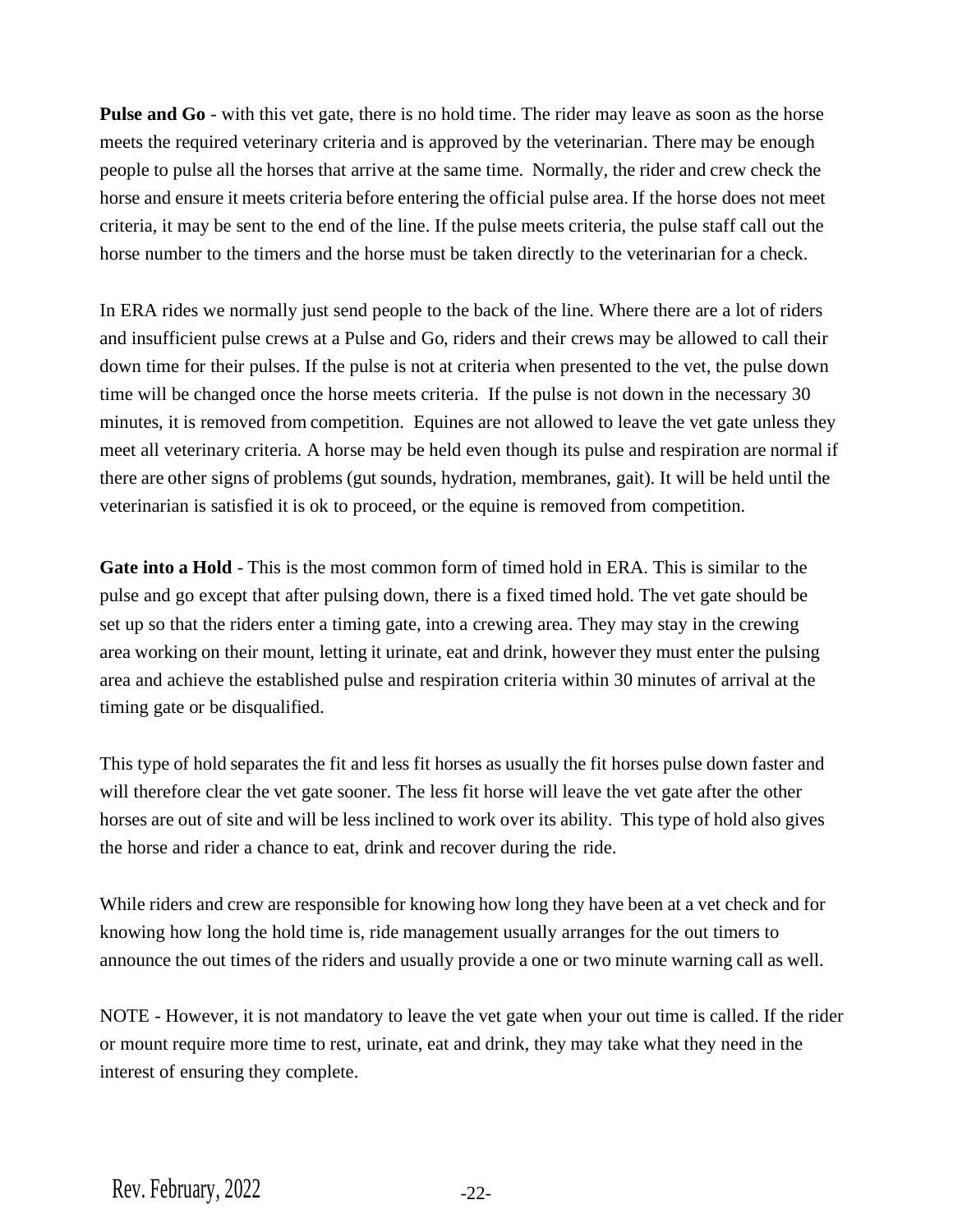With the timed holds, the veterinarians may wish to have a second look at the horses before they leave. Also because there is a timed hold after the pulse down, it gives the veterinarians a bit more time for evaluation.

**Trot By** - as noted above, a hold early in the ride is not necessary, but it may still be advisable to have a vet control in certain areas to ensure there are no injuries showing up. There are a number of variations on the "trot by" as well. The typical trot by is manned by a veterinarian and support staff. The area is selected so that the veterinarian can observe the equine approaching under saddle, at close quarters as passing and from the rear. The veterinarian has the option of asking the rider to stop for a more detailed inspection, either under saddle or dismounted. Ride management often arranges for the trot by to be adjacent to water and feed so riders can stop and care for their mounts if they wish. Some rides have variations on the trot by that require the horses to be trotted out by hand, ask for circles, or backing up so that the vet can observe the quality of movement of the equine. The simple trot by is recommended.

The trot by is frequently used as the first vet check in a ride where the potential for problems is low, and near the end of a ride where the veterinarians and ride management feel another look at the horses is warranted but a hold, or pulse and go is not. It is also used in areas where access is limited or difficult. A trot by requires less support from ride management and crewing, but does allow for veterinary control for the safety of the equines.

#### **8.5 Veterinary Controls**

The responsibilities of the veterinarians is covered well in the ERA veterinary manual. Ride management should be familiar with this manual and ensure that all their veterinary staff have been given a copy of the manual. Ride management and the veterinary staff should be in agreement with the veterinary controls.

#### **8.5.1 Pre-Ride Inspection**

The pre-ride inspection is covered well in the veterinary manual. The pre-ride veterinary control area should be roped or flagged off before the arrival of the first participants. A wide open, flat area with good footing and shelter for the veterinary staff should be provided. Two sets of markers, at a distance of 125 ft, app. 20 ft apart, need to be set up. In the pre-ride inspection, as with other inspections, equines of questionable gaits **may** be allowed to go on (a pre-ride trot by in the morning may be requested), equines of questionable metabolism or other

Rev. February,  $2022$   $-23$ -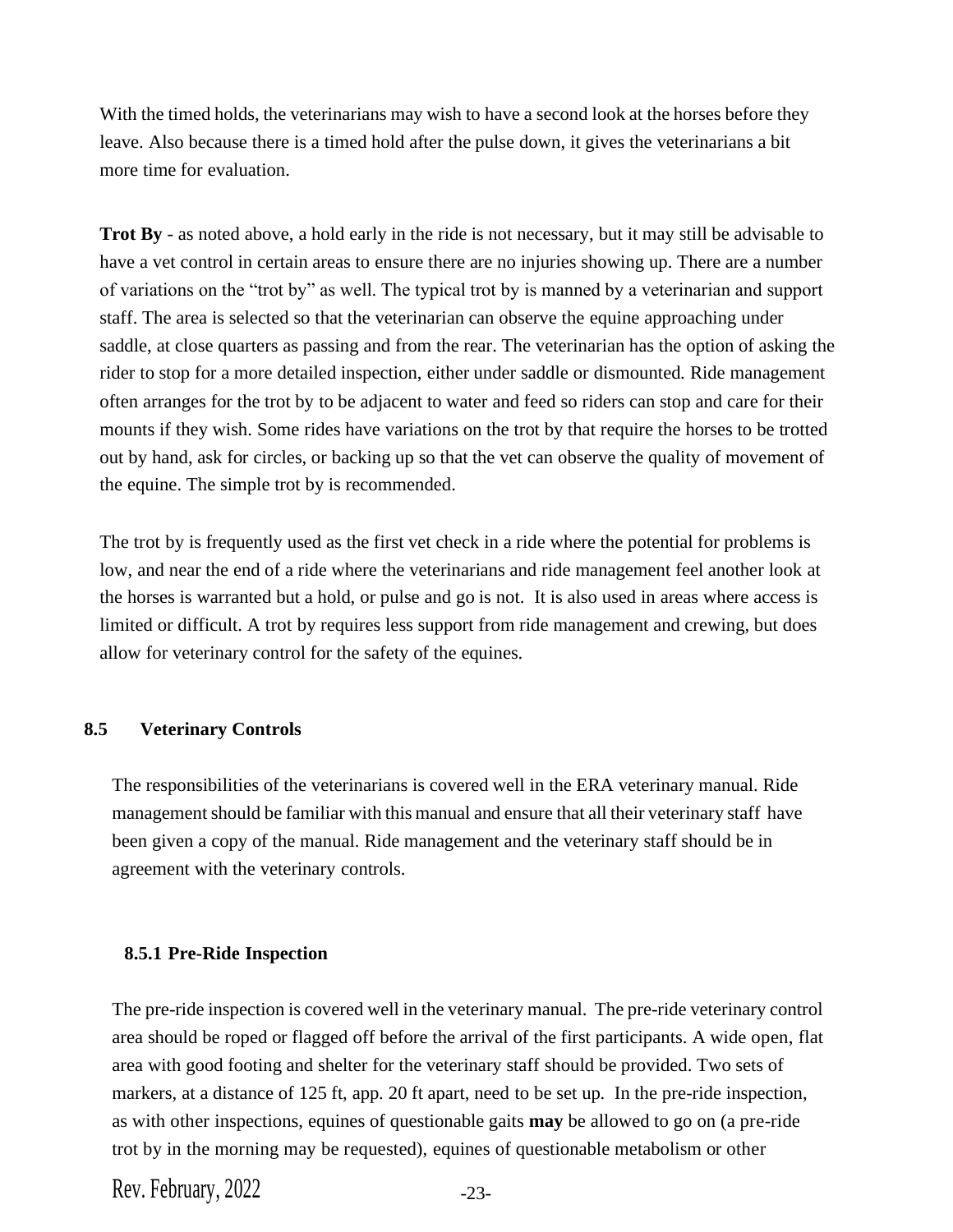concerns should be withdrawn.

#### **8.5.2 Veterinary Control During the Ride**

This is well covered in the ERA veterinary manual.

#### **8.5.3 Completion and Best Condition Judging**

At the end of an endurance race, and the limited distance event, the equines are required to meet pulse criteria within 30 minutes. Thus, all horses that complete have been pulsed down and checked before they go to see the veterinarian. In ERA rules, all horses must pass a post ride completion examination.

The Post Ride Evaluation is to be done at any time up to one hour after the finish per the rule book. All equines receive an appropriate evaluation.

Best Condition Judging will be done at the time agreed between the veterinary staff and ride management in accordance with the agreed to guidelines in accordance with section 9 of the ERA rule book.

The veterinary judging guidelines are explained in more detail in the ERA Veterinary Handbook in Sections 8 and 9.

In accordance with the rules, it is understood that completion criteria are not necessarily as rigorous as criteria during the ride given that the equine is not continuing on. "Because an equine at the finish line is not, in actuality, going on - and not going into the wilderness far from veterinary aid-the standards for completion need not be as strict as those on the trail,..." Nevertheless, the minimum standards as per the rules, and as outlined for the ride, must be met.

Note that once an equine has passed the final veterinary exam, it may not be removed from competition for veterinary reasons. Prior to the final exam, a veterinarian may remove an equine from competition at any time.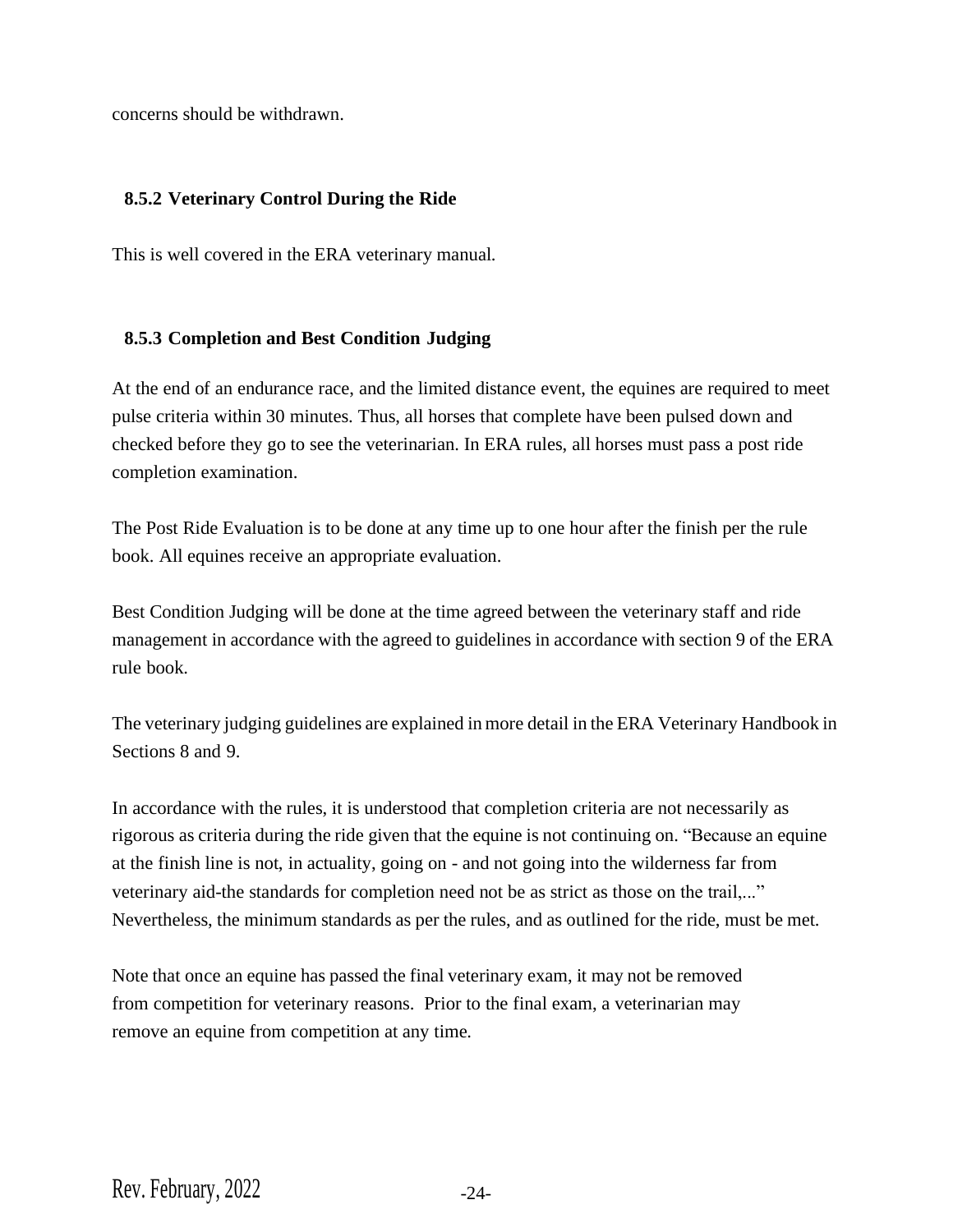#### **8.6 Cardiac Recovery Index (CRI)**

The Cardiac Recovery Index (CRI) sometimes referred to as the Ridgeway Trot, is described in the ERA veterinary handbook. It is a dependable indicator of what is going on with the equines when used properly. A lengthy description and validation of the use of the CRI is contained in Appendix C. Ride management and the veterinary staff should be familiar with the use of the CRI.

#### **8.7 Drug Testing**

ERA drug tests at least two rides each year. The Sanctioning Director will order the drug test kits. The Sanctioning Director should advise ride management and veterinarians if the ride has been selected for testing. It is important that the selection of horses to be tested be done early. Blood should be drawn before the equines are taken away from the post ride evaluation. A horse that is not returning for best condition evaluation may be given NSAIDS (non steroidal antiinflammatory drugs) or other drugs to alleviate soreness or injuries even though it passed the final exam. It would then be inappropriate and untimely to request a blood sample.

The method of selecting the equines to be tested is up to the veterinarian. Sometimes this is done by random draw. Sometimes the first place in each distance is selected, or a combination, depending on the number of test kits. Three horses are to be selected for testing.

#### **8.8 Best Condition Judging**

This is well covered in Section 9 of the ERA Veterinary Handbook.

Note - A rider may elect not to show for Best Condition at their discretion.

#### **Best Condition Examination**

This examination is to select the horse considered the fittest, freshest, and in the soundest condition at the end of the ride. If no animal is in acceptable condition, the award may be withheld. The evaluating procedures for Best Condition may be more demanding than the routine control procedures but should be sufficient to discriminate between contenders. The examination is usually performed one hour after the finish but may be at such other time as the management may specify.

#### BE CONSISTENT!

Rev. February,  $2022$   $-25$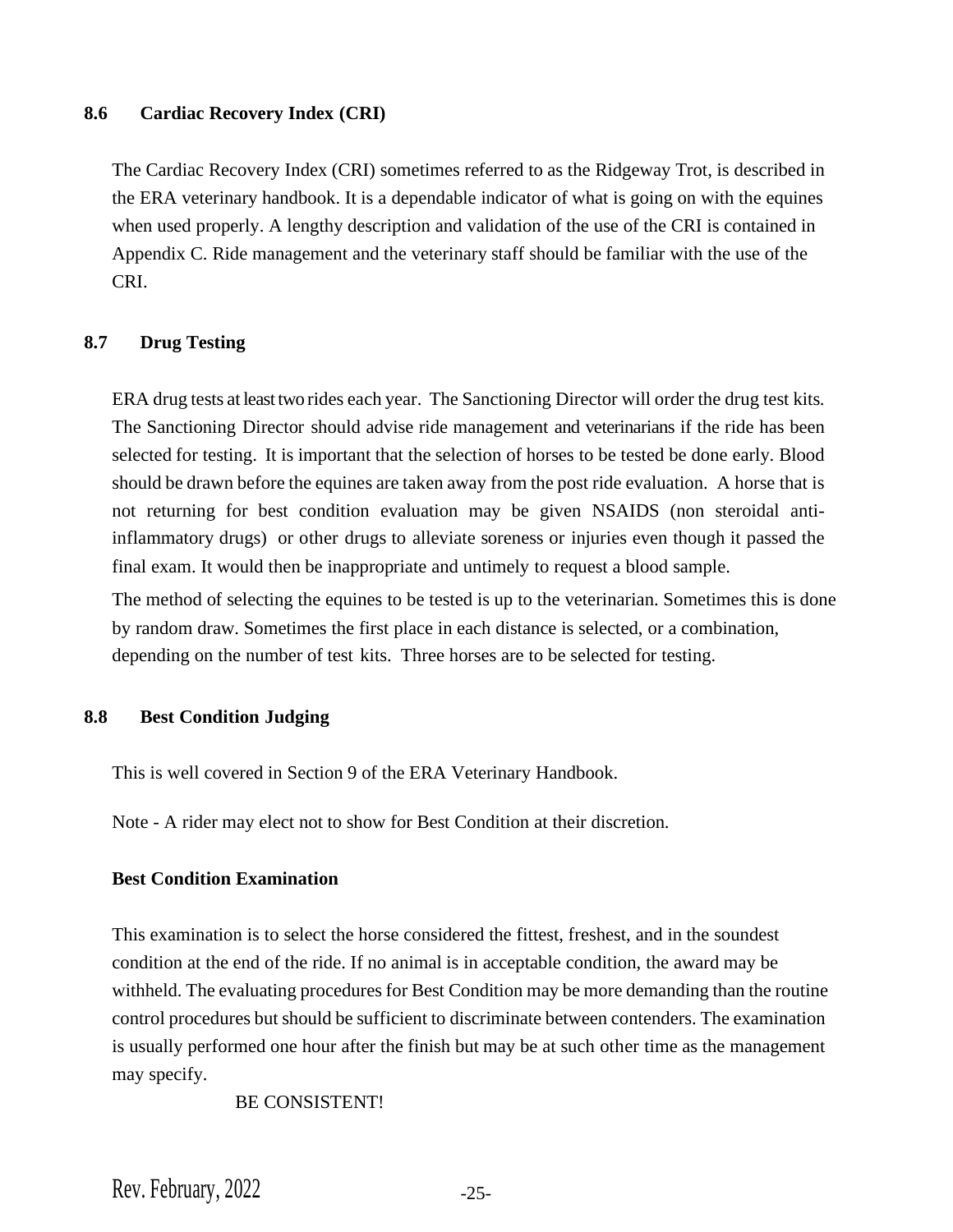#### **9.0 Planning - Volunteers, Meetings, Ride Organization**

**Facilities:** Can vary greatly in requirements depending on the size of the ride, weather, trail layout and terrain, also the availability of some of these services locally.

**Base Camp:** Must be large enough to handle the maximum crowd that could come to the ride.

**Food: Volunteers and veterinarians are always fed, every meal.** If you are offering food, be sure that you can deliver. It is the ride organizers choice to provide food, or not. Sandwiches, fruit, cookies, granola bars, etc. for lunch. A full meal, meat only with pot luck salads and desserts, or a true pot luck for dinner. Or riders can be responsible for their own lunch, or all meals. If Covid showed us anything, not providing meals has made organizing rides much easier.

**Water:** Inform riders if the water for horses is potable. If you have to haul water to several locations, one water truck can do this if you have large enough water troughs. Your water supply will last longer if you have a separate container for the riders to dip their sponges in. If water is limited for drinking only, advise participants at the ride briefing not to use hauled water for cooling and put a sign at the water point.

**Communications:** They are very important if you want to have control of your ride. The larger the ride, the more important communications become.

**Rider Packet/Info Sheet:** Should contain camp rules, rider and crew rules, ride map, food and drinking water situation, time of awards presentation, time of pre-ride "vet" check and pre-ride briefing. (ERA recommends that the hold times at vet gates, type of gate and other trail information be included. This information can be included on the ride map if possible, on the reverse of the ride map, or on a separate card that can be put in a pocket or fanny pack for reference.)

Rider vet card, trail map, ride rules, rider crew map (crew maps required to provide information to crews on how to get to vet checks and crewing areas along the course of the race.), and rules, and any meal tickets. If you have included the ride start time, distance between vet checks, time of mandatory holds at vet checks and the P&R requirements, you will be asked very few questions by the riders.

**Rider "Vet" Card:** ERA uses standard vet cards included in the Ride Box.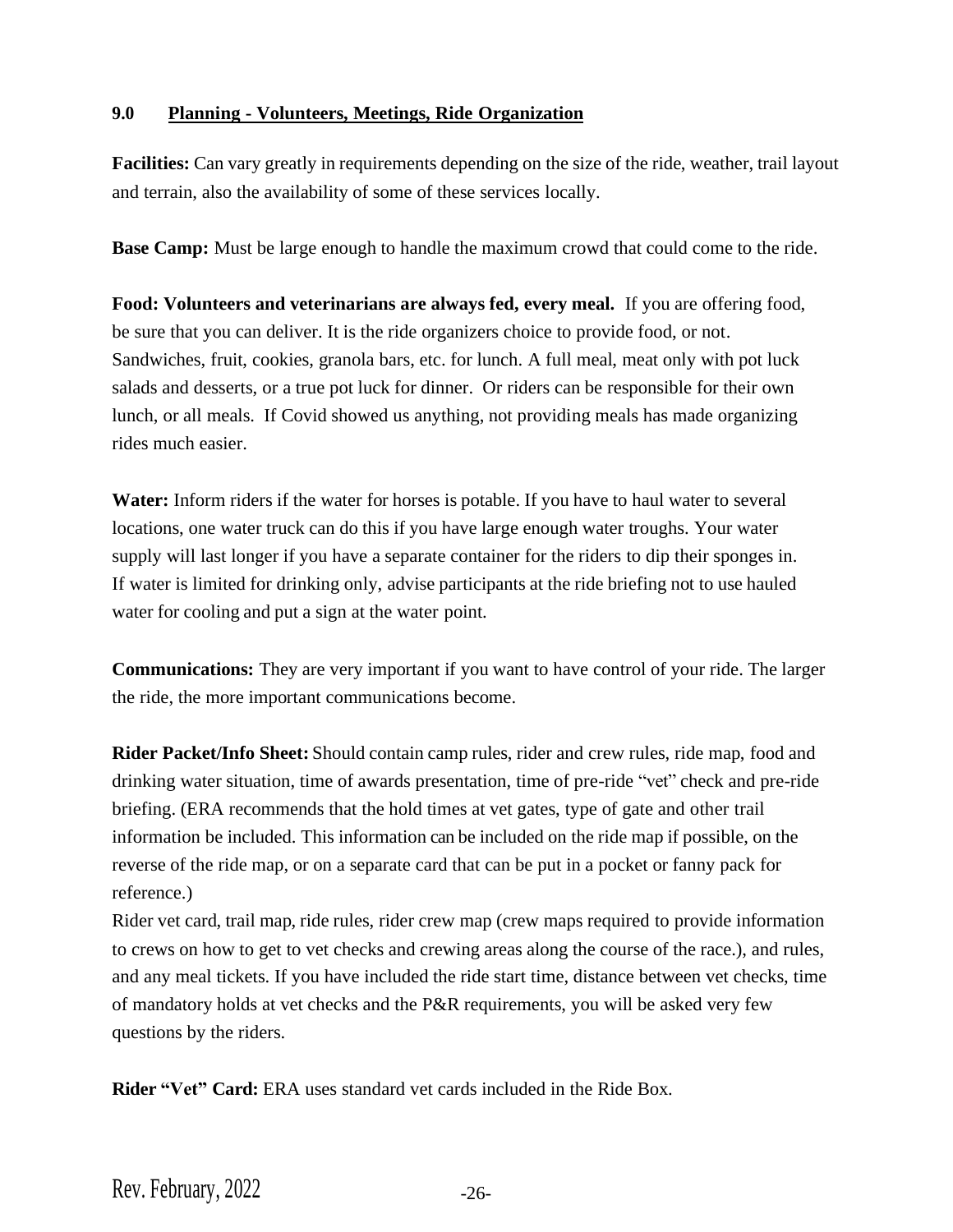**Rider Starting Confirmation:** A start timer checks off all the riders during warm up. Each rider should call out their number before leaving the start area. ERA requires that all the riders depart within 10 minutes of the published start time. Not being recorded as a starter may be grounds for disqualification. At remote rides, it is important that ride management know who is out on the trail in case it is necessary to mount a search for missing riders or horses.

**Rider Check Points:** Having manned checkpoints on the trail may be very helpful ... if a rider gets lost, you will know where to start looking. This person can also be giving directions at tricky intersections, and his check list will ensure that all of the riders have ridden over the same trail. If you have a gate person, have them recording the riders who go through.

**Cell Phone Communications:** Ensure all riders have Emergency contact numbers for Ride Managers.

**Rider Position Board:**ERA**has**a white board easel to record the out times of riders in each distance. This allows everyone to be informed of each rider's status and out-time without harassing the timers.

**Informed Staff:** The larger the ride and or the greater the distance between vet checks, the more important it is to have a very well-informed staff. The more written instructions that you can give everyone helping you, the less chance there will be of a foul up. It is helpful for your volunteers to have a list of other volunteers' phone numbers, particularly Ride Manager.

**Sanitary Requirements:** Toilet facilities must be supplied at the base camp and may also have to be supplied at some vet checks. (ERA NOTE: Toilet facilities at all major stops are a must from an environmental, rider, volunteer and landowner perspective. Remember that you will have volunteers who will need facilities, food water and shelter all day long at the base camp and vet checks.)

**Vet Inspection Area:** A specific area should be set aside for veterinary inspection at the base camp and all vet checks. A tent, building, trailer… needs to be provided at vet checks for veterinarians to take shelter from the elements. Choose an area that has a smooth surface, and is large enough to accommodate the number of veterinarians using it.

Lighting: If your camp is in a remote site, a portable electric generator will be needed. Some of the uses of lighting are; vet checking of horses, staging site for workers the morning of the ride and at the awards presentation after the ride.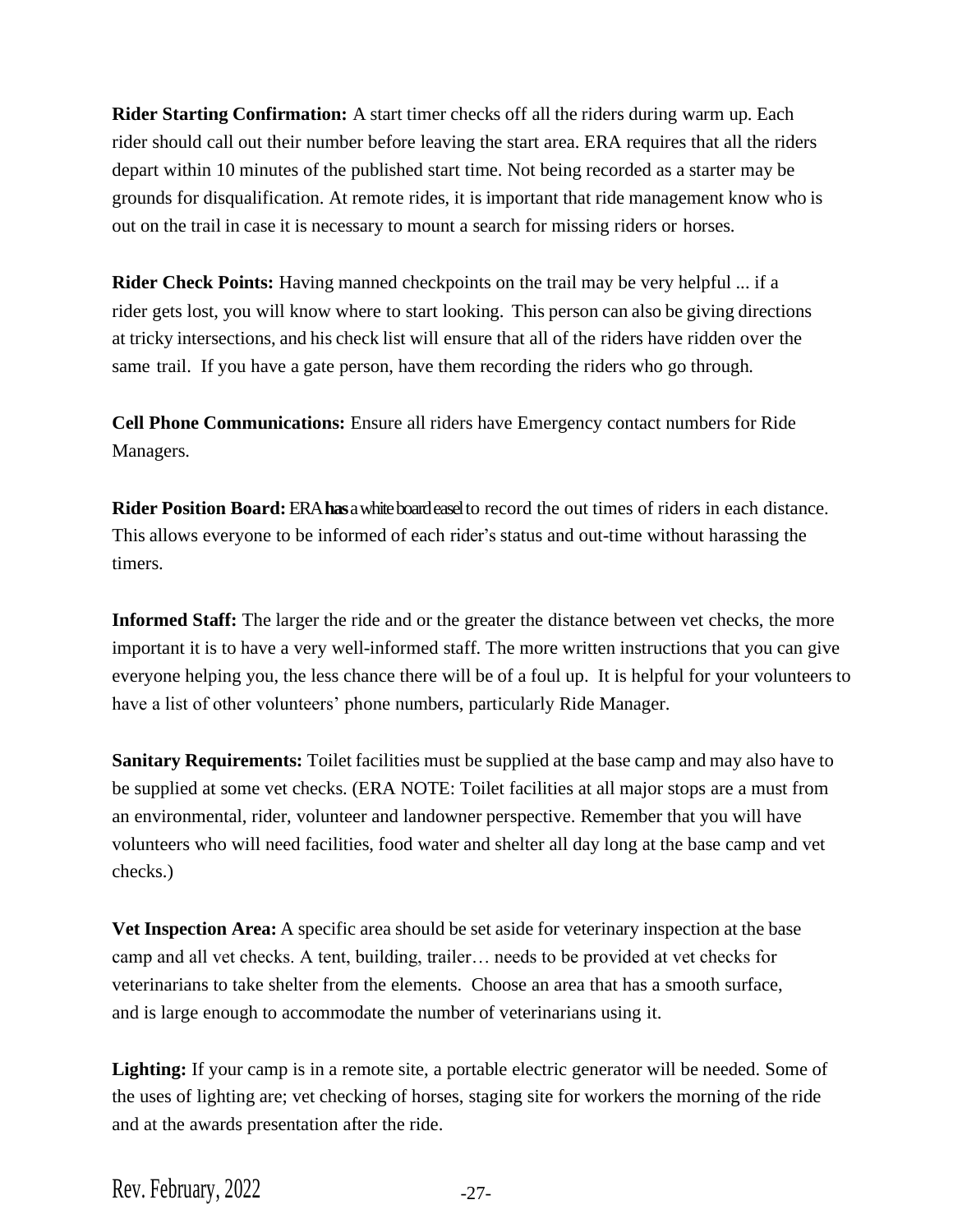**Emergency Vehicles:** Vehicles are needed to transport help to a horse and rider and transporting them back to camp. (ERA Note: make sure you have adequate first aid equipment on hand. In addition, make plans for how to treat and transport both people and horses in the event of an emergency.)

**General Transportation:** Required to transport workers the day of the ride. Note, it may be very desirable to use all wheel drive vehicles, side-by-side or quad. Volunteer Staging/Parking: It is very important that a specific area be set aside for assembling all of the workers the day of the ride. When selecting this area be sure that it does not interfere with the riders the day of the ride. There is nothing more irritating to the riders than having a bunch of vehicles drive through their staging/crew/ride area. (ERA Note - vehicles must be excluded from the start and finish area for safety reasons.)

**Shelter:** When possible, it is nice to have your awards presentation indoors, and to provide shelter for your workers. (You should also plan to have relief workers so one person is not alone all day long or stuck in one position all day long without relief. In addition, happy volunteers make for happy rides. Provide your volunteers with food, drinks, shelter, and other amenities. Volunteers never get enough appreciation. We need our vets and our volunteers to be happy and to keep coming back.)

**Veterinarians:** Are required and all horses entered must be under their control. The selection of the head "Vet" is extremely important for several reasons. They will have to pass judgment on every horse in the ride at the pre-ride vet check, every vet check in the ride, and the post ride vet check. Diplomacy is nearly asimportant as being clinically correct. The ERA Sanctioning director can provide Ride Management with a list of veterinarians/vet students who have agreed to vet rides during the current ride season. The ERA BOD set the current vet fees. The fees can be found on the Ride Sanction form and in the ERA Vet Manual.

Length of vet Coverage: All equines must be examined by a veterinarian to assess their suitability to start. Also, the veterinary controls last AT LEAST until one hour after the last rider crosses the finish line. Ride management must be sure to make it clear what the requirements are. It is important to have full veterinary coverage in case there is a problem. Also, remember that the head veterinary "judge" may or may not be qualified to treat equines. Ensure you have arranged for one of your veterinarians to bring veterinary supplies and fluids with them. Many rides arrange for separate treatment facilities to be on call or to have a "treatment" vet on site. Be sure you have discussed all the issues with your veterinary staff.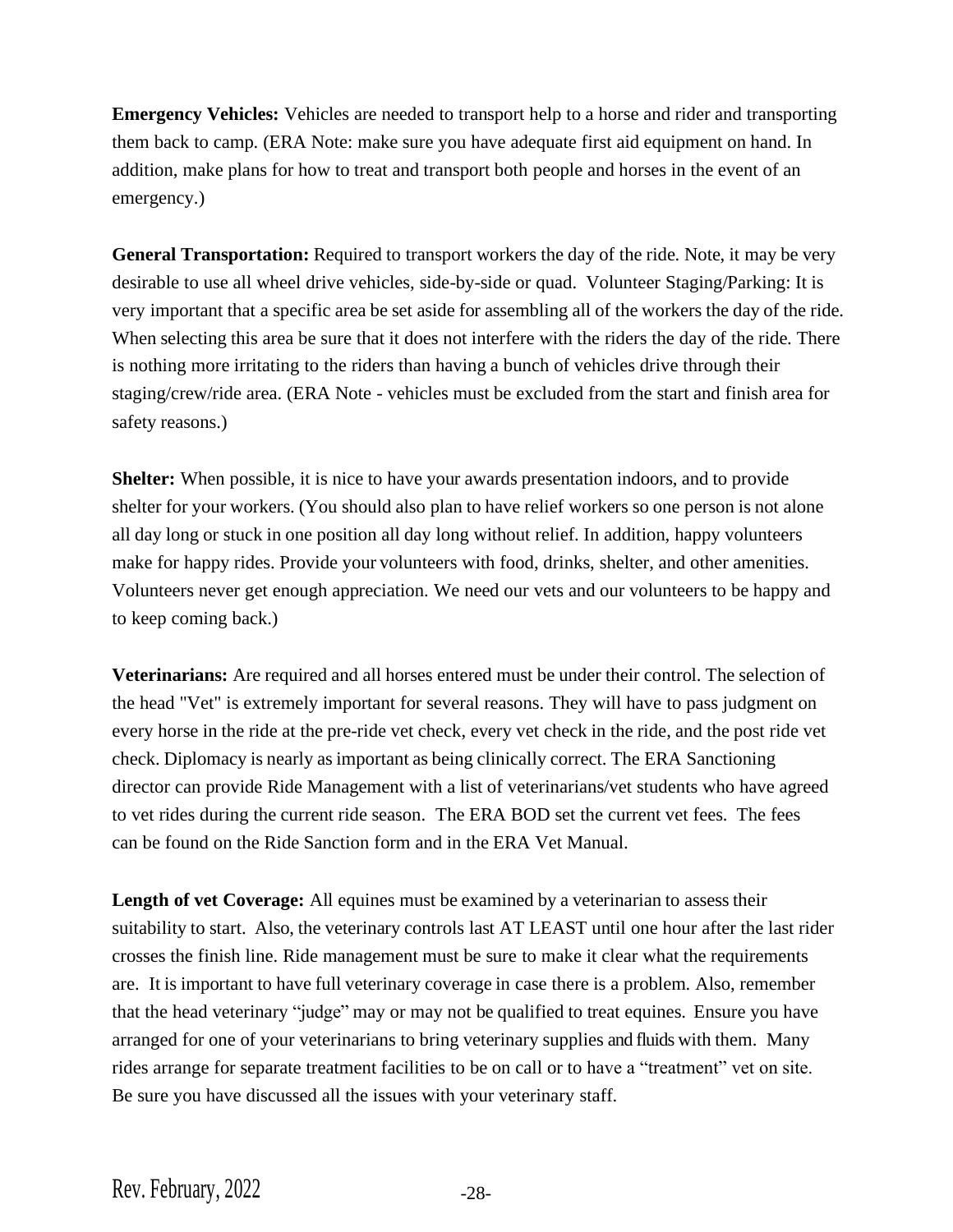**Pre-ride Evaluation of the Course:** Ride Management selects the vet checks, often limited by terrain and the trails. However, it is imperative to review the trail and proposed stops with the head vet. Ride Management could find itself in a difficult position if the vets do not agree with the proposed trail set up. WATER - it is imperative to have water at vet checks and elsewhere along the trail. Normally trails are selected where there is access to lots of water, and Ride Management has traditionally provided adequate water for the horses. Most people do not expect drinking water. However, food and drinks on the trail is greatly appreciated by horses, riders, vets, and volunteers.

**Awards:** When selecting your awards do not forget that you must stay within your budget Participants are very appreciative of 'completion' or 'participation' awards. Simple inexpensive medallions, donations, mugs, photos, small salt blocks, and other simple items of recognition keep people coming back to your ride year after year.

**Insurance:** All riders must have an AEF membership.

**Size of Ride:** Rider entry fees may be your only source of income therefore it is very important that you accurately predict the number of entries you can get.

**Help:** The majority of your help will be volunteers. The amount of help required is basically dependent upon three parameters; course layout, number of entries and the type of vet checks.

**Trail Boss/Ride Organizer:** Responsibilities would include: trail layout, obtaining permission of right of ways, course timing, procuring water if needed, marking trail, and drawing up rider and crew maps. This person should also be an experienced endurance rider. (ERA Note - the trail boss often gives the briefing on the trail at the pre-ride briefing. At the ride briefing the trail boss should go over the trail in detail for all distances, outlining the direction and order of the loops, landmarks, hazards, watering points, tips on where to ride, land management issues, distance markers or warnings, vet checks, and vet check and crewing procedures as appropriate.

**Awards Chairperson:** Responsible for getting awards and obtaining donations. You may be lucky enough to have a volunteer collect awards for you, or this responsibility may fall to the ride organizer. You will need completion awards, first to fourth prizes for each age division in each distance, Best Condition awards for each age division in each distance. Other awards are at your discretion. If you award High Vet Score, you need one award for each distance offered.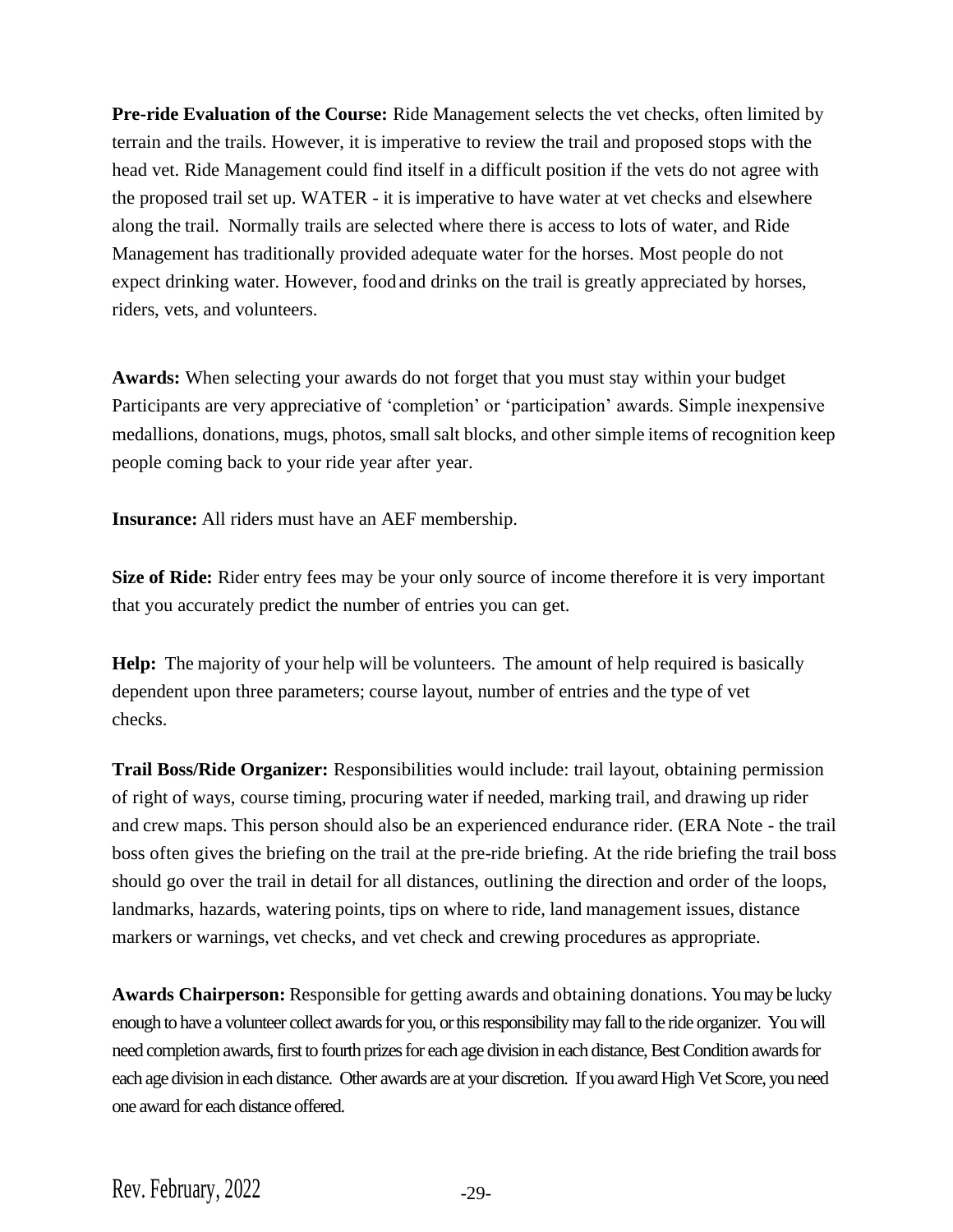**Food and Refreshment Chairperson:** This position is sometimes filled by your Volunteer Coordinator. Their responsibilities would not only include the procurement and preparation of the food, but also the distribution. This may mean that they would have to haul food and drinks to different vet checks throughout the ride. (The advertising for the ride should indicate what food will be provided, so riders and crews can plan.)

**Ride Secretary:** The ride secretary is responsible for processing entries, answering many varied questions regarding the ride via the telephone, and in writing, handling the majority if not all of the correspondence for the ride, and completing ride results and Completion Certificates.

**Vet Check and Base Camp Chair people:** The base camp and each, vet check should have one person in charge. This person isresponsible for procuring the help and coordinating the activities at their site. (Our rides are small, so we do not necessarily have separate people fulfilling these functions. Nevertheless, someone must be responsible for these activities.)

**Head Veterinary Secretary/Volunteer Coordinator:** Must find and train people for taking P&R's. Note, two P&R crews for every vet is a good ratio. Extra stethoscopes and stop watches are included in the ride box. (Train, train, train. There is nothing more frustrating to an endurance rider to know their horse is 'down' and to have an inexperienced P&R person who cannot find or hear the heartbeat. Teach the volunteers before the ride.)

**Transportation/Volunteer Coordinator:** You may need vehicles to transport workers to any outlying vet checks. You should have at least one all-wheel drive vehicle to get emergency help into remote areas. In addition a means of transporting an injured horse should always be considered.

**Entertainment and Awards Presentation Chairperson:** Entertainment may be virtually eliminated, particularly on small rides, however, on larger rides if done properly, it can generate additional revenue for the ride. Consider a raffle, or a bar, and if your base camp is near a large enough population centre, you may want to have a dance and charge admission for non- riders. A really good master of ceremonies can put the frosting on the cake, particularly if they are familiar with many of the riders.

**Advertising:** This job has to be done well or you won't get many entries. The best methods of advertisement are: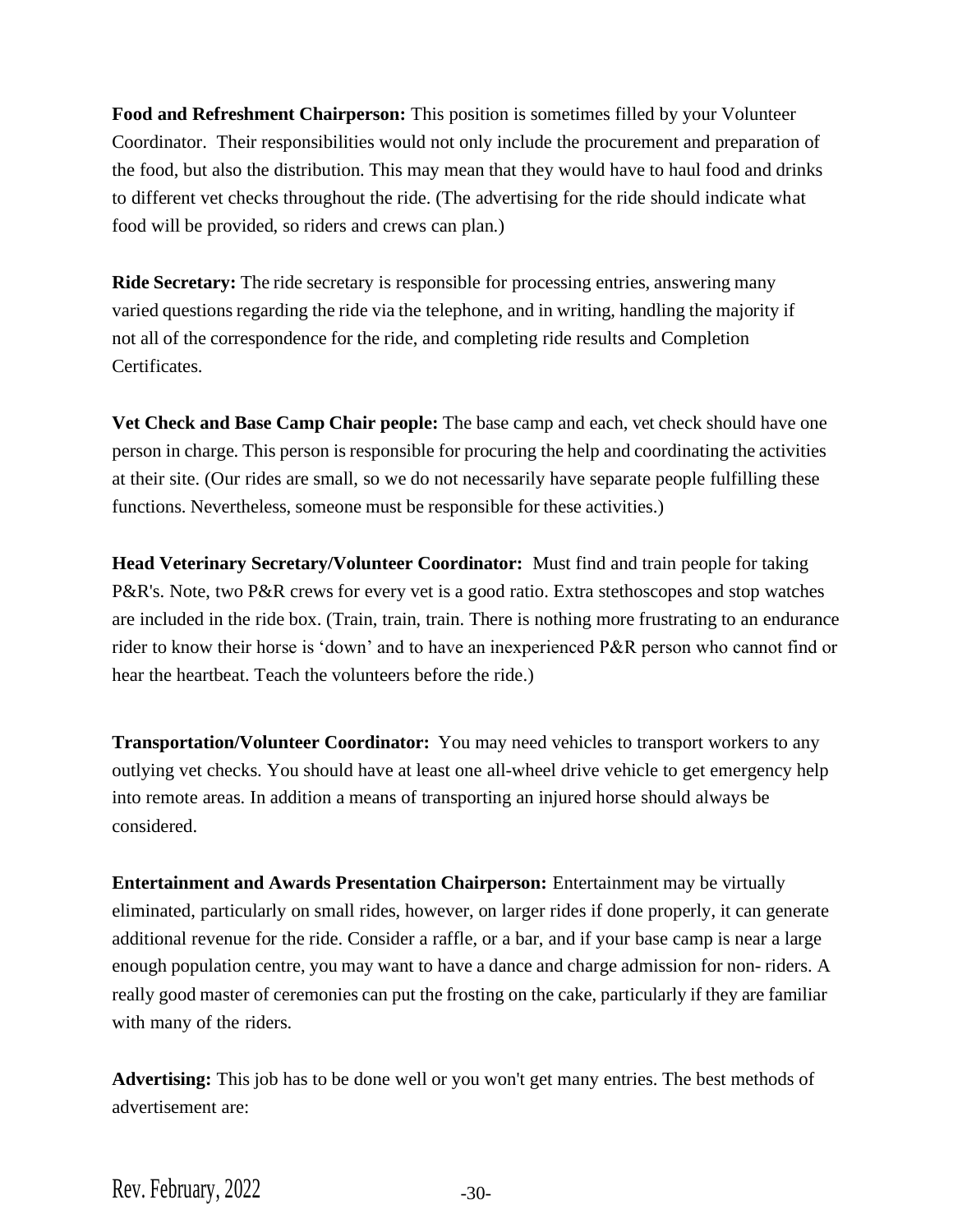**1.** ERA website and Facebook page

**2.** Give talks at local horse clubs. This method is very rarely used and can be very worthwhile in generating new entries, particularly if you are putting on a novice ride. **3**. Put posters up at tack shops, stables and other places that local riders frequent. Ride Management should try to increase their local participation

**Clean-up Chairperson:** This is the job that nobody wants, but it is very important to do a good job. Note, most endurance riders will clean up after themselves if there is a place to put their garbage. (ERA Note - cover this in your hand out, rider packages, at the ride briefing and at the awards ceremony. Some rides include a large garbage bag for waste in the riderpackage.)

**Cost of Putting on a Ride:** It cannot be over-stressed that you should determine your costs and probable donations before determining your entry fee. When you have calculated your total costs and subtracted from it your donations, you are now in a position to determine your entry fee. When determining entry fee it is very wise to include a fudge factor on cost which may be as little as two hundred dollars for a very small ride and up to one thousand dollars for a very large ride. Don't forget to include whatever profit you expect to obtain from the ride in the total cost figure. Divide this number by the total number of entries you expect and that number is your entry fee. Go back over your budget, item for item, and you will be surprised what you can do without.

If ERA sponsors the ride, it will absorb the losses, however, it also takes any profit.

**Cheek List and Organization Chart:** By making a check list and ride organization chart that is specifically tailored to your ride, you will go a long way towards assuring a successful ride for you and the riders. See sample check list at the end of this section.

**Overall Responsibility:** As ride organizer, you are responsible for whatever happens during the ride. This point is extremely important when selecting people to help you put on your ride. You will find a lot of discontent in your ride if you and your Ride Manager are not capable of making tough decisions and sticking by them.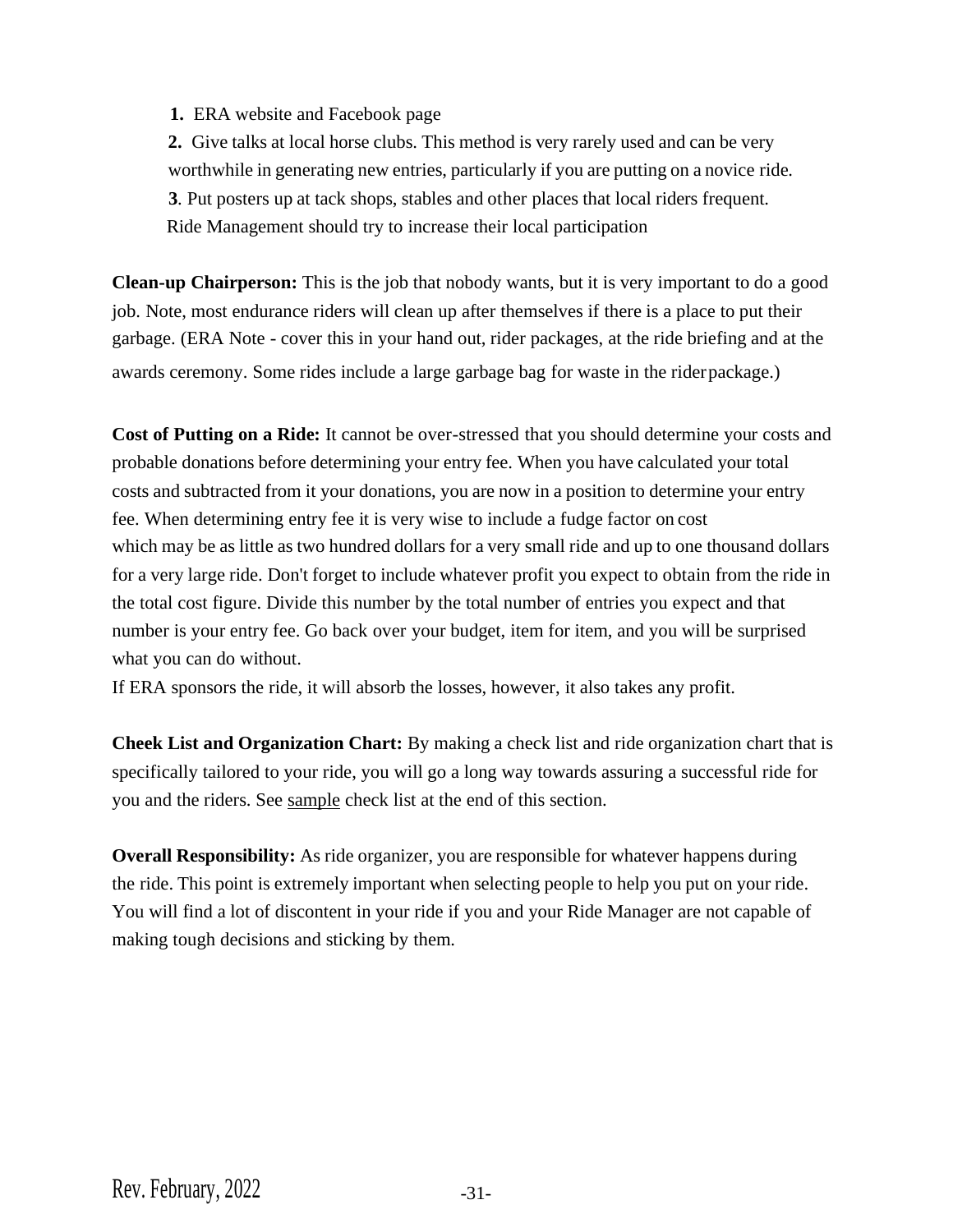## **There are four "Golden Rules" that as a ride manager you must always adhere to:**

- Well-marked trails. (In the riders opinion this is the heart of the ride.)
- Treat everyone fairly. (This does not mean that you are going to please everyone.)
- Don't make any unnecessary rules. (And what rules that you do make, be sure that you can enforce them, and if the occasion occurs, you do enforce them.)
- You must operate on a budget. If you don't, the ERA stands to lose a considerable amount of money.

Sources of Information: There is no better source than personal experience. If possible, help put on an endurance ride before becoming a ride organizer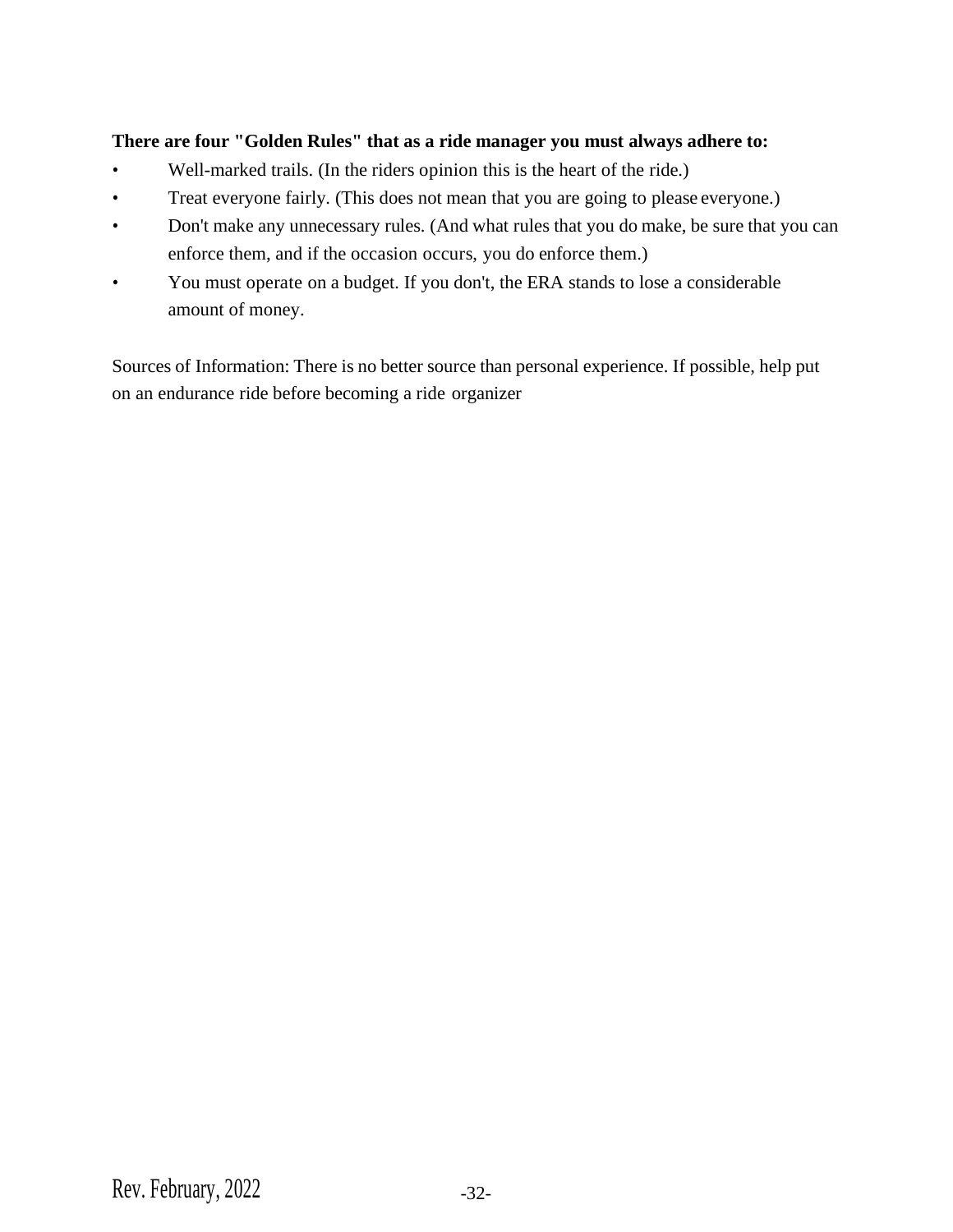## **Ride Management Check List**

#### **9 to 12 Months Before the Ride**

- Select campsite and find trail
- Select ride date and possible alternate
- Contact your Sanctioning Director for confirmation of dates
- Set up tentative budget, including entry fees
- Arrange for head veterinarian needed to receive ERA sanctioning (get both vets booked as soon as possible)
- Begin organizing volunteers
- Consider various options for awards and begin checking prices
- Make sure permission is obtained from land owners, provincial and municipal agencies more and more frequently they are asking for proof of insurance and a liability waiver, and a copy of the liability waiver the ride will be **requiring** the riders to sign.

## **2 to 3 Months Before Ride**

- Get your Ride Poster done and posted to ERA website and Facebook page
- Continue purchase of completion awards and ride prizes
- Check veterinarians
- Clear trail, trim overhanging branches, etc.
- Arrange to rent or borrow equipment, outhouse, water tanks, water truck, generator, tents
- Determine vehicle logistics and driving times for transporting P&R teams, timers and veterinarians to the check points

## **1 to 2 Months Before Ride**

- Post ride entry forms and information package
- Plan food
- Post flyers in local tack shops, feed stores, barns, stables, veterinary supply stores
- Organize supplies, especially trail marking needs
- Post flyers in local tack shops, feed stores, barns, stables, veterinary supply stores
- Book porta potties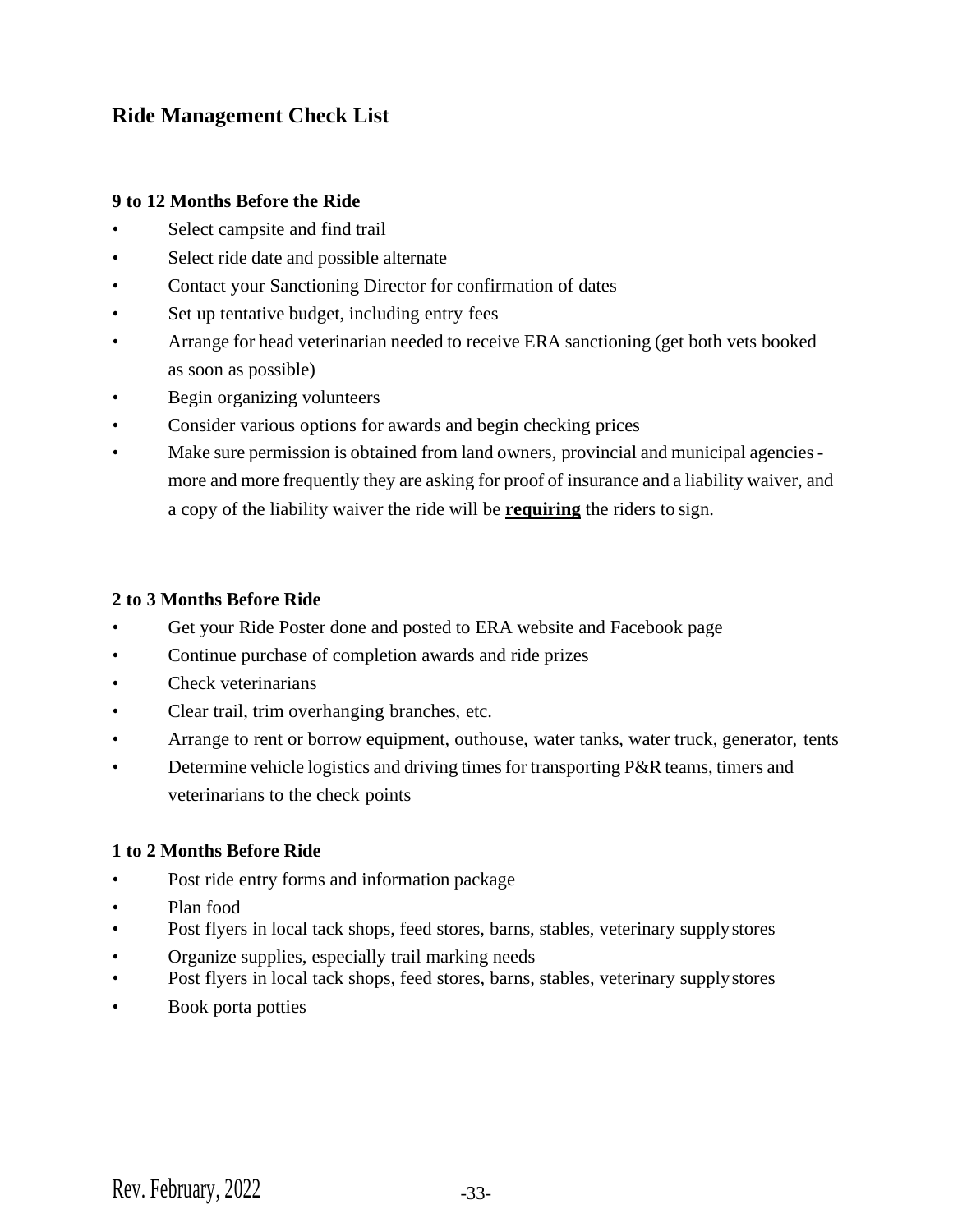#### **1to 2 Weeks Before Ride**

- Confirm that all veterinarians and key ride personnel are still available
- Check communications and routes to vet checks
- Ensure adequate transportation is available to check points and be sure to know the distance and driving time to all check points
- Start to mark trail
- Buy supplies: toilet paper, extra trail marking material, etc.

## **1 to 5 Days Before Ride**

- Buy food
- Check and complete trail marking
- Transport equipment such as water tanks, tents, etc.
- Check on porta potties
- Post signs to campsite
- Set up or move in ride office complete with supplies
- Set up vet area

## **NIGHT BEFORE RIDE**

- Sign up riders
- Organize vetting-in of horses
- Hold pre-ride meeting
- Organize food, refreshments and shelter for vet stops and other ride workers
- Organize awards
- Get good night's sleep

## **DAY OF RIDE (These duties are shared by Ride Organizer, Ride Manager and Volunteer Coordinator)**

- Early wakeup calls as appropriate, wake up and transport vets and volunteers
- Organize and monitor the start
- Place spotters and ride vet crews
- Start ride
- Deal with all problems as they arise, preferably in a calm, efficient manner
- Organize drag riders, ensure all riders and mounts are accounted for
- Have post-ride meeting, give out awards
- Thank everyone for coming, especially ride workers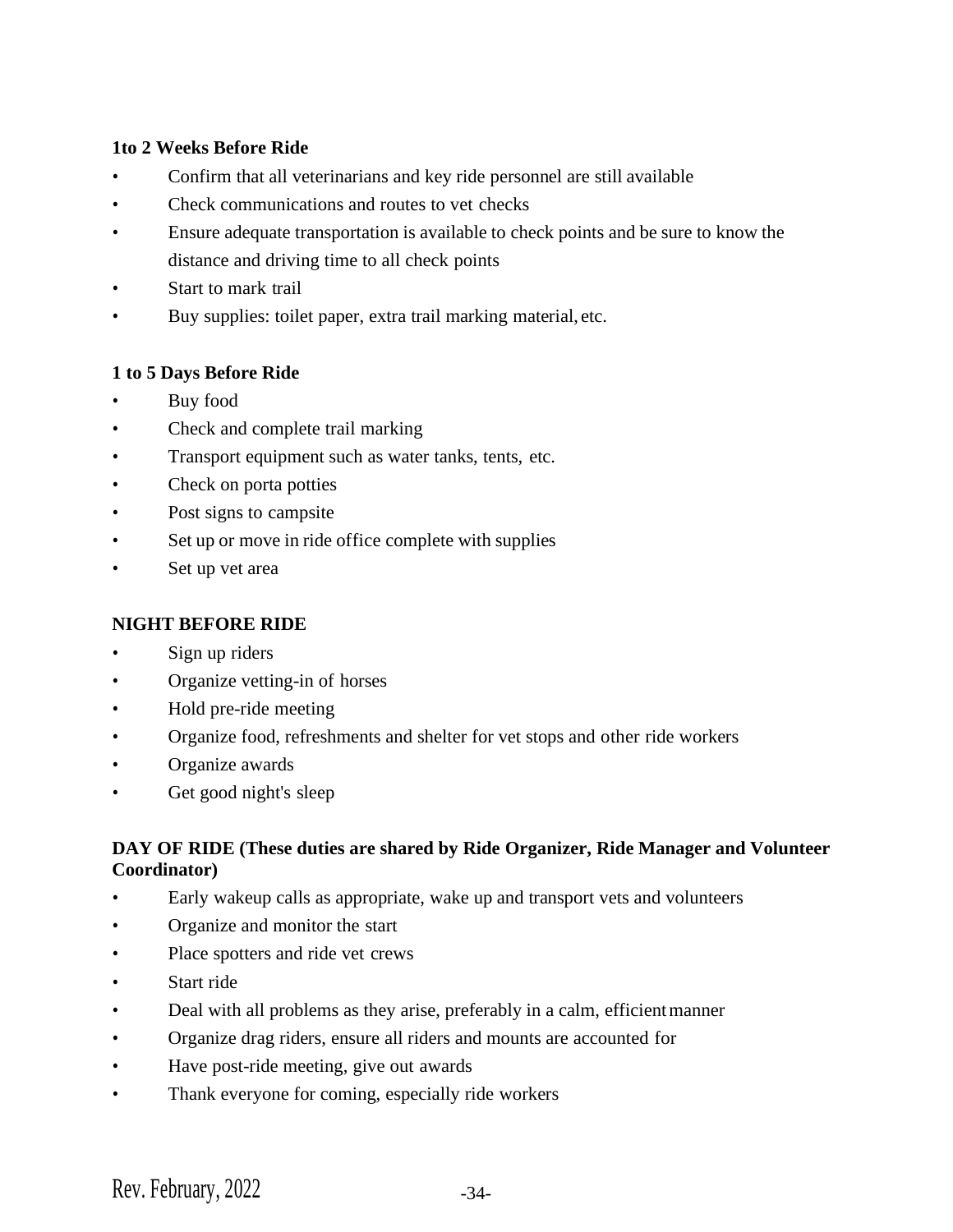## **AFTER RIDE**

- Return rented or borrowed equipment
- Clean up campsite
- Remove markers from trail signs, etc. A marker is a marker the day of the ride, it is an annoyance the day after the ride, and a week after the ride it is litter. Land owners are very sensitive to ribbons and other markings left on their land. Be sure to remove them all immediately after the ride.
- Send thank you notes to landowners and ride workers
- Have Ride Secretary send in ride results to ERA Website/database chairperson
- Finalize your financial statement

## **10.0 Sign in, Base Camp Layout, Care and Feeding of Volunteers**

The subjects above are covered generally in other parts of this handbook. We will add to the Handbook as information is added and provided to ERA.

## **11.0 Pre-Ride Briefing**

The Pre-Ride Briefing should include all the information the riders and crews will need to successfully complete and enjoy the ride. You will have some riders who are competitive and some who are out just to enjoy the scenery and the company of other riders and horses. Ride Management should consider the needs of all participants when planning their rides and the ride briefing. There will be people moving at speed, and there will be some that arrive in camp just ahead of your drag riders if you are using them. There are people who intuitively can follow maps and the trails, and there are people who will get lost and disoriented no matter how well the trail is marked. Remember, mark all hazards and explain them to all ... you may think a hazard is off trail, but remember those folks who regularly manage to find the wrong turn in the trail. Think about how people could go wrong. Remember, you know the trails. Many of your participants will not, so they need to know how the trail goes, what the landmarks are, how to tell if they are off trail, how the trail has been marked, what the markers mean, and so on.

Rules and special conditions must be explained. If there are any special landowner issues they should be addressed at the ride briefing. Vet criteria, hold times, start times, vet gate closing times, distances between checks and so on should be explained. Ride Management should introduce the veterinarians and volunteers as appropriate. The details on food and water for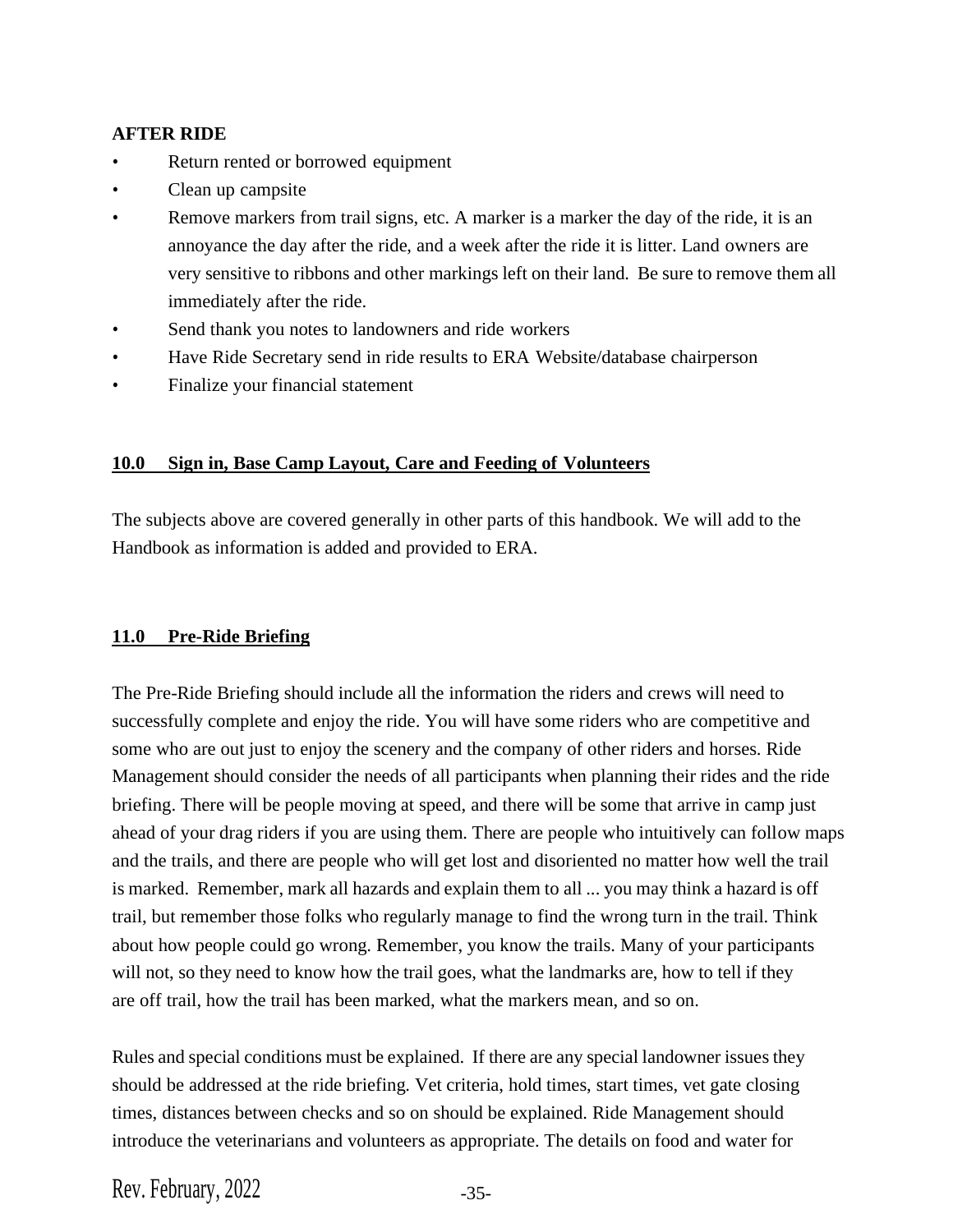equines and riders should be covered. The timing and procedures for the awards ceremonies, meals, and entertainment, if any, should be explained.

Remember to thank your sponsors and if donating funds to a charity, remember to tell the participants where the funds are going. Thank your volunteers. Thank the participants.

#### **12.0 Awards Ceremony**

The awards ceremony should be scheduled for a reasonable time. If dinner is included, it should also be scheduled and held when scheduled.

Often this is difficult, especially on longer distance rides. If you have a 120 or 160 km ride in conjunction with an 80 km endurance ride and Limited Distance, it will not be practical to hold up the dinner and perhaps even the awards ceremony for the 160 km riders as some of them may not complete until well into the early hours of the morning. Some rides consider two ceremonies, one for the shorter distances and another for the longer distances. Some also hold over the awards ceremony until the following morning, and have a breakfast the next morning.

One of the issues we run into, and Ride Management need to consider, is that in today's busy world, many people have responsibilities and commitments. They will commit to get to a ride Friday night for our traditional rides. We see more and more people leaving the ride sites after they complete. Partly this may be due to how long it takes to compile the results, how late the food is scheduled for, and how late the award ceremonies are.

Ride Management may wish to consider how to make the flow of information go quickly, how to keep riders at the ride site with good food and comaradie, and to get completion awards to the riders as soon as possible. A well run ride will keep more people about than one where people are not sure that things will happen on time. However, everyone has to recognize that today, not everyone will be able to stay for all the activities. Ride Management should plan accordingly.

Award ceremonies can be quite simple and still be effective. Try to recognize everyone who participated in the ride - finishers and hard luck participants, crews, volunteers, vets. Recognition keeps people coming back.

Randy Eiland: "Nearly anything is acceptable for an award. Just be sure to remember Juniors as all junior riders want the recognition they deserve. If you want to keep your costs down, give certificates for future entries, or maybe a \$5.00 or \$10.00 discount on next year's ride. Shirts are

Rev. February,  $2022$   $-36$